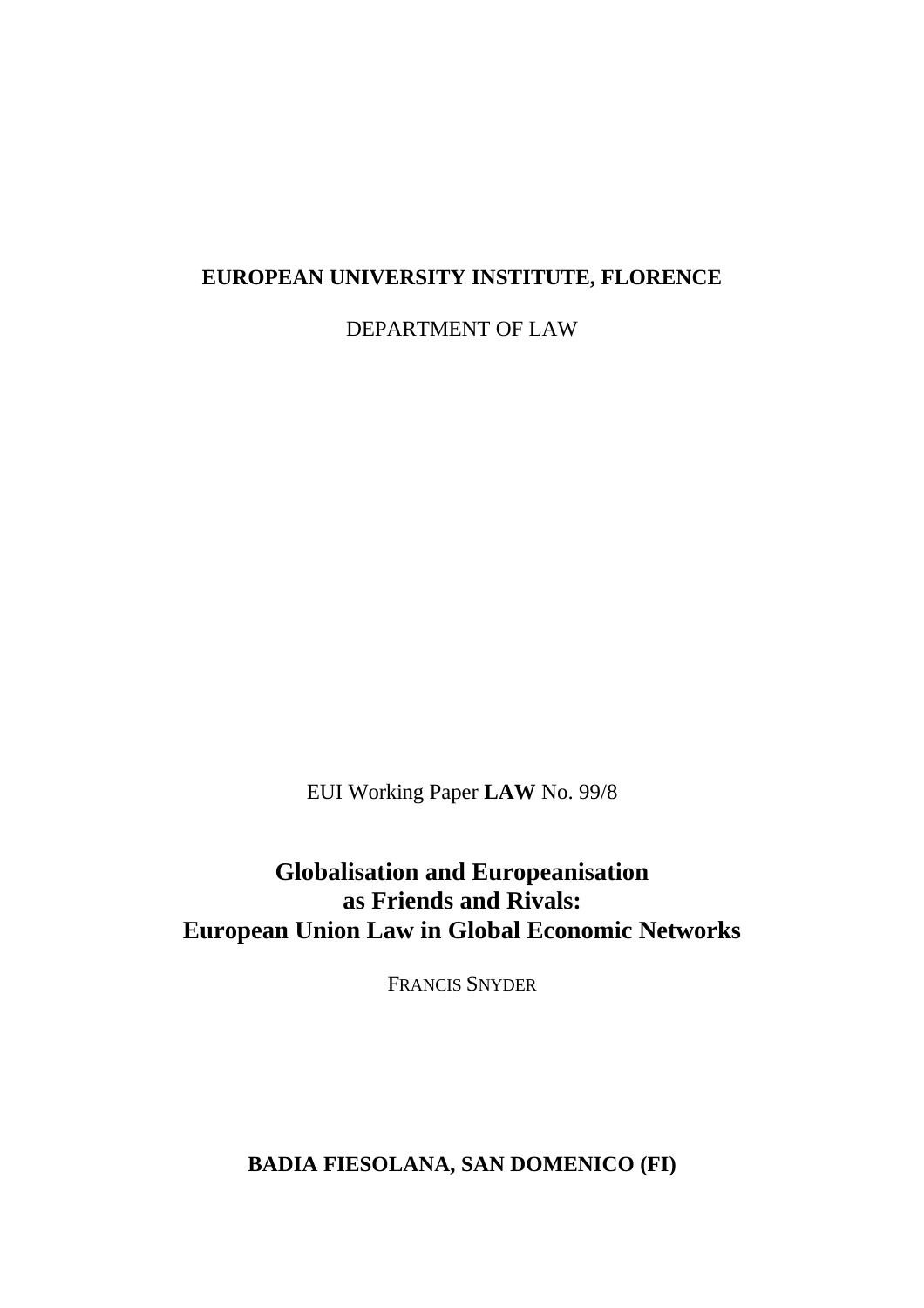All rights reserved. No part of this paper may be reproduced in any form without permission of the author.

> © 1999 Francis Snyder Printed in Italy in October 1999 European University Institute Badia Fiesolana I – 50016 San Domenico (FI)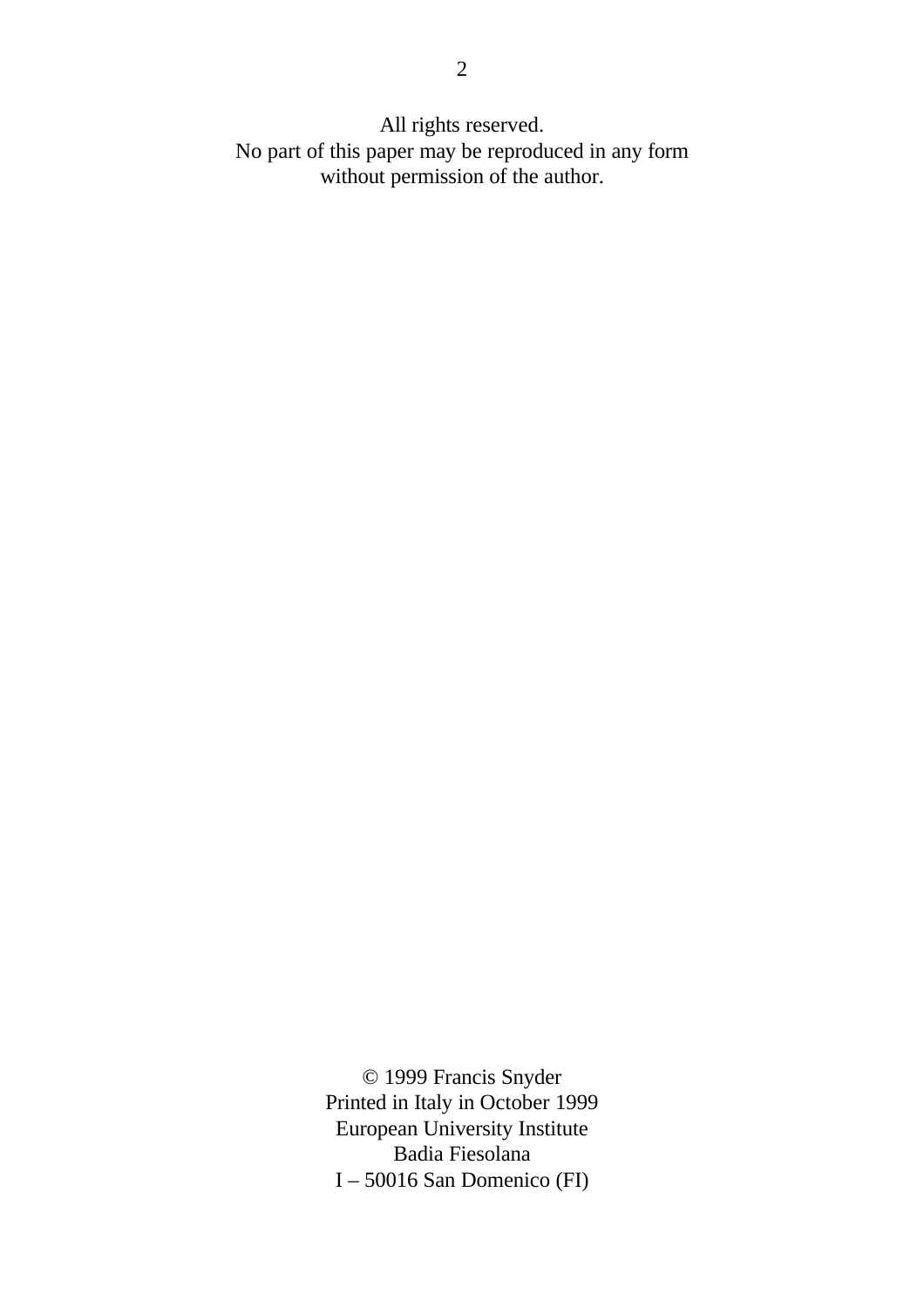**GLOBALISATION AND EUROPEANISATION**

3

## **AS FRIENDS AND RIVALS:**

## **EUROPEAN UNION LAW IN GLOBAL ECONOMIC NETWORKS**

*FRANCIS SNYDER*

**© Francis Snyder 1999.**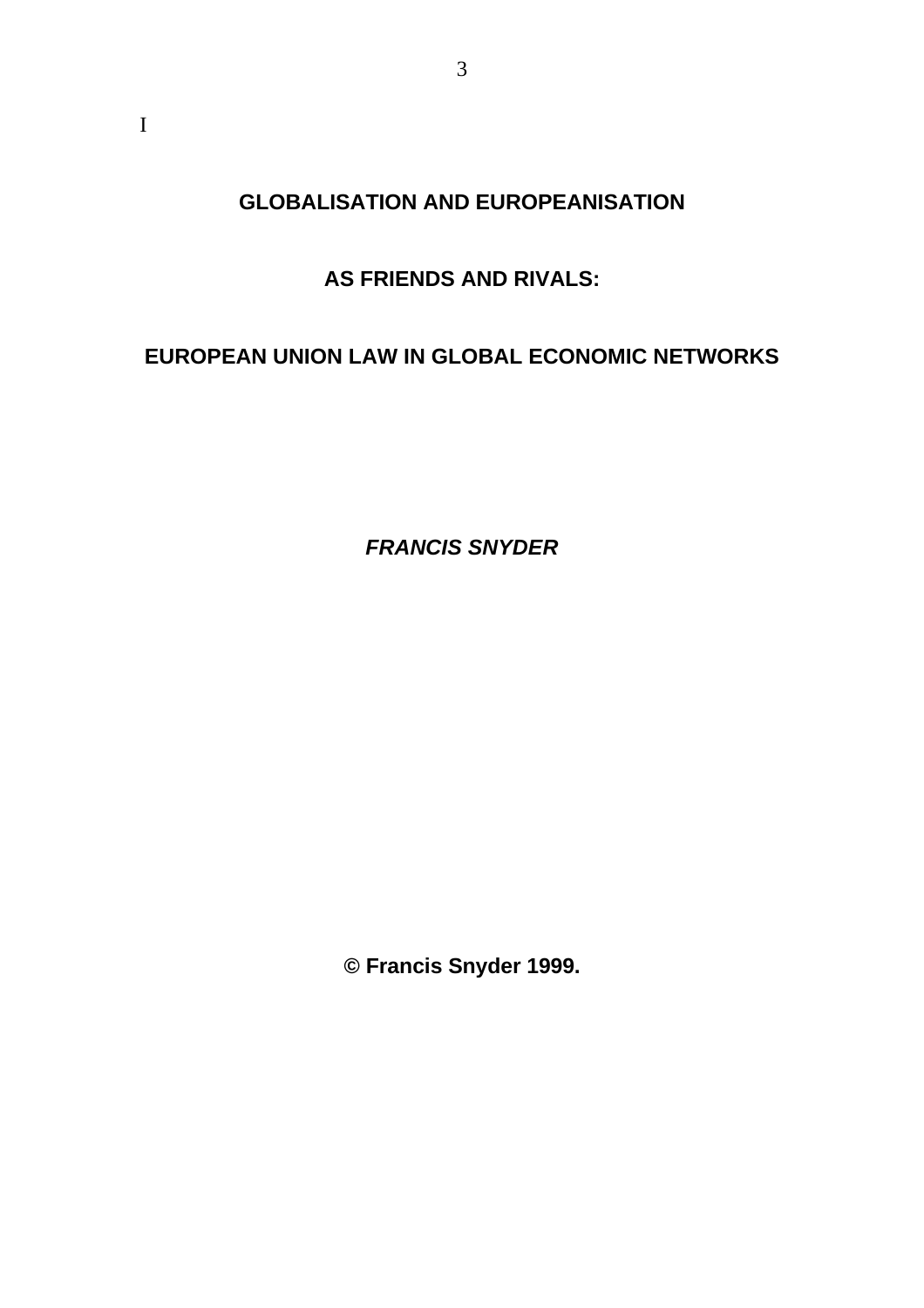#### **ACKNOWLEDGMENTS**

Earlier versions of parts of this paper were presented at the International Conference of Sociology of Law, 'Conflicts and Rights in Transnational Society', Courmayeur Mont Blanc, Italy, 10-12 September 1998; the Workshop on EU Law and Legal Issues in EU-China Economic and Trade Relations, Law School and European Studies Centre, Wuhan University, Wuhan, China, 28-30 December 1998; the seminar on 'The EU, WTO, and Multi-level Governance', which I taught at the European University Institute Law Department in Spring 1999; and the Guandong International Research Institute for Technology and Economy, Guangzhou, China, 13 May 1999. I am grateful to the participants for discussion and comments. For research assistance and helpful comments during the preparation of the paper, I wish to thank in particular Candido Garcia Molyneux. I am also grateful to Chen Yongquan, Vincenzo Ferrari, Emir Lawless, Jens Mortensen, Song Ying, Anne-Lise Strahtmann, and Zeng Lingliang for their indispensable contributions. The usual disclaimer applies. This paper is based on research in progress. Comments and suggestions for improvement can be sent to the author by email at *snyder@datacomm.iue.it*.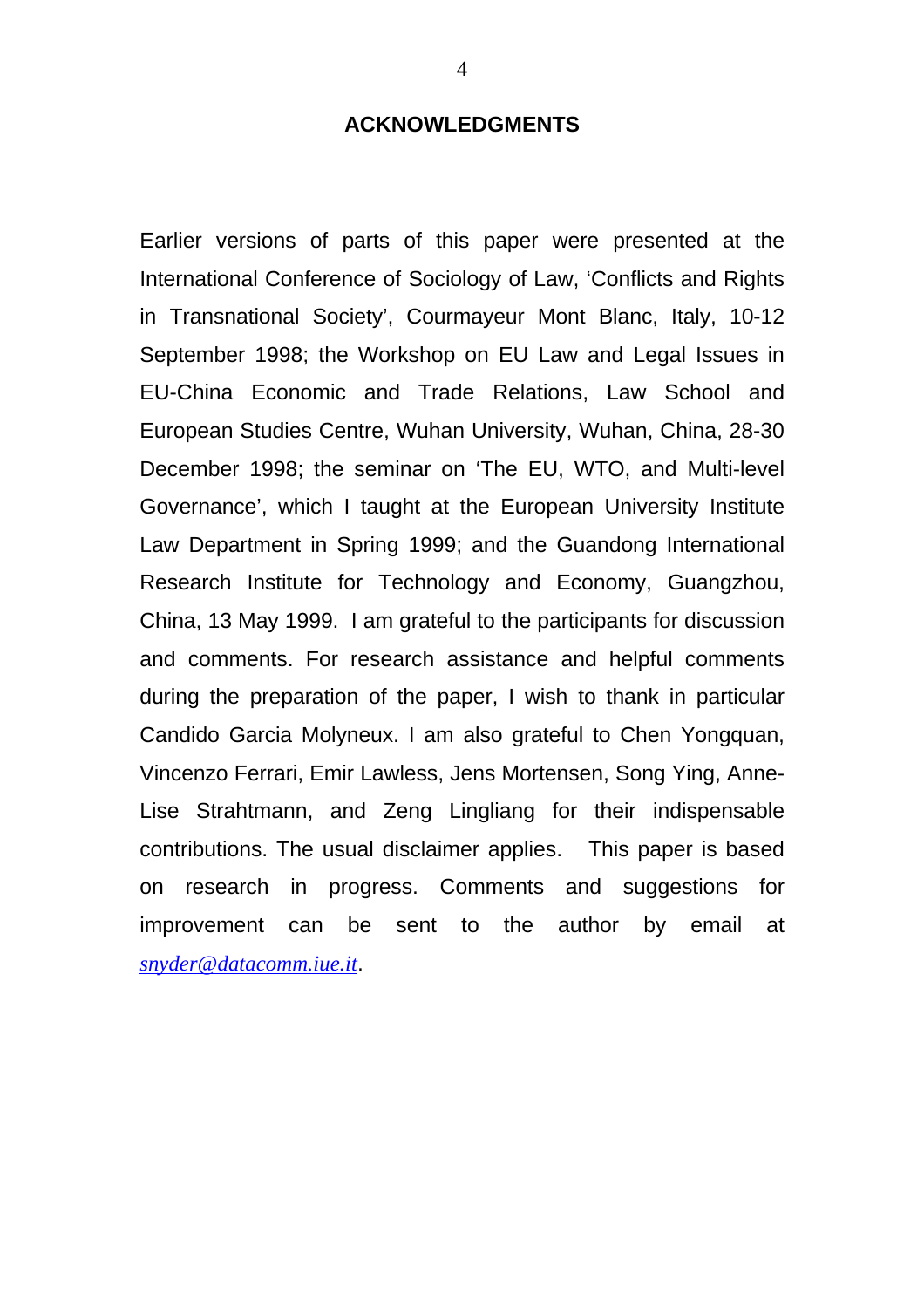# **CONTENTS**

| 2. | <b>GLOBALISATION AND GLOBAL ECONOMIC</b>       |    |
|----|------------------------------------------------|----|
| 3. | <b>GLOBALISATION, EUROPEANISATION, AND EU</b>  | 24 |
|    | 4. INWARD PROCESSING AND OUTWARD PROCESSING IN |    |
|    | 5. IPT AND OPT IN THE EUROPEAN COURT OF        | 36 |
|    |                                                |    |
|    |                                                | 57 |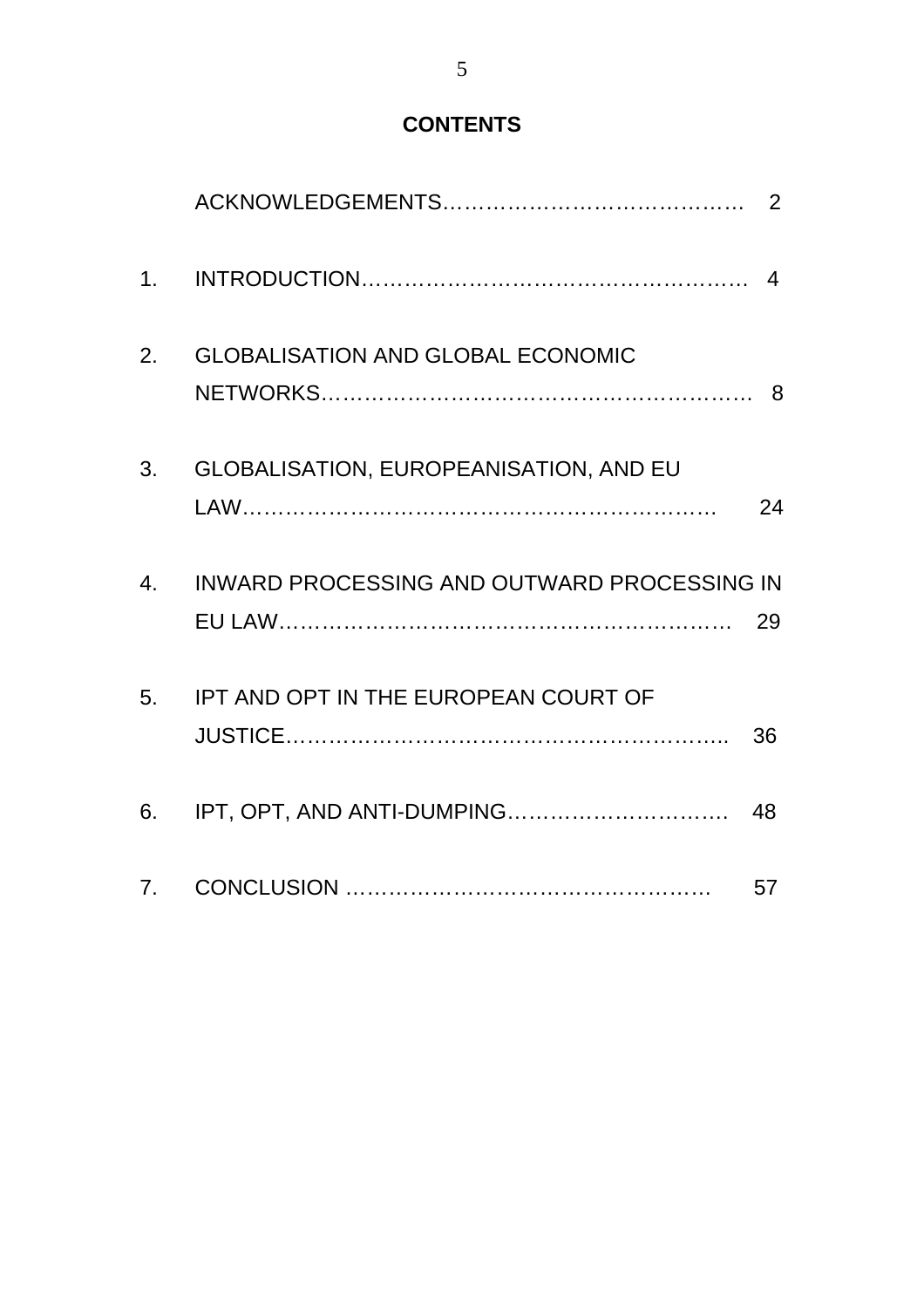# **GLOBALISATION AND EUROPEANISATION AS FRIENDS AND RIVALS: EUROPEAN UNION LAW IN GLOBAL ECONOMIC NETWORKS**

### **FRANCIS SNYDER**<sup>∗</sup>

#### **1. Introduction**

 $\overline{a}$ 

Globalisation and europeanisation are complementary, partly overlapping, mutually reinforcing, but also competing processes. This paper explores their dialectical relationship by examining some aspects of European Union (EU) law that are integral to global economic networks, especially but not only those linking the EU and China.

The purpose of the paper is two-fold. First, the paper seeks to bring out into the open various legal arrangements which create, channel, structure, or express some of the most important economic relations involved in globalisation. It focuses on selected aspects of EU law and certain types of global economic networks. $1$  The

<sup>∗</sup> Professor of European Community Law, European University Institute, Florence; Co-Director, Academy of European Law; Professor of Law, College of Europe, Bruges; Honorary Visiting Professor of Law, University College London.

 $1$  This paper is one of a series of related publications. See also: Francis Snyder, 'Legal Aspects of Trade between the European Union and China: Preliminary Reflections', in Nicholas Emiliou and David O'Keeffe (ed), *The European Union and World Trade Law after the GATT Uruguay Round* (John Wiley & Sons, Chichester, 1996), pp 363-377; Francis Snyder, *International*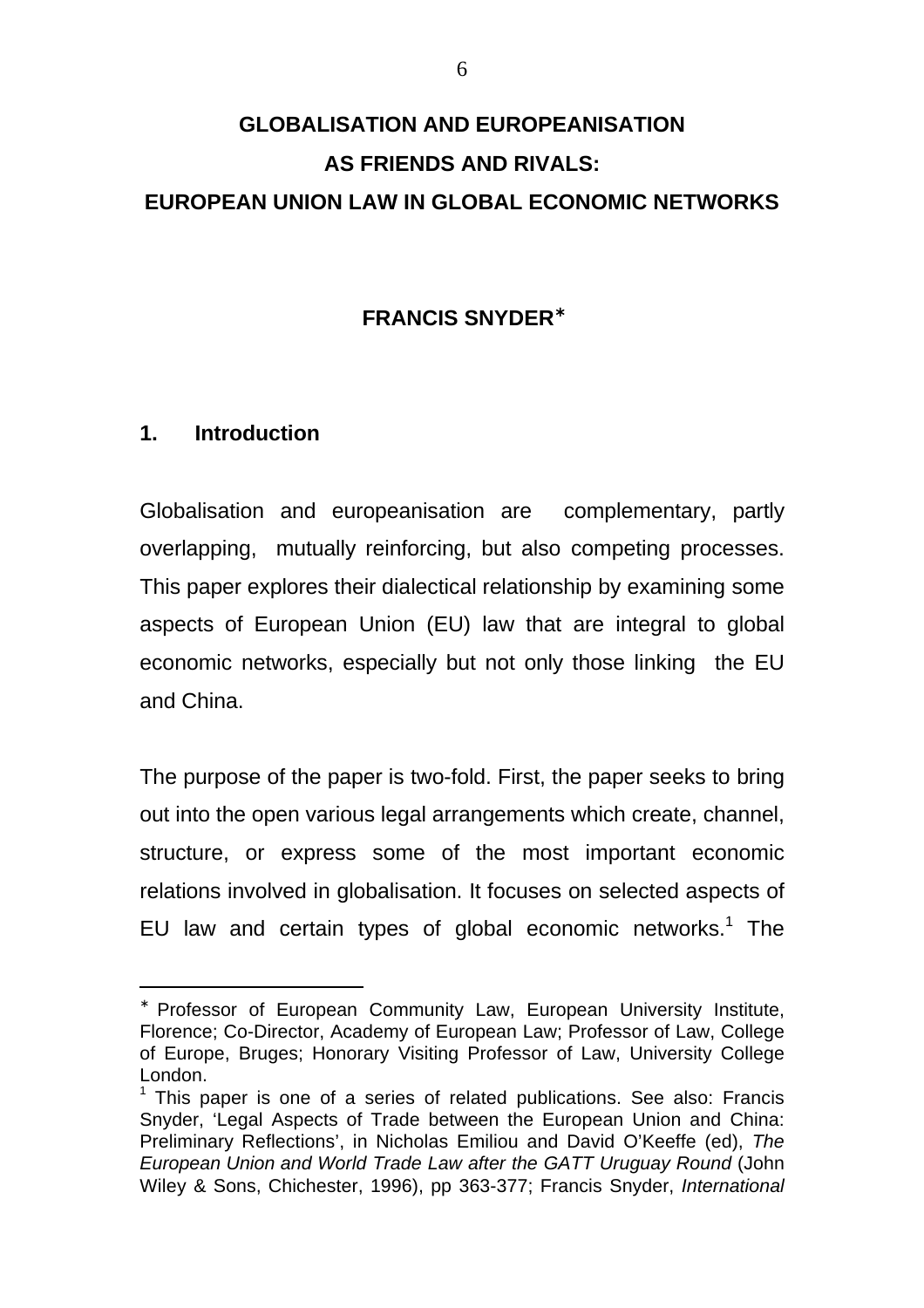aspects of EU law in question are highly technical rules of customs and international trade law known as inward processing and outward processing. They rarely see the light of day and are virtually unknown except within the business community, institutions of governance, and a handful of specialist lawyers. Global economic networks are more well-known, at least among economists and political scientists; but lawyers have so far paid them very little attention. This paper tries to make such material accessible and to pry open some of the broader issues it raises. It seeks to demonstrate that both the extremely technical customs rules and the international economic relations which have developed in conjunction with and around them are directly relevant to current debates about EU law. My basic argument is that we cannot understand the interests, structures, and processes involved in European integration today without taking global economic networks into account.

Second, and correlatively, the paper aims to introduce the theme of globalisation into current debates concerning the EU constitution. On the one hand, globalisation both reinforces and strengthens the demand for the constitutionalisation of EU decision-making, On the

*Trade and Customs Law of the European Union* (Butterworths, London, 1998), pp 594-600 and *passim* [hereafter Snyder, *International Trade*], Francis Snyder, 'Global Economic Networks and Global Legal Pluralism', in George Bermann, Matthias Herdegen, and Peter Lindseth (eds), *Transatlantic Regulatory Co-operation* (Oxford University Press, 2000, in press) [hereafter Snyder, 'Global Legal Pluralism]; Francis Snyder, 'Governing Globalisation', (1999) 5 *European Law Journal*, Special Issue on 'Globalisation and Law', forthcoming [hereafter Snyder, 'Governing Globalisation']; Francis Snyder, 'Legal Issues in EU-China Trade Relations', *Wuhan University Law Review*, forthcoming 1999 [in Chinese]; and Francis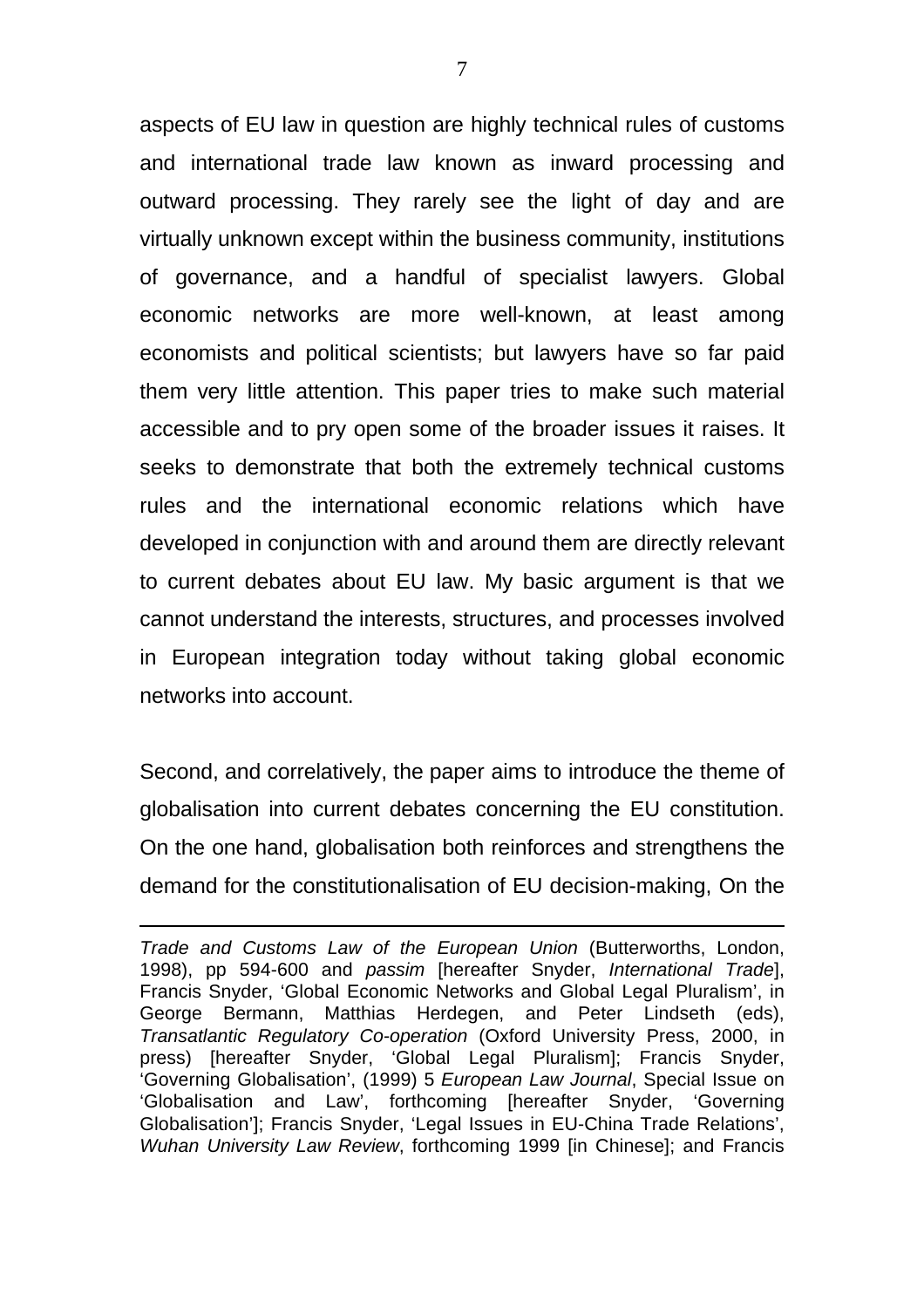other hand, it tends to reconfigure economic relations and undercut potential political alliances which otherwise might encourage the constitutionalisation of Europe. I suggest that, on balance, globalisation tends to retard or even prevent the marriage of europeanisation and constitutionalisation, at least if we take 'constitutionalisation' to mean the elaboration, both legally and in terms of social practices, of a constitutional structure analogous to that of nation-states. For not only is it true that the development of global economic networks – a key economic aspect of globalisation has, and will continue to have, a profound effect on the constitutionalisation of Europe. It is also the case, as this paper argues, that the form and content of the Europeanisation of law have stimulated and enhanced certain types of global economic relations which, though promoted by the EU and many of its Member States, tend to undercut the process of EU constitutionbuilding.

Far from being a negative, destructive exercise, however, this opens up a space for and shows the necessity of a different constitutional imagination. The paper thus is a plea for a re-thinking and reorientation of EU constitutional law scholarship, one which takes fully into account the impact of globalisation. Or, to put it more positively, the argument of the paper takes place on two different levels. It is explicitly concerned with the role of EU law in global economic networks as part of the processes of globalisation and europeanisation. Its implicit message, however, is that we as legal scholars and citizens need to use our constitutional

Snyder and Song Ying, *Introduction to European Union Law*, 2<sup>nd</sup> edition

 $\overline{a}$ 

8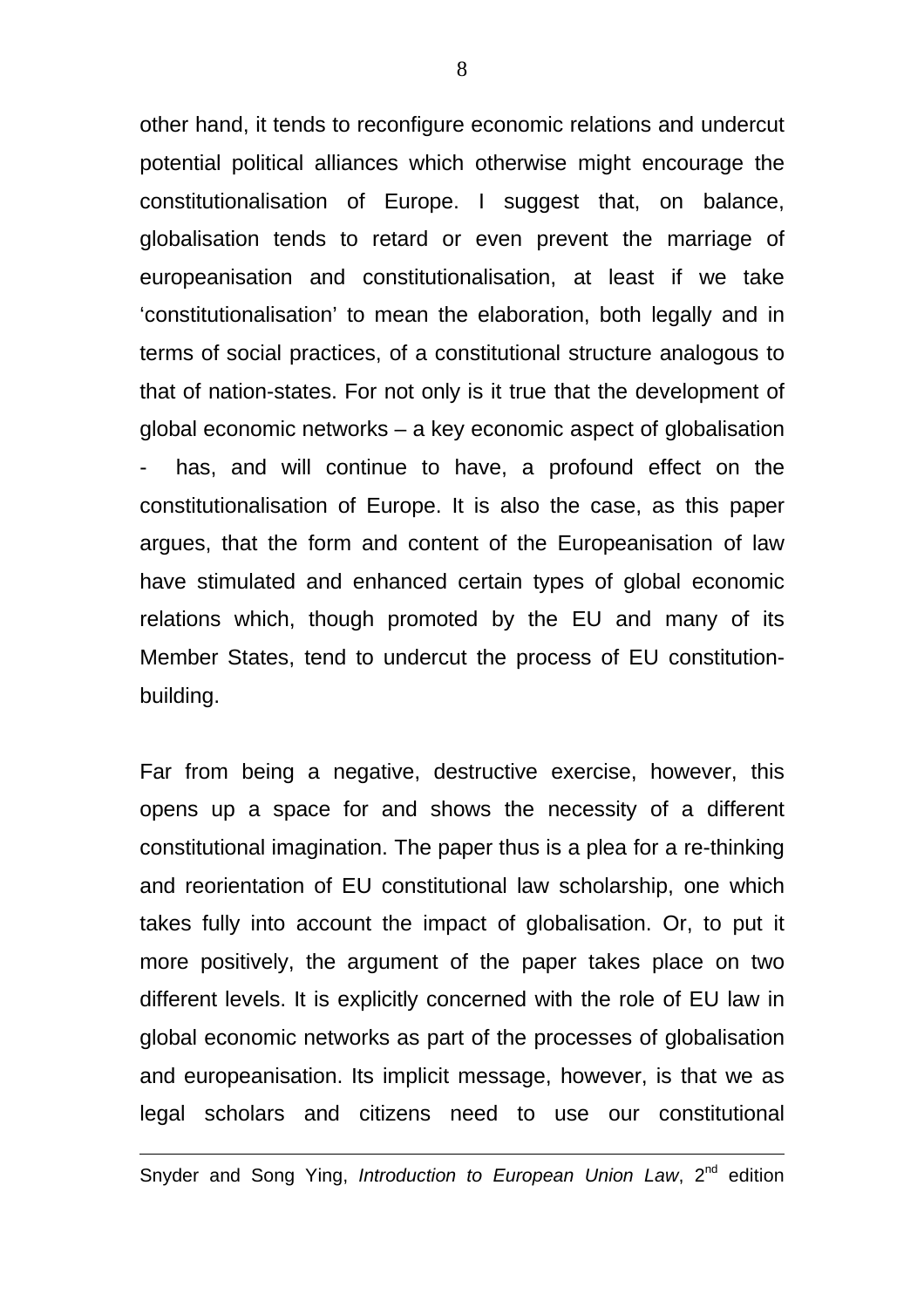imagination and envisage a distinctive EU constitution, one which takes these processes serious and thus differs significantly from the traditional model of the nation-state.

The remainder of the paper is divided into six main parts. Part 2 defines the concept of globalisation used here and sketches the main features of certain types of global economic networks. Parts 3 through 6 consider the basic arrangements in EU law which foster, structure, channel and seek to manage these economic relationships**.** Part 4 sets forth the basic legal framework of inward processing and outward processing. Part 5 discusses a selection of trade disputes involving inward processing or outward processing that have come before the European Court of Justice. Part 6 considers some aspects of the relationship between inward processing, outward processing, and anti-dumping. The general trade disputes are discussed first because they are easier to understand: they tend to be simpler than the anti-dumping disputes in terms of facts, legal concepts, and applicable law. This way of organising the material also presents the disputes involving inward processing and outward processing in roughly chronological order. It thus illustrates more clearly the development of inward processing and outward processing and their dramatic impact on EU law. The reader thus can appreciate easily the dialectial relationship between globalisation and europeanisation. A brief conclusion summarises the argument and its implications.

(Peking University Press, Beijing, forthcoming 2000 [in Chinese]).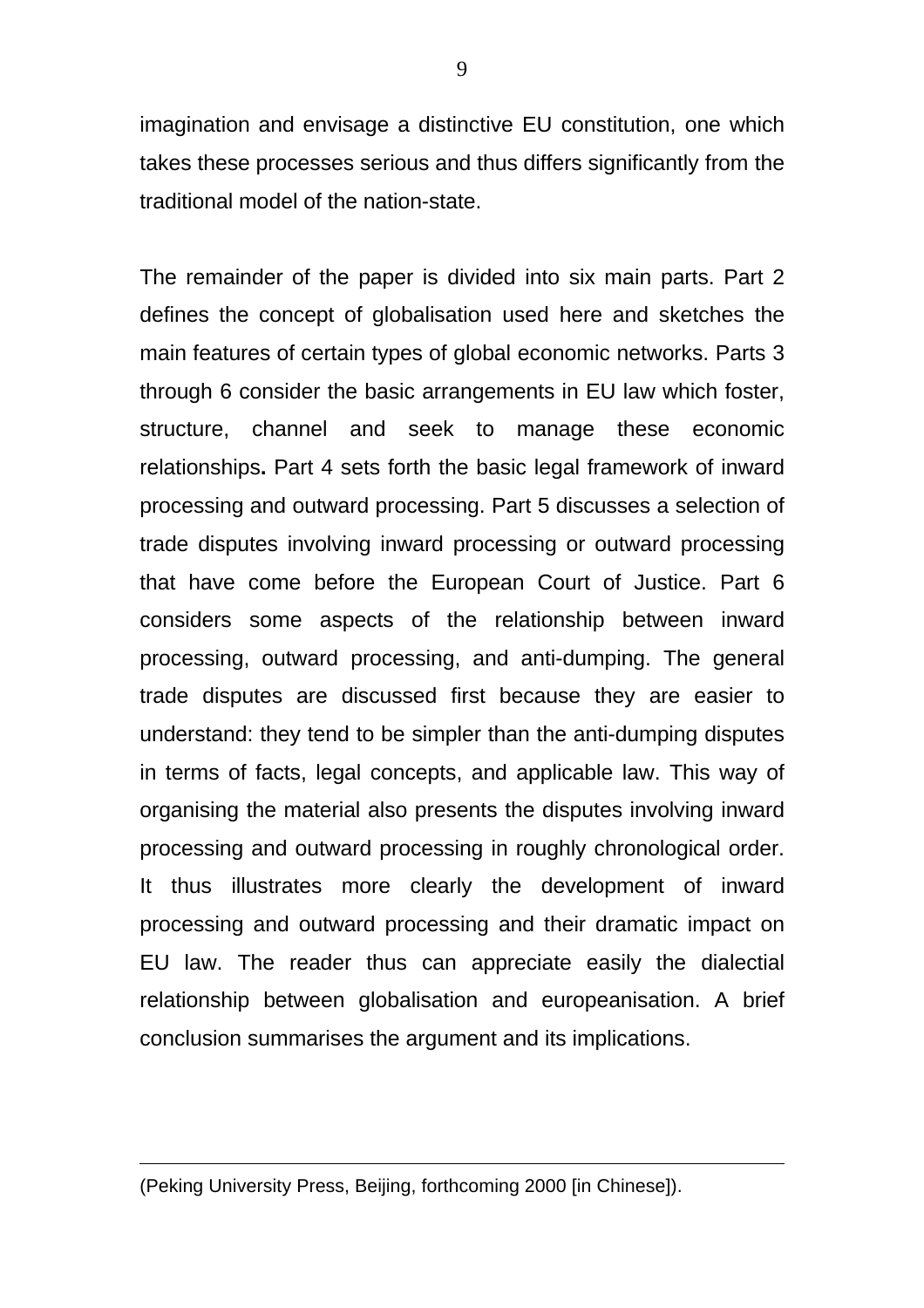### **2. Globalisation and Global Economic Networks**

What do we mean by 'globalisation'? By globalisation, I refer to an aggregate of multifaceted, uneven, often contradictory economic, political, social and cultural processes which are characteristic of our time.

In economic terms, the most salient features of globalisation, driven by multinational firms, are for the present purposes the development of international production networks  $(IPNs)<sup>2</sup>$ dispersion of production facilities among different countries, the technical and functional fragmentation of production, the fragmentation of ownership, the flexibility of the production process, worldwide sourcing, an increase in intra-firm trade, the interpenetration of international financial markets, the possibility of virtually instantaneous worldwide flows of information, changes in the nature of employment, and the emergence of new forms of work. Globalisation also has political, social, and cultural dimensions. 3 Here, however, I focus on the economic dimension.

Among the key economic aspects of globalisation are global economic networks. These cross-national production networks involve 'the organization across national borders of research and development activities, procurement, distribution, product definition

 $^{2}$  See e.g. Michael Borrus and John Zysman, 'Globalisation with Borders: The Rise of Wintelism as the Future of Industrial Competition', in John Zysman and Andrew Schwartz (eds), *Enlarging Europe: The Industrial Foundations of a New Political Reality* (University of California at Berkeley, Berkeley, 1998), pp 27-59.

<sup>3</sup> This is based on a more complete definition set forth in Francis Snyder,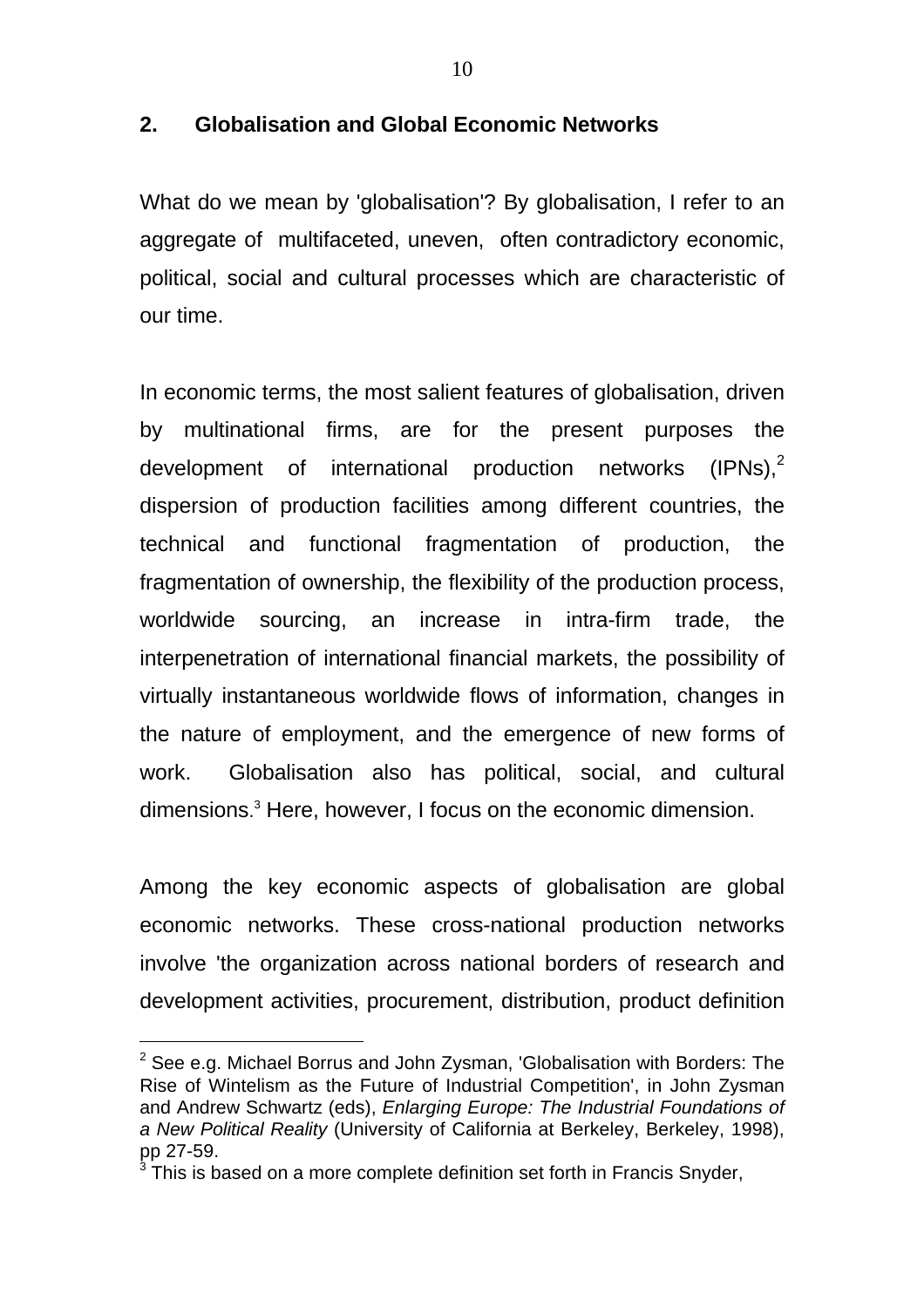and design, manufacturing, and support service'.<sup>4</sup> Their basic features include the fragmentation of production, the dispersion of production facilities, worldwide sourcing, and intra-firm trade.

This paper focuses on the customs operations known in EU law as the inward processing procedure and the outward processing procedure. Put simply, the inward processing procedure allows firms to import into the EU materials for processing in the EU without paying custom duties. The outward processing procedure allows materials to exported temporarily for processing and the resulting products to be re-imported with partial or total relief from duties. In this section of the paper, I consider these operations from the economic standpoint. I refer to these economic operations as 'inward processing traffic' (IPT) and 'outward processing traffic' (OPT), respectively, to distinguish them from the customs procedures. Viewed as economic relationships, IPT and OPT represent one of the organisational forms of international production networks; other forms are branch plant production, contract manufacture and original equipment manufacture, and vertical integration.<sup>5</sup> Both in Central and Eastern Europe and in Asia, they

<sup>&#</sup>x27;Global Legal Pluralism'.

<sup>&</sup>lt;sup>4</sup> This definition has been elaborated in the publications of the Berkeley Roundtable on the International Economy (BRIE). See e.g. E.M. Doherty (ed) *Japanese Investment in Asia: International Production Strategies in a Rapidly Changing World* (University of California at Berkeley, -BRIE, 1995); John Zysman and Andrew Schwartz (eds), *Enlarging Europe: The Industrial Foundations of a New Political Reality* (University of California at Berkeley, 1998).

<sup>&</sup>lt;sup>5</sup> See T. Sturgeon, 'Does Manufacturing Still Matter?: The Organizational Delinking of Production from Innovation', BRIE Working Paper 92B, Berkeley Roundtable on the International Economy, University of California at Berkeley, 1997, and T. Sturgeon, 'The Rise of the Global Locality: Turnkey Production Networks in Electronics Manufacturing', University of California at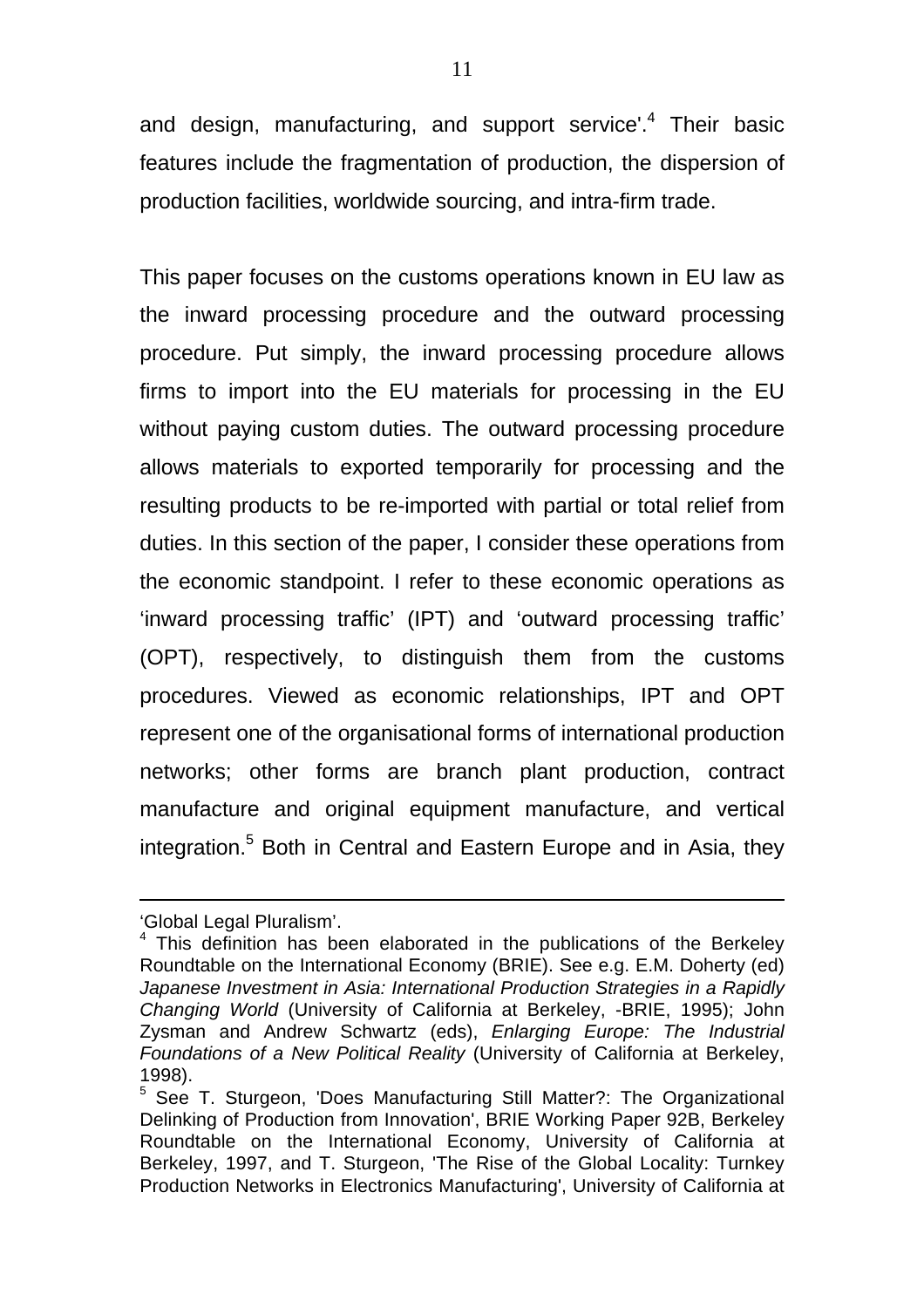have often been a step leading toward the development of complex, capital-intensive cross-national production networks.<sup>6</sup>

International production networks increasingly involve not just interindustry or inter-firm but also intra-industry and intra-firm trade. Neither intra-industry nor intra-firm trade is wholly new, at least between industrialised countries.<sup>7</sup> In recent decades, however, both intra-industry and intra-firm trade have increased dramatically with the growth of multinational companies. According to recent estimates, intra-firm trade now accounts for approximately 60% of international trade. In fact, in its 1996 Communication on 'The Global Challenge of International Trade', the European Commission noted that globalisation and increased trade liberalisation imply increased networking among companies, increased intra-firm trade in manufactures, and global resourcing with regard to research, development, and production facilities. Furthermore, in its view, '[o]utward processing trade using local advantages for lowering production costs or the logistics of distribution systems is turning even medium-sized companies into global players'.<sup>8</sup>

Berkeley, forthcoming, 1998; both cited in John Zysman and Andrew Schwartz, 'Reunifying Europe in an Emerging World Economy: Economic Heterogeneity, New Industrial Options, and Political Choices', (1998) 36 *Journal of Common Market Studies* 405 at 410-411 [hereafter Zysman and Schwartz, 'Reunifying Europe'].

<sup>&</sup>lt;sup>6</sup>Reunifying Europe' at 417.

<sup>7</sup> See H G Grubel and P J Lloyd, *Intra-Industry Trade: The Theory and Measurement of International Trade in Differentiated Products* (London, Macmillan, 1975).

<sup>&</sup>lt;sup>8</sup> European Commission, 'The Global Challenge of International Trade: A Market Access Strategy for the European Union' (Communication to the Council, the European Parliament, the Economic and Social Committee, and the Committee of Regions), COM(96)53 final, 14.2.96, p 1 (para 4), available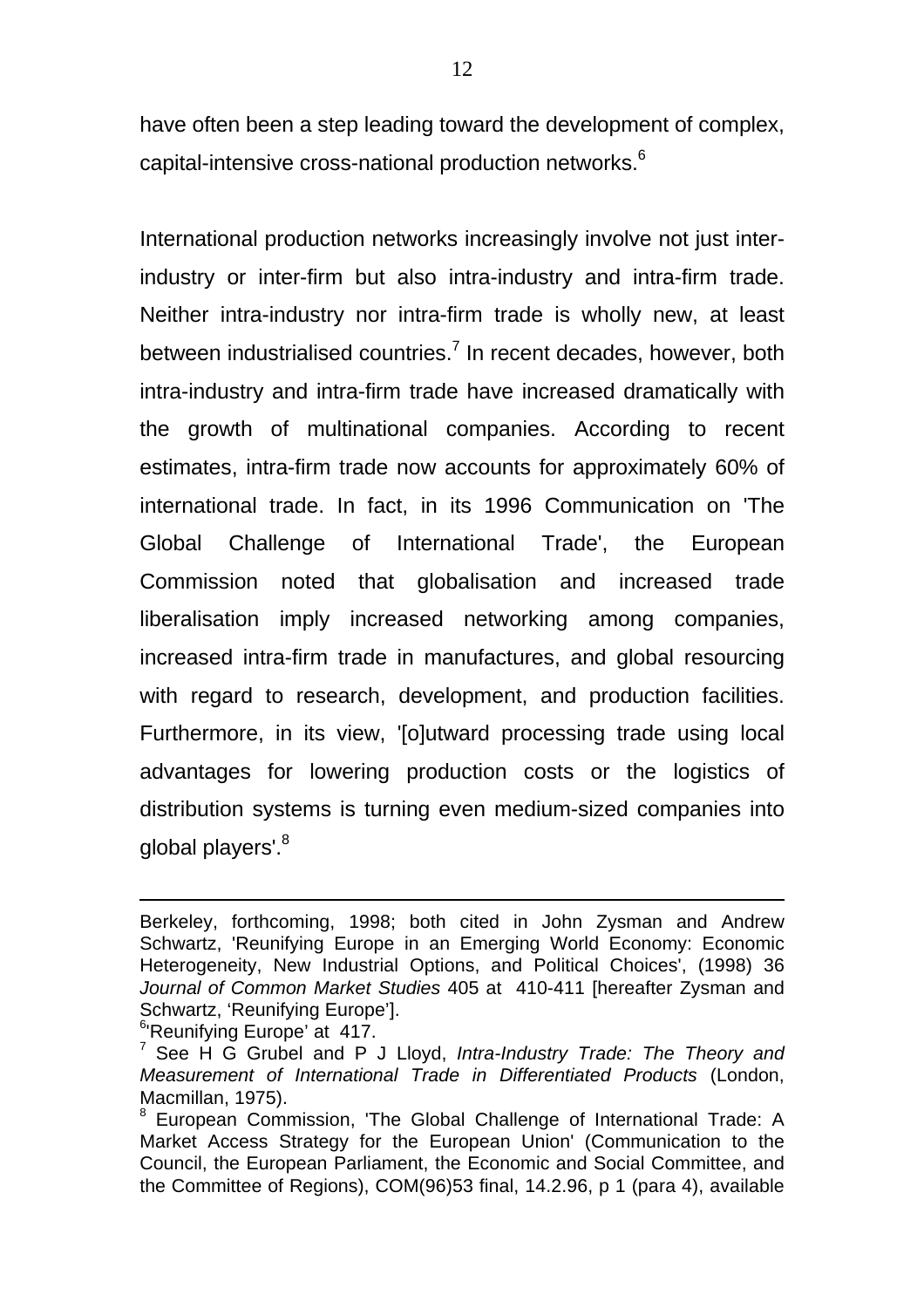The EU, its Member States, and firms based there are involved in a wide variety of IPT and OPT operations. From the EU standpoint, such links between the EU and other industrialised countries, such as the USA, involve mainly inward processing. In 1996 the European Commission published a report on inward processing.<sup>9</sup> Table I indicates the increasing use of IPT between 1988 and 1994, the last year of available statistics.

on the Internet at website <http://www.europa.eu.int/comm/dg01/en.htm.> 9 Commission Européenne, 'Rapport sur le Fonctionnement et l'Avenir du Regime Douanier Economique du Perfectionnement Actif' (Commission Europeenne: DG XXI ,1996).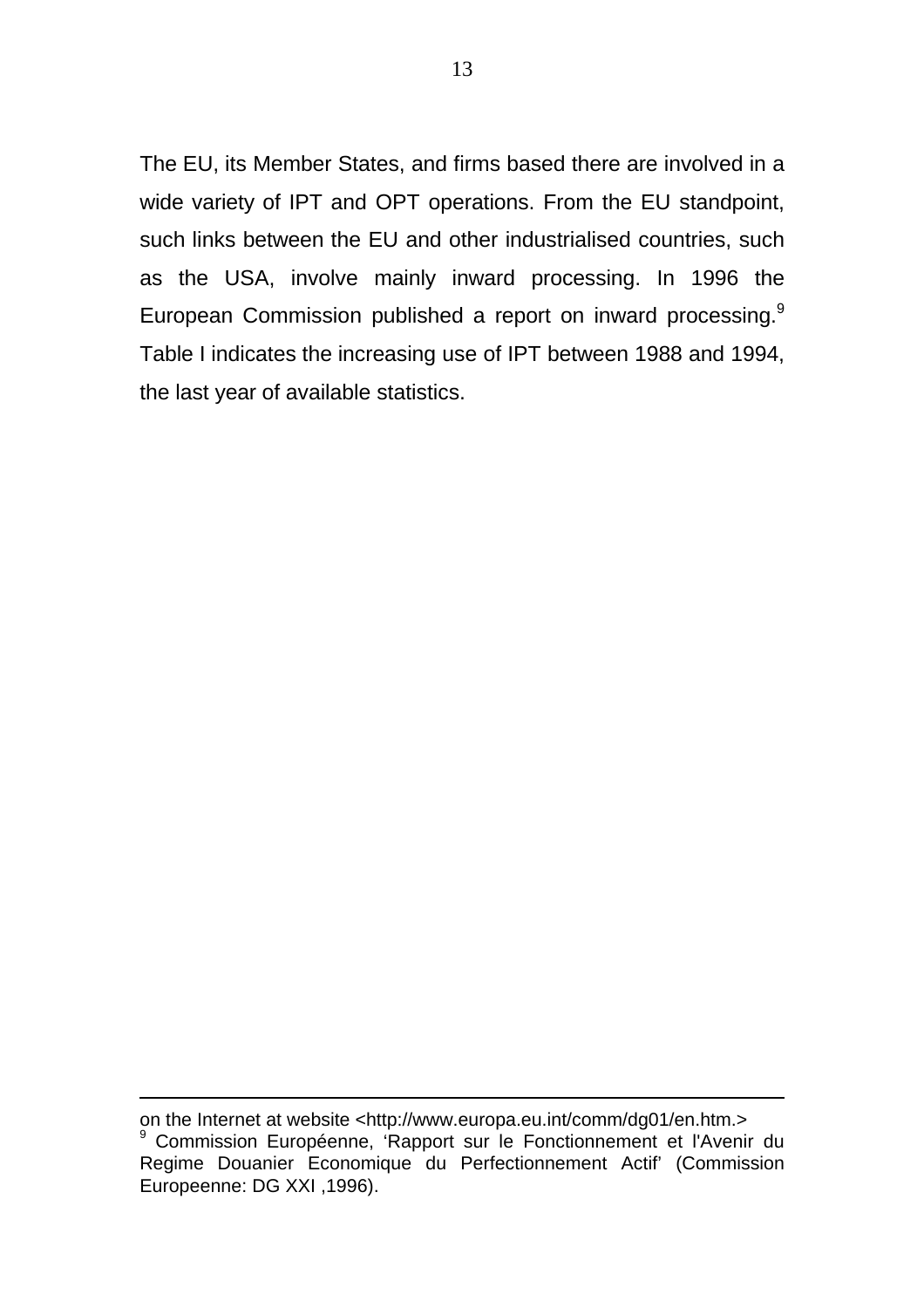## *Table 1*

# *Inward Processing in the EU, 1988-1994*

| <b>YEAR</b>  | <b>TOTAL INWARD</b><br><b>PROCESSING</b><br>in 1000 ecu |  |
|--------------|---------------------------------------------------------|--|
| 1988         | 20,959,603                                              |  |
| 1989         | 28,714,720                                              |  |
| 1990         | 27,725,170                                              |  |
| 1991         | 30,840,191                                              |  |
| 1992         | 21,467,345                                              |  |
| 1993         | 31,627,016                                              |  |
| 1994         | 36,997,799                                              |  |
| <b>TOTAL</b> | 198,331,845                                             |  |

Source: Commission Européenne, 'Rapport sur le fonctionnement et l'avenir du régime douanier écconomique du perfectionnement actif', XXX/1073/96- Fr., pp 13.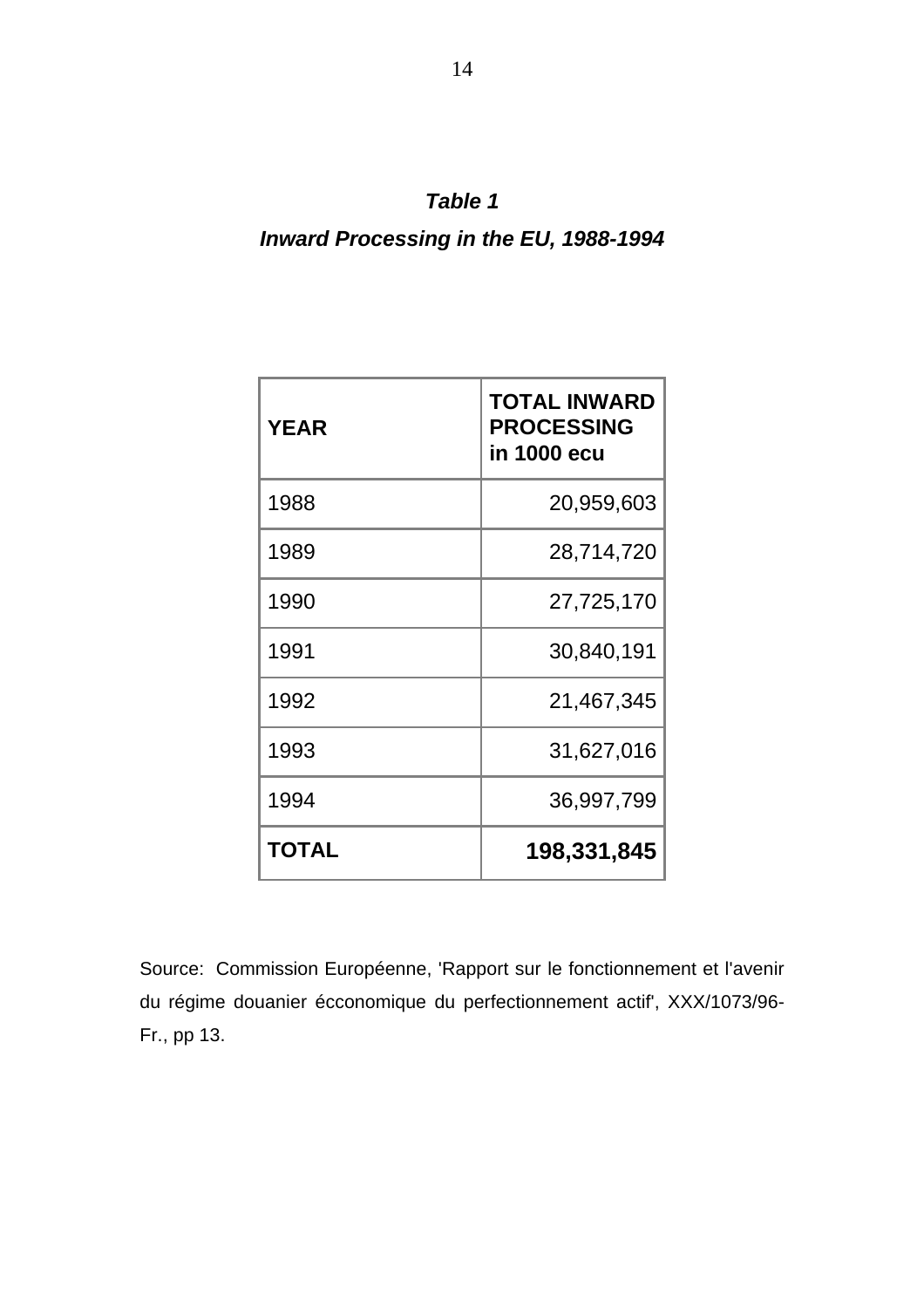Trade between the EU and the Central and Eastern European countries (CEECs) frequently involves OPT. Most of the few existing empirical studies of EU IPT and OPT concern the use by EU firms of OPT in the CEECs.<sup>10</sup> They have shown that OPT represents one type of international division of labour and that it frequently provides the basis for more complex forms of IPNs. They have also argued that the ways in which production facilities located in the CEECs are inserted into IPNs centred in the EU are likely to be of crucial importance to European regional integration.

We can add a further dimension by referring briefly to trade between the EU and China. Such trade often involves links between the EU and the Chinese Special Economic Zones  $(SEZs)$ ,<sup>11</sup> even though such zones are not yet standardized and apparently are not generally recognised by international law.<sup>12</sup> IPT and OPT are crucial for trade between Hong Kong and Chinese inland areas, and hence for re-exports from Hong Kong to the EU

<sup>10</sup> See Julie Pellerin, *International Business and the European Integration Process: The Example of Outward Processing Traffic between the European Union and the Central and Eastern European Countries,* Unpublished PhD Thesis, Department of Social and Political Sciences, European University Institute, July 1997 [hereafter Pellegrin, *International Business*]'; Zysman and Schwartz, 'Reunifying Europe; John Zysman and Andrew Schwartz (eds), *Enlarging Europe: The Industrial Foundations of a New Political Reality* (University of California at Berkeley, Berkeley, 1998**)** [hereafter *Enlarging Europe*]**.**

<sup>11</sup> See *e.g*. Nicholas R Lardy, *China in the World Economy* (Institute for International Economics, Washington, DC, 1994), pp 112-114 Dieter Loesch, 'Chinese Special Economic Zones at a Crossroads', HWWA-Institut fuer Wirtschaftsforschung-Hamburg, HWWA-Diskussionspapier Nr. 25, 1995.

<sup>12</sup> See Sun Xiuping, Chen Wen and Lei Xianseng, *New Progress in China's Special Economic Zones* (Foreign Languages Press, Beijing, 1997), p 54.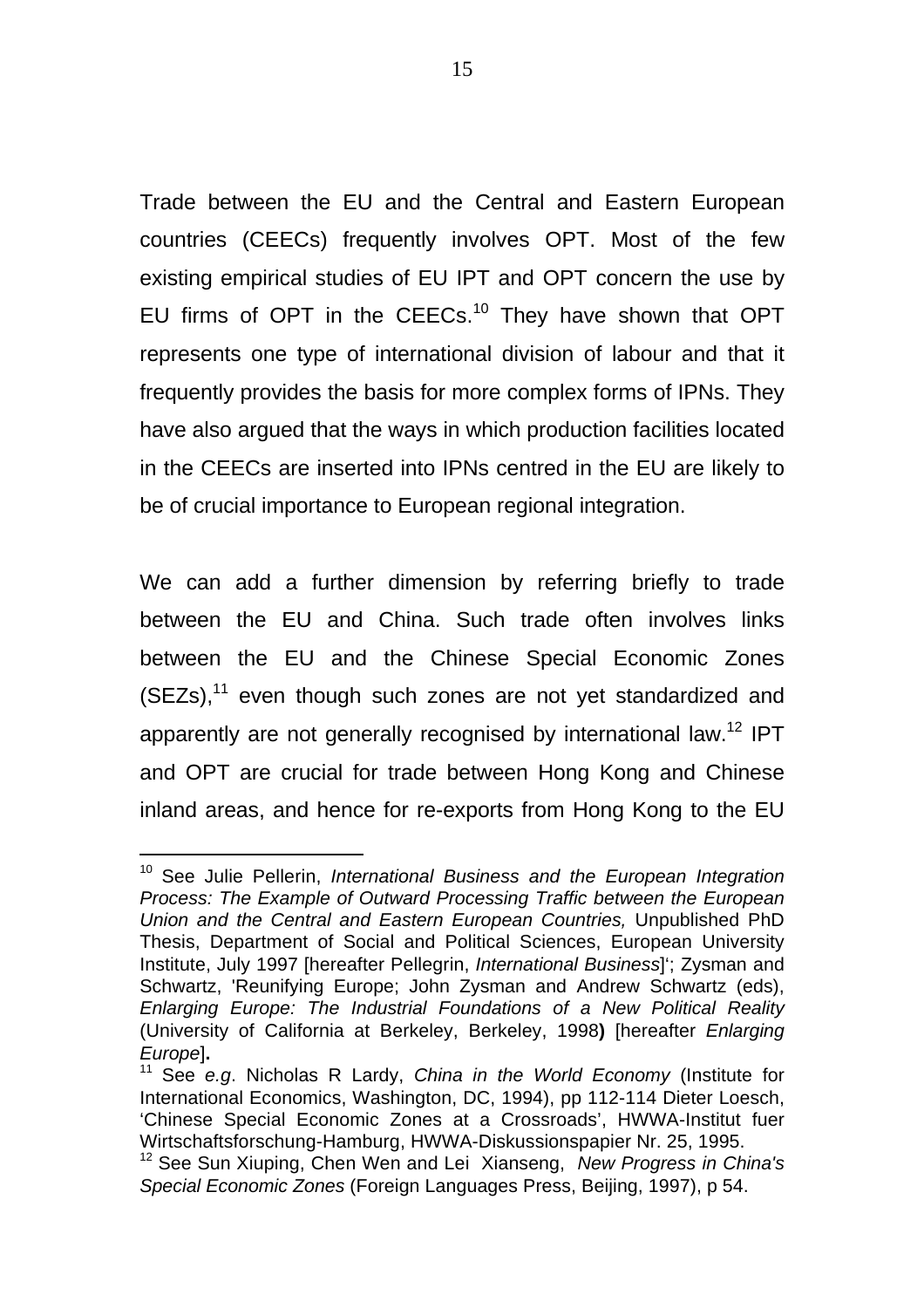as well as for direct exports from mainland China to the EU.<sup>13</sup> Special economic zones and other export processing zones are not of course unique to China. They exist in many other parts of the world, and there is even a World Export Processing Zones Association (WEPZA) with its own Internet website.<sup>14</sup>

In this instance, as in others, the most significant elements from the standpoint of EU strategic actors, which are usually the large firms, are where the production process starts and whether the company intends to export the product once the product is already in the EU. From the EU standpoint, inward processing means that production starts in the third country, the product is processed further in the EU, and the product then is exported to a third country, either where the production process started or another country. From the same EU standpoint, outward processing means that production starts in the EU, further processing takes place elsewhere, and the product is intended in principle for the EU market.<sup>15</sup> To this perspective must be added the home country of the firms concerned, either in the EU or elsewhere, because this determines many of the other interests which affect and are affected by the operations of strategic actors.

 $13$  As of the first quarter of 1997, 48% (US \$6.6 billion) of Hong Kong's total exports to Chinese inland areas were for outward processing. During the same period, outward processing contributed to 75% (US \$12.5 billion) of Hong Kong's imports from the inland areas. Also during this period, 85% (US \$15.6 billion) of Hong Kong's re-exports of origin from Chinese inland provinces were related to outward processing. (source: Press Releases on Statistical Data, Statistics on Trade Involving Outward Processing in China, http://www.info.gov.hk/censtatd/hkstat/press/t7idx.htm.)

<sup>&</sup>lt;sup>14</sup> WEPZA is based in Flagstaff, Arizona, USA. See its website at http://www.wepza.com.

 $\frac{15}{15}$  I am grateful to Candido Garcia Molyneux for these points.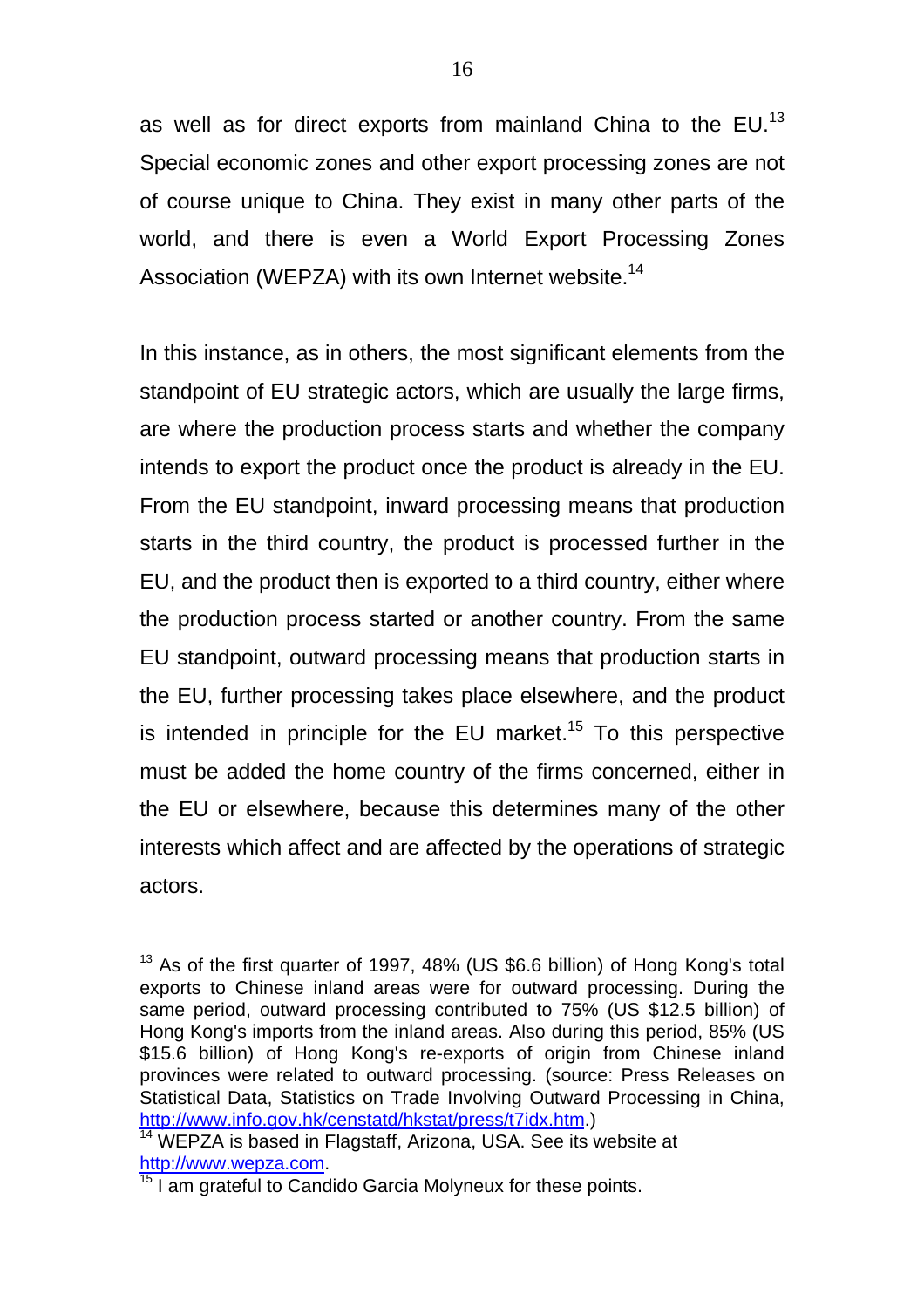IPT and OPT are often associated with intra-industry trade (IIT). Intra-industry trade now dominates North-North trade, or trade between industrialised countries. However, there are few studies of IIT with respect to economies in transition and relatively little easily accessible information on China.<sup>16</sup> This represents a striking lacunae in view of the significance of OPT/IPT in EU-China trade and the fact that these economic relationships are involved in many of the numerous EU anti-dumping actions against China.

One recent study, however, deals with intra-industry trade (IIT) between China and the OECD countries, including but not limited to the EU.<sup>17</sup> It concluded, first, that IIT between China and OECD countries increased moderately during the 1980s and rapidly thereafter. By the late 1980s it was approximately 20% of total PRC-OECD trade.

Second, IIT is most important in certain product groups, such as chemicals and related products, manufactured goods, and machinery and transport equipment. It is of less importance in respect of miscellaneous manufactured goods. For this product

<sup>16</sup> But see, *e.g.,* Chung H. Lee and Helmut Reisen (eds), *From Reform to Growth: China and Other Countries in Transition in Asia and Central and Eastern Europe* (OECD Development Centre Documents, Organisation for Economic Co-operation and Development, Paris, 1994); Francoise Lemoine, 'Trade Policy and Trade Patterns during Transition: A Comparison between China and the CEECs', Centre d'Etudes Prospectives et d'Informations Internationales (CEPII), Document de Travail No. 96-02, février 1996.

<sup>&</sup>lt;sup>17</sup> Lisbeth Hellvin, 'Vertical Intra-Industry Trade between China and the OECD Countries', OECD Development Centre, Technical Papers No. 114, July 1996 [hereafter Hellvin, 'Vertical Intra-Industry Trade'].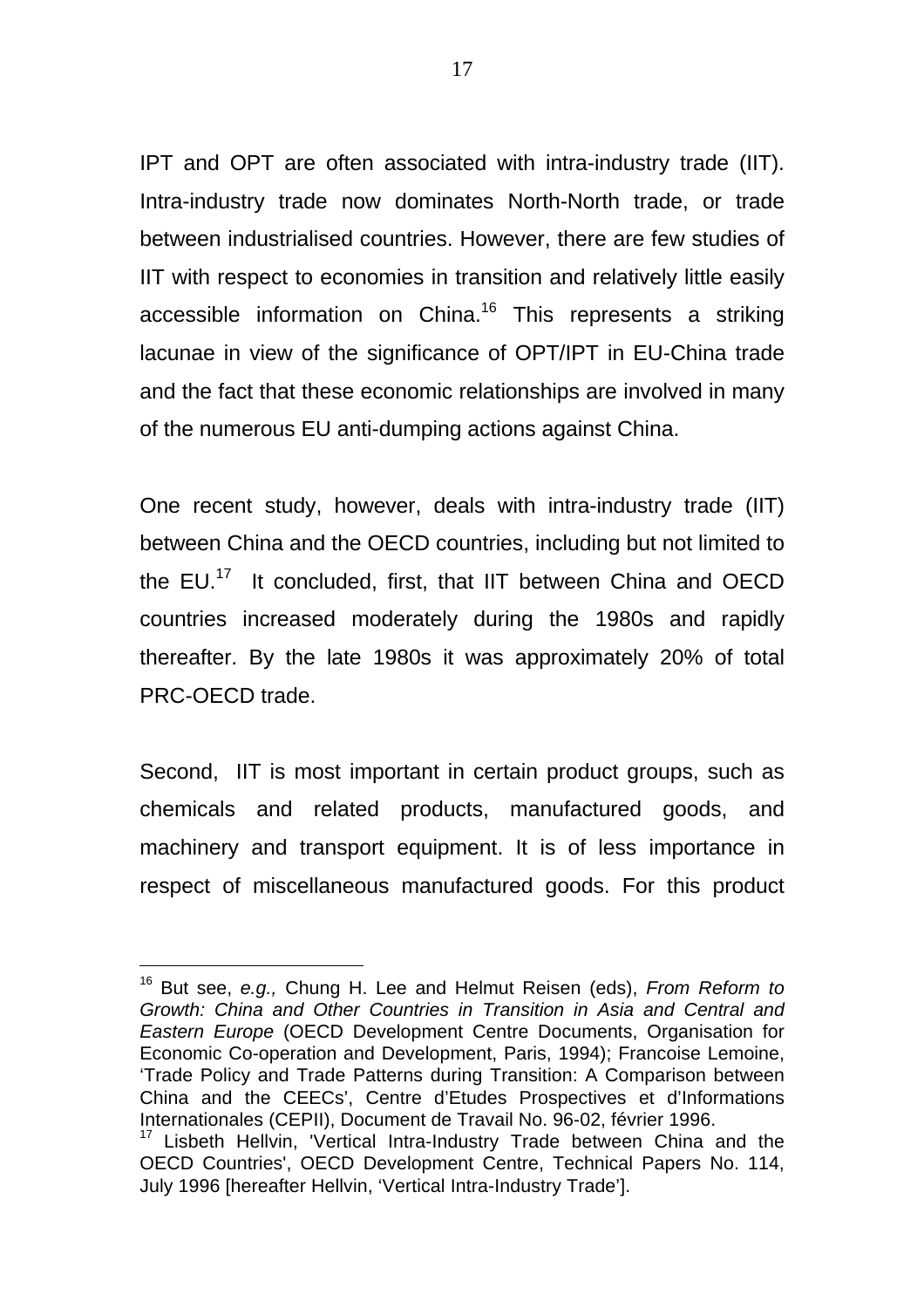group, it accounts for only about  $4\%$  of trade,<sup>18</sup> even though the product group accounts for about 67% of total manufacturing exports from China (but only about 5% of total manufacturing imports, part because of high tariffs).<sup>19</sup>

Third, IIT between China and OECD countries is primarily vertical in nature, while IIT among OECD countries is mainly horizontal in nature.<sup>20</sup> In other words, China tends to export lower quality varieties in exchange for higher quality varieties in a large share of the PRC-OECD IIT volume.  $21$  This is consistent with recent reports on the structure of traded goods between the EU and China. Figures for 1994 show that 60% of EU imports from China consist of textiles and clothing (20%), mechanical/electrical machinery (30%), and toys, leather goods and footwear (20%), while 60% of EU exports to China consist of mechanical/electrical machinery, transport equipment, and nuclear reactors. $22$ 

<sup>&</sup>lt;sup>18</sup> Hellvin, 'Vertical Intra-Industry Trade', p 28.

<sup>&</sup>lt;sup>19</sup> Hellvin, 'Vertical Intra-Industry Trade', p 15.

<sup>&</sup>lt;sup>20</sup> 'Horizontal intra-industry trade is trade in varieties of a product characterised by different attributes, while vertical intra-industry trade is trade in varieties of a product characterised by different qualities' . The former typically occurs between countries with high and similar per capita incomes, while the latter typically occurs between counries at different levels of per capita income: Hellvin, 'Vertical Intra-Industry Trade', p 18.

<sup>&</sup>lt;sup>21</sup> Note that the study used unit price as a proxy for quality differences: Hellvin, 'Vertical Intra-Industry Trade', p 22. This is based however on the assumption of the 'open economy macroeconomic model' which presumes that international prices apply (or should apply) in China. For a critique of this assumption, see Willem van der Geest, 'Bringing China into the Concert of Nations: An Analysis of its Accession to the WTO', (!998) 32 *Journal of World Trade* 99 at 105-106.

<sup>22</sup> See the Internet homepage of the European Commission Delegation in China at http://www.ecd.org.cn.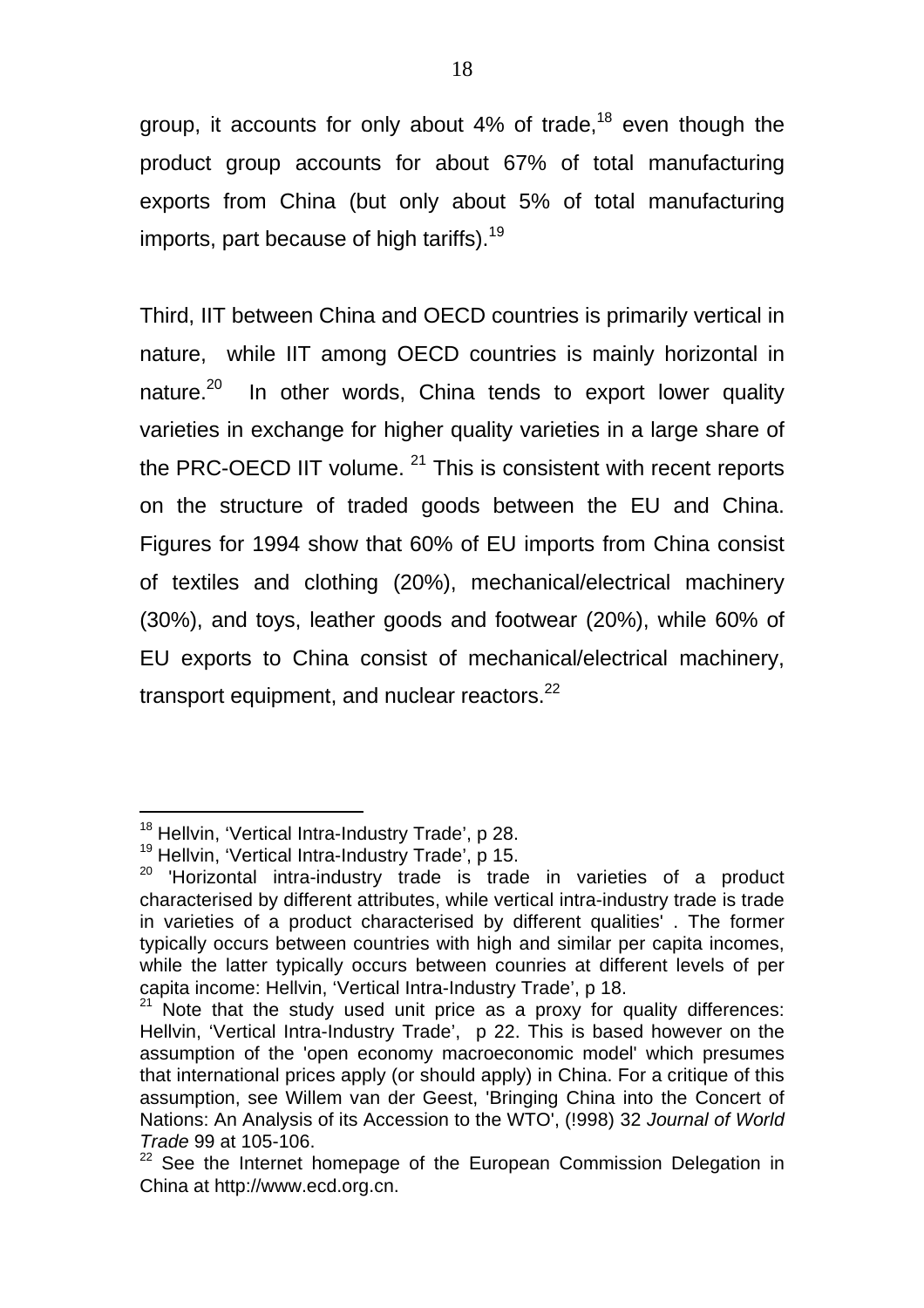Fourth, there is a wide variation in IIT shares among different OECD countries. If we consider only the EU Member States, the order in 1992 was UK, Italy, Germany, France, Netherlands, Benelux, Ireland, Spain, Sweden, Austria, Denmark, Portugal and Greece. $23$ 

Fifth, tariff barriers in China tend to reduce the IIT component of its trade with OECD countries.

These findings suggest that, with increased market opening, increased foreign direct investment (FDI), and increased per capita income, there is likely to be an increase in intra-industry trade, and in particular horizontal intra-industry trade, between China and the OECD countries. This would be consistent with Cantwell's presentation (see Table 2) of the evolution of international production and the development of intra-firm trade and intraindustry trade.

 $^{23}$  Lisbeth Hellvin, 'Vertical Intra-Industry Trade', p 16, Table 2.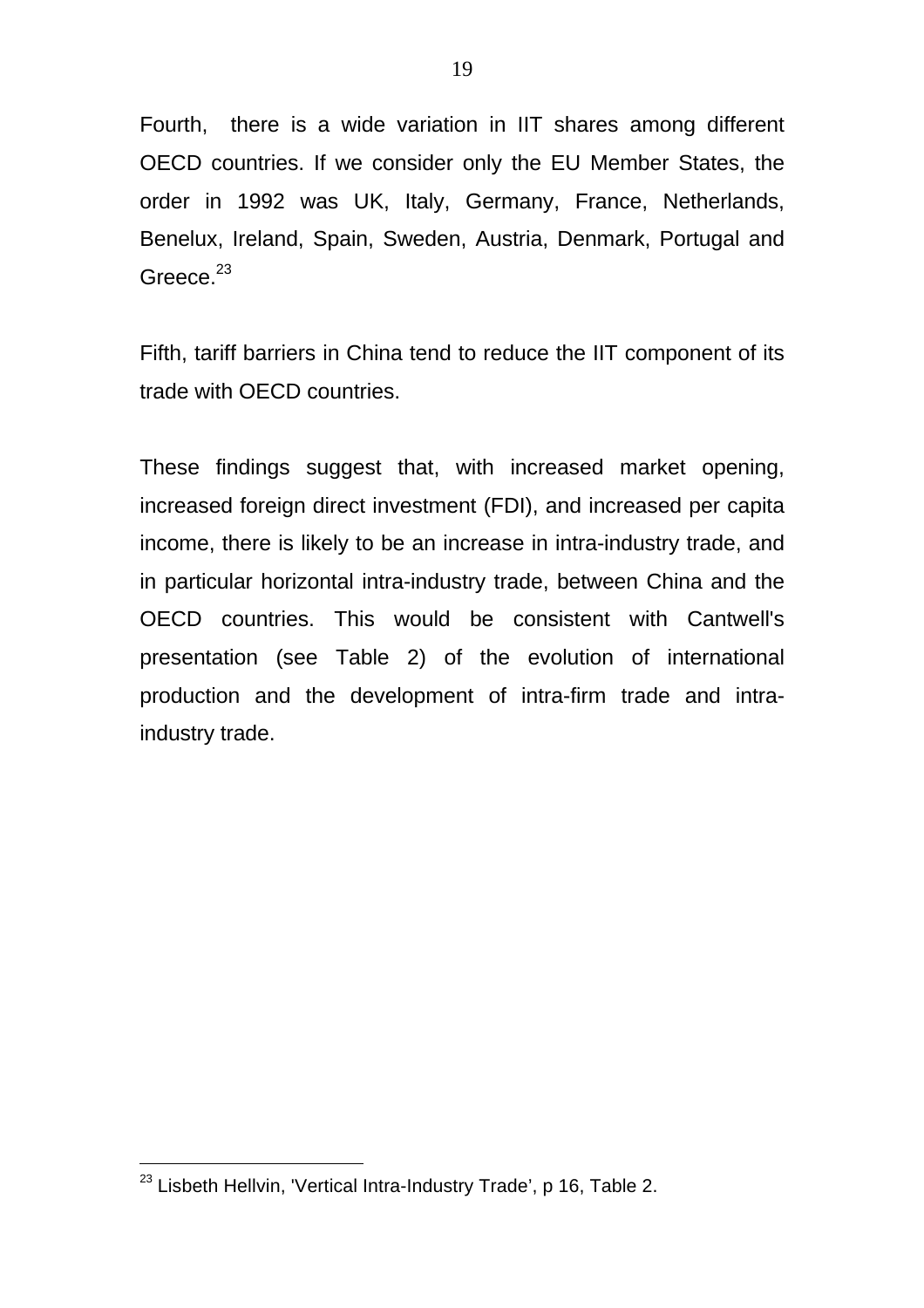### *Table 2*

# *The Evolution of International Production and the Development of Intra-Firm and Intra-Industry Trade*

| TYPE OF INTERNATIONAL      | <b>COMPOSITION OF MNC</b>        |
|----------------------------|----------------------------------|
| <b>PRODUCTION</b>          | <b>TRADE</b>                     |
| Resource-based production  | Intra-firm, inter-industry trade |
| Local market-              | Some intra-firm, intra-industry  |
| oriented production        | trade                            |
| Internationally integrated | Intra-firm and intra-industry    |
| production                 | trade                            |

Source: John Cantwell, 'The Relationship between International Trade and International Production', in David Greenaway and L. Alan Winters (eds) *Surveys in International Trade*, Blackwell, Oxford, 1994), pp 303-328 at p 308, Table 11.1.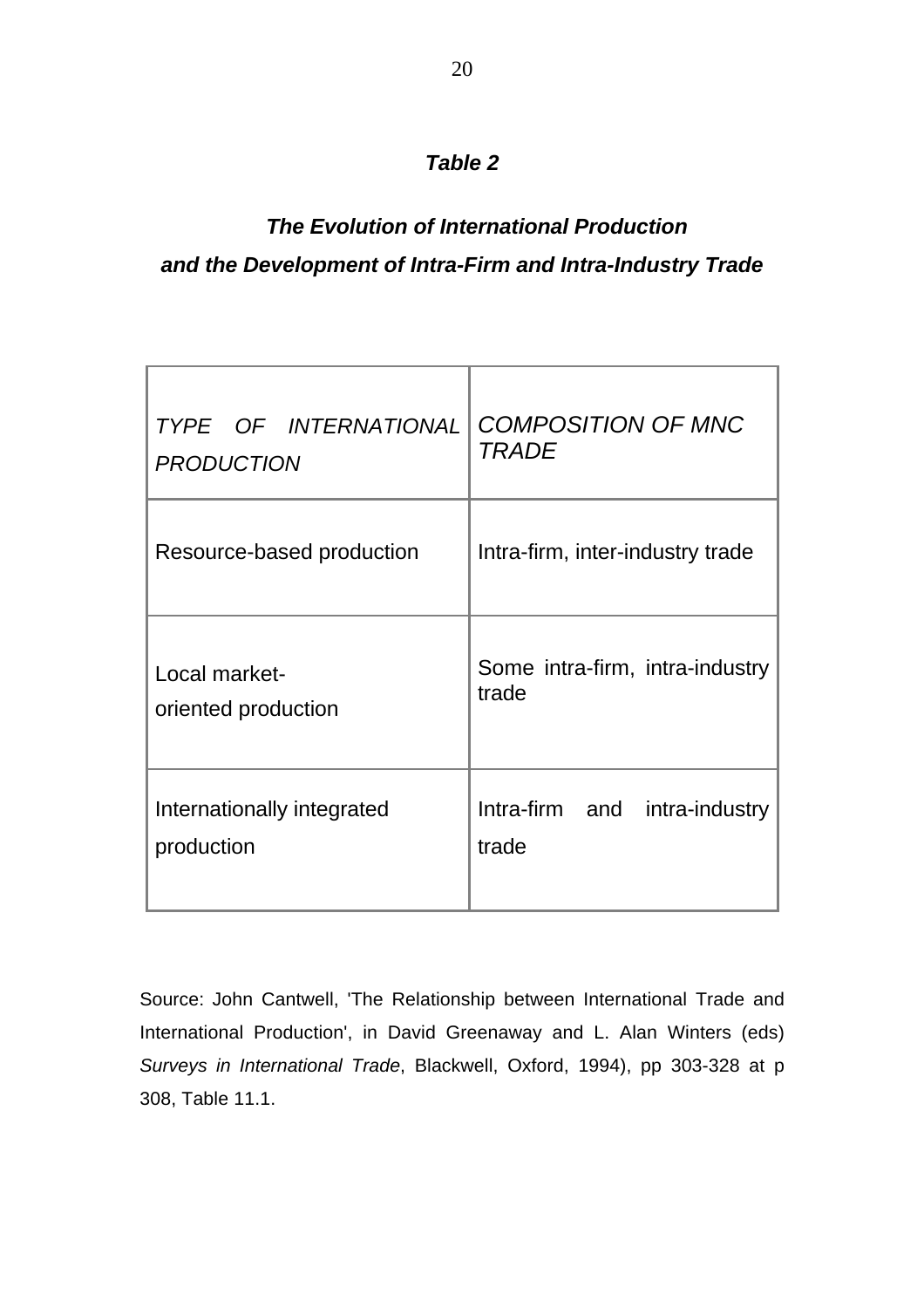These forms of globalisation do not have equal effects on all EU Member States. As shown in Table 3, some Member States made much more use of inward processing than others.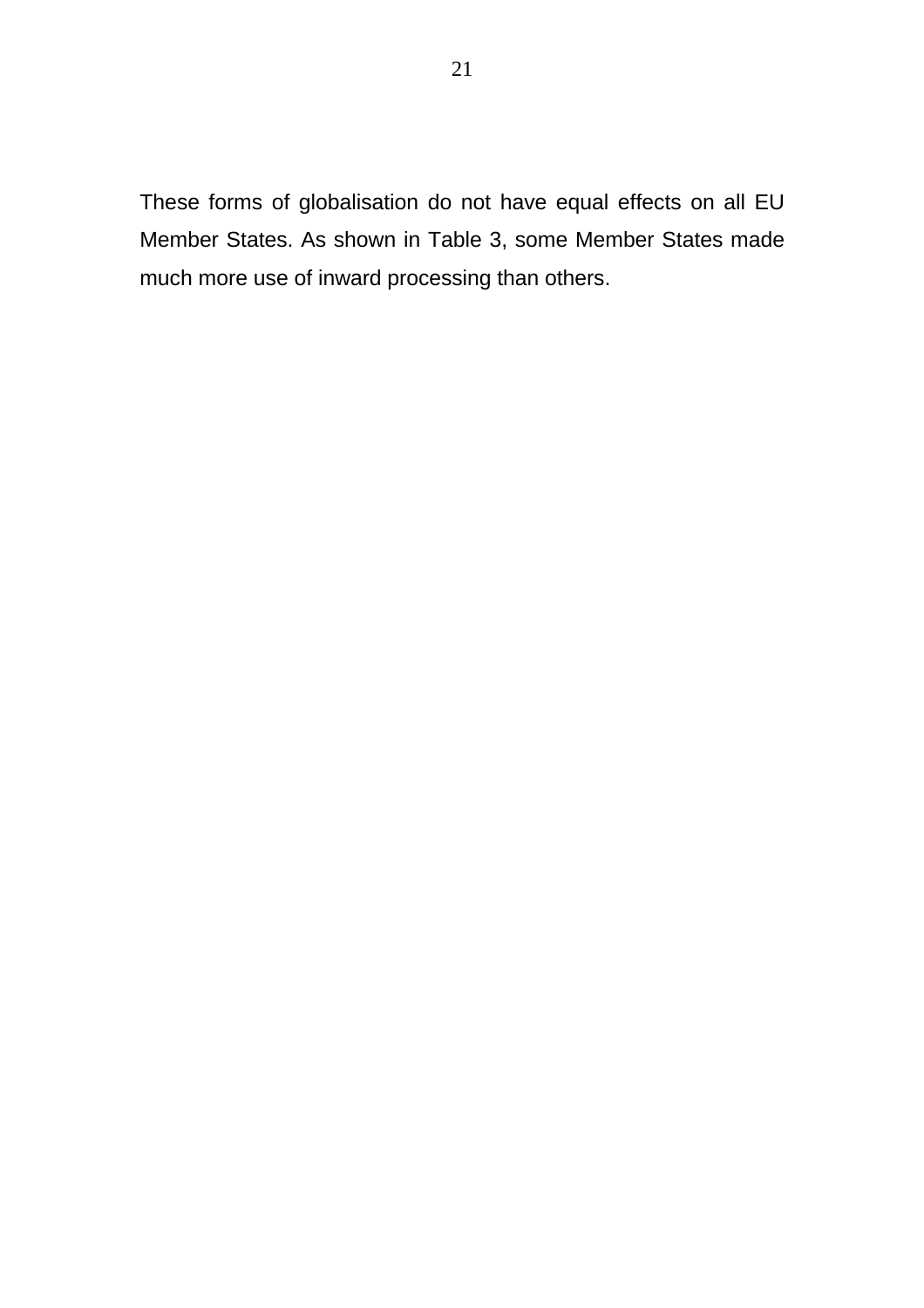*Use of Inward Processing by Member State (EC-11), 1966-1994*

| <b>MEMBER STATE</b>   | TOTAL USE, 1988-1994, |  |
|-----------------------|-----------------------|--|
|                       | in 1000 ecu           |  |
| Belgium and           | 10,538,146            |  |
| Luxembourg            |                       |  |
| <b>Denmark</b>        | 3,919,567             |  |
| France                | 43,642,981            |  |
| Germany               | 32,773,550            |  |
| Greece                | 2,348,185             |  |
| Ireland               | 6,630,856             |  |
| Italy                 | 20,374,496            |  |
| <b>Netherlands</b>    | 22,872,909            |  |
| Portugal              | 1,941,987             |  |
| Spain                 | 9,819,675             |  |
| <b>United Kingdom</b> | 43,469,493            |  |

Source: Commission Européenne, 'Rapport sur le fonctionnement et l'avenir du régime douanier écconomique du perfectionnement actif', XXX/1073/96- Fr., pp 14-15.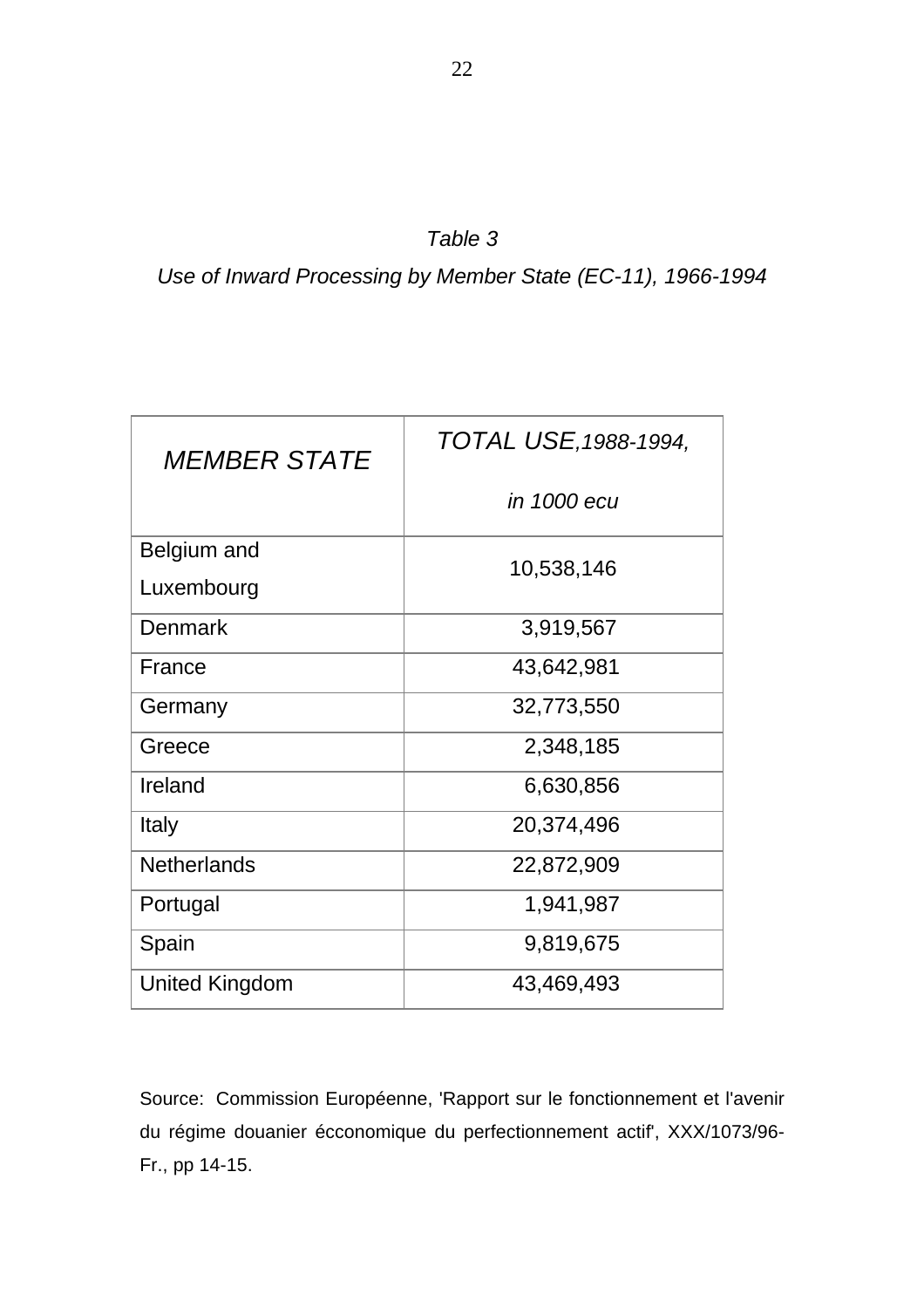We may complete the picture, at least for the present purposes, by noting that the volume of trade with China, both imports and exports, varies widely from one EU Member State to another. Table 4 gives statistics for January-December 1995, the most recent annual figures available.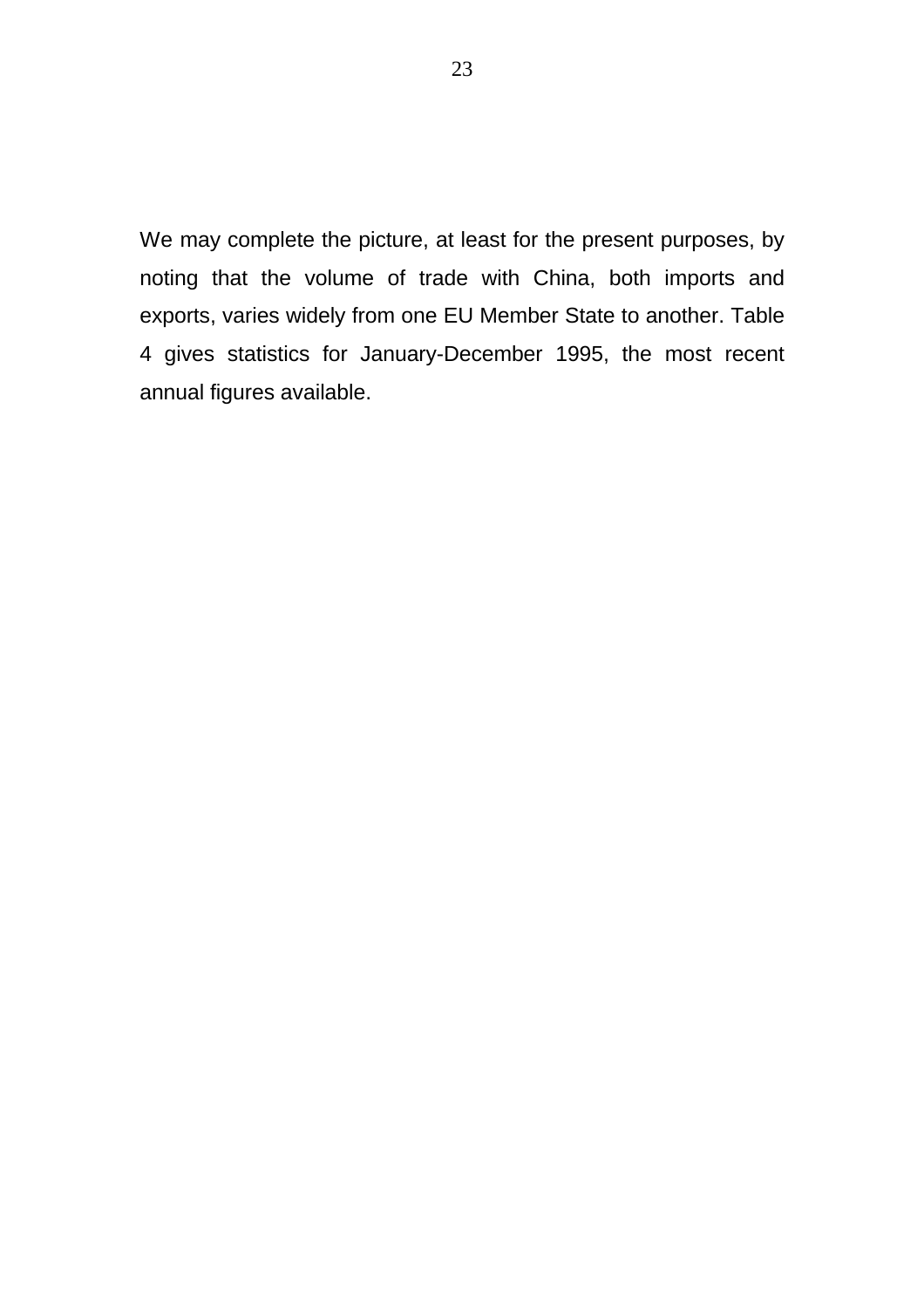### *Table 4*

# *Trade between the EU and its Member States and China, January-December 1995 (in millions of ECU)*

|                                  | Imports from<br>China | <b>Exports to</b><br>China | <b>Balance</b> |
|----------------------------------|-----------------------|----------------------------|----------------|
| France                           | 3094                  | 2028                       | $-1066$        |
| <b>Belgium and</b><br>Luxembourg | 1516                  | 674                        | $-842$         |
| <b>Netherlands</b>               | 1908                  | 635                        | $-1273$        |
| Germany                          | 8966                  | 5699                       | $-2367$        |
| Ireland                          | 3044                  | 2061                       | 943            |
| <b>United Kingdom</b>            | 4551                  | 957                        | $-3594$        |
| <b>Ireland</b>                   | 207                   | 28                         | $-179$         |
| <b>Denmark</b>                   | 567                   | 200                        | $-367$         |
| Greece                           | 288                   | 13                         | $-275$         |
| Portugal                         | 151                   | 26                         | $-125$         |
| Spain                            | 1454                  | 658                        | $-796$         |
| Sweden                           | 827                   | 852                        | $+25$          |
| Finland                          | 250                   | 440                        | $+190$         |
| Austria                          | 450                   | 331                        | $-119$         |
| $EU-15$                          | 26333                 | 14602                      | $-11731$       |

Source: Home Page of the European Commission Delegation in China, http://www.ecd.org.cn/ecd/trad/ , as of 14.1.99, based on Eurostat.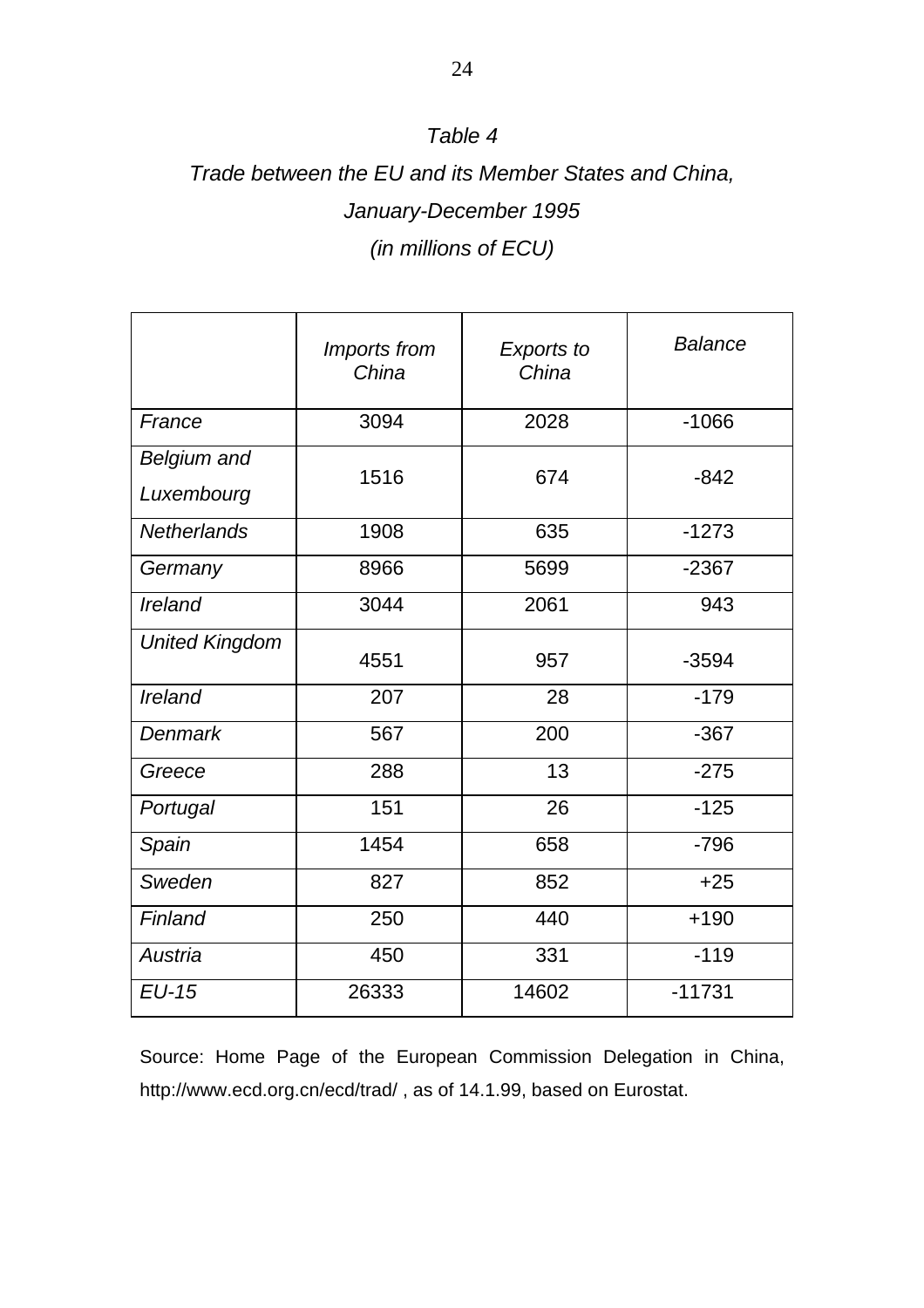It is true that, as Cantwell argues, '[t]he major regions are becoming linked to one another more by international production than by trade.'  $24$  However, it is also the case that, once we examine these economic relations in national (or even local) rather than regional terms, there is a great diversity and unevenness in the extent to which particular EU Member States (and localities) are linked to other regions and sub-regional areas through international production as well as trade.

An even more differentiated picture emerges if we consider these links in terms of firms rather than in terms of the territories which we usually associate with state governance structures, and consequently with the classical view of international [inter-national] trade. For example, the Commission report on inward processing shows that inward processing procedure is used mainly by large firms, not small and medium-sized enterprises (SMEs). This is the case even though the latter comprise 93% of all EU firms and account for one-third of all employees. SMEs thus are extremely important in the EU economy as compared to the USA, where enterprises with fewer than 20 employees account for only 20% of employees, and large firms employ 61% of the work force and account for  $61\%$  of business turnover.<sup>25</sup> Yet they occupy a disproportionately small role in the global economic networks of IPT and OPT.

<sup>24</sup> John Cantwell. 'The Relationship between International Trade and International Production', in David Greenaway and L. Alan Winters (eds) *Surveys in International Trade*, Blackwell, Oxford, 1994), pp 303-328 at p 320 [hereafter Cantwell, 'The Relationship'].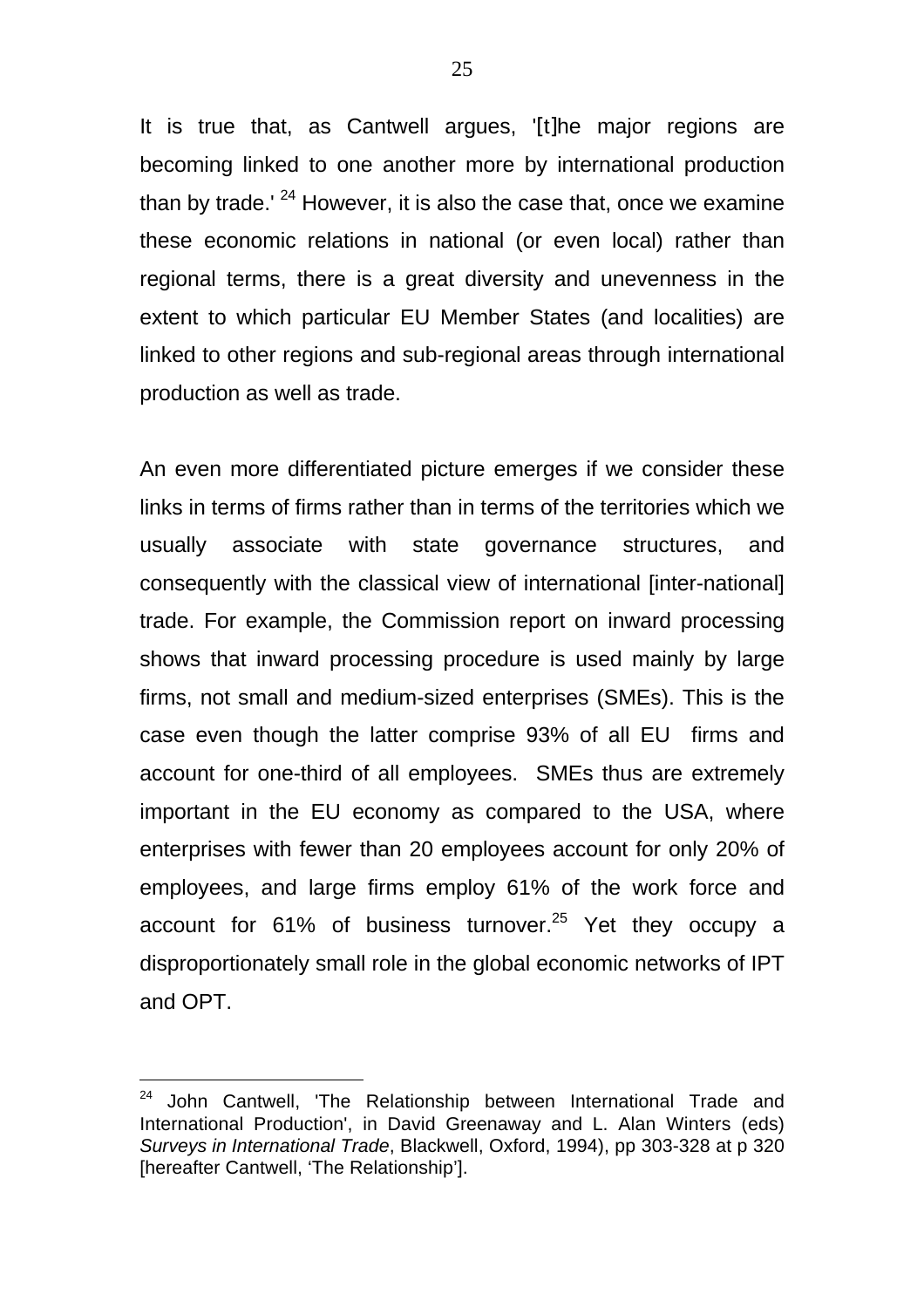As a working hypothesis, it may therefore be suggested that the interests of SMEs thus lie frequently in protecting their domestic markets, if necessary by anti-dumping duties. The interests of large firms involved in global economic networks, however, lie in maintaining inward processing procedures and outward processing procedures as unfettered as possible. Seen from this perspective, anti-dumping on the one hand and IPT and OPT on the other hand deal with two distinct channels of imports.They compete with each other, partly because each tends to be occupied by firms that differ in their degree of participation in global economic networks. The resulting two groups of firms, and the EU Member States which defend them, thus have conflicting interests with regard to EU trade policy and the deployment of trade policy instruments. These hypotheses remain to be tested by further research.

### **3. Globalisation, Europeanisation, and EU Law**

EC law on inward processing and outward processing bears a complex relationship to the processes of Europeanisation and globalisation. Both are different responses to trade barriers. If there were no trade barriers, such as tariffs or quotas, there would be no demand or need for IPT or OPT, in the sense of specific legal customs regimes.

National legislation permitting OPT preceded EC legislation. Originally OPT was 'a national response to the globalisation of

 $25$  Cantwell, 'The Relationship', p 38, including note 1.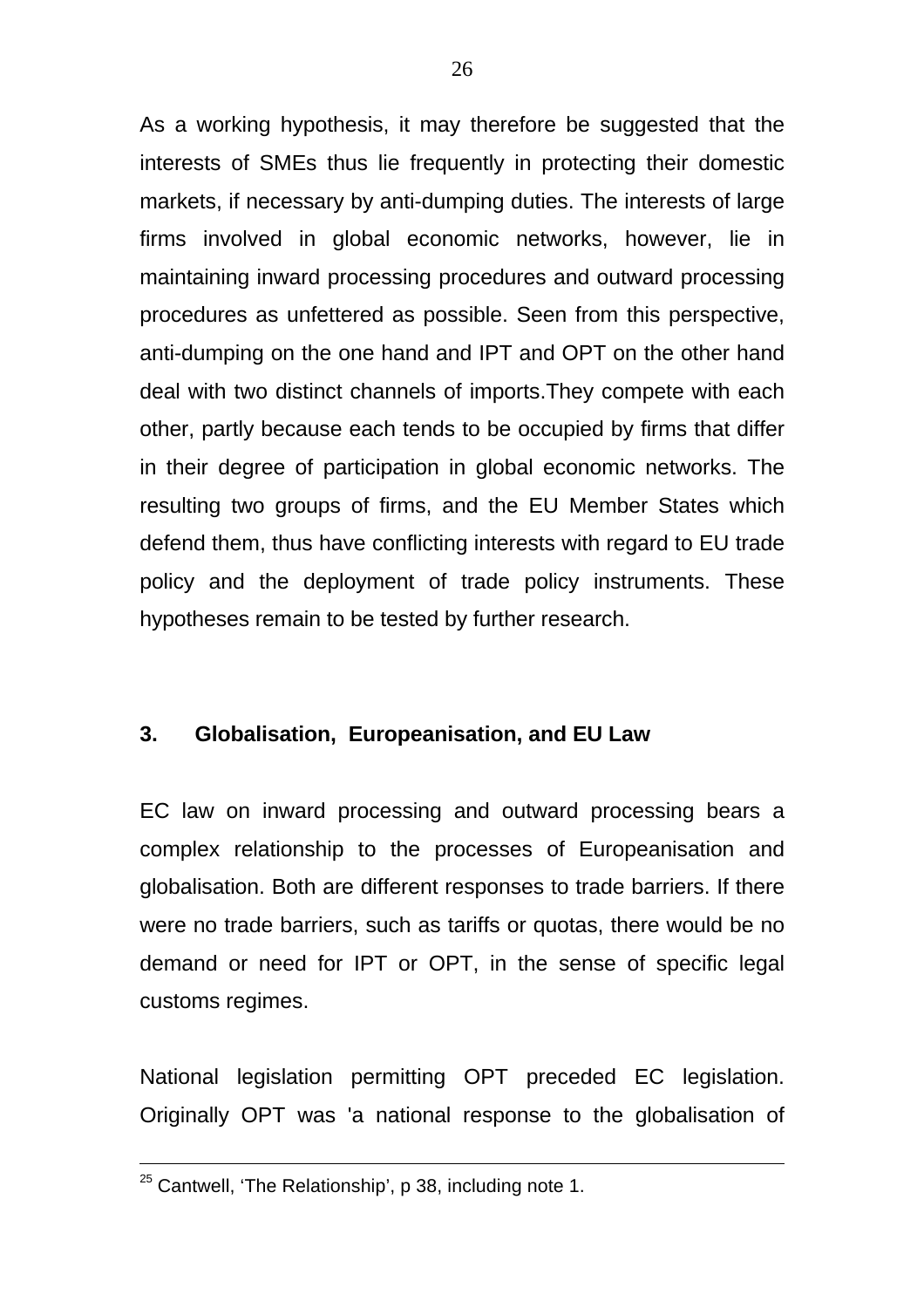production activity in certain sectors'.<sup>26</sup> It was stimulated by the search by firms for lower production costs, in particular for labour. Certain national governments responded to the demands of firms by creating a specific customs regime that favoured the internationalisation of production.

Subsequently, the europeanisation of the OPT regime was 'a response to the internationalisation of firms' strategies adopted by national governments in order to recapture political control over growing economic interdependence'. $27$  The EC (mainly the Commission) sought to capture political control of the internationalisation of production via OPT by means of the law. By pushing for the creation the customs categories of inward processing and outward processing in EC law, it sought to europeanise the legal control of OPT, in other words, to shift the locus of control of globalising firms and the development of global economic networks from the Member States to the European Community.

The europeanisation of IPT and OPT, which in this case meant EC legal harmonisation, is relatively recent. If we take the case of OPT, there have long been two types of OPT, one providing partial or total suspension of quotas and involving mainly textiles and clothing (economic OPT), and the other providing partial or total suspension of tariffs and concerning other sectors (tariff OPT). Initially the former was managed by the Member States and the latter by the

<sup>26</sup> Pellegrin, *International Business*, p 157.

<sup>27</sup> Pellegrin, *International Business*, p 11.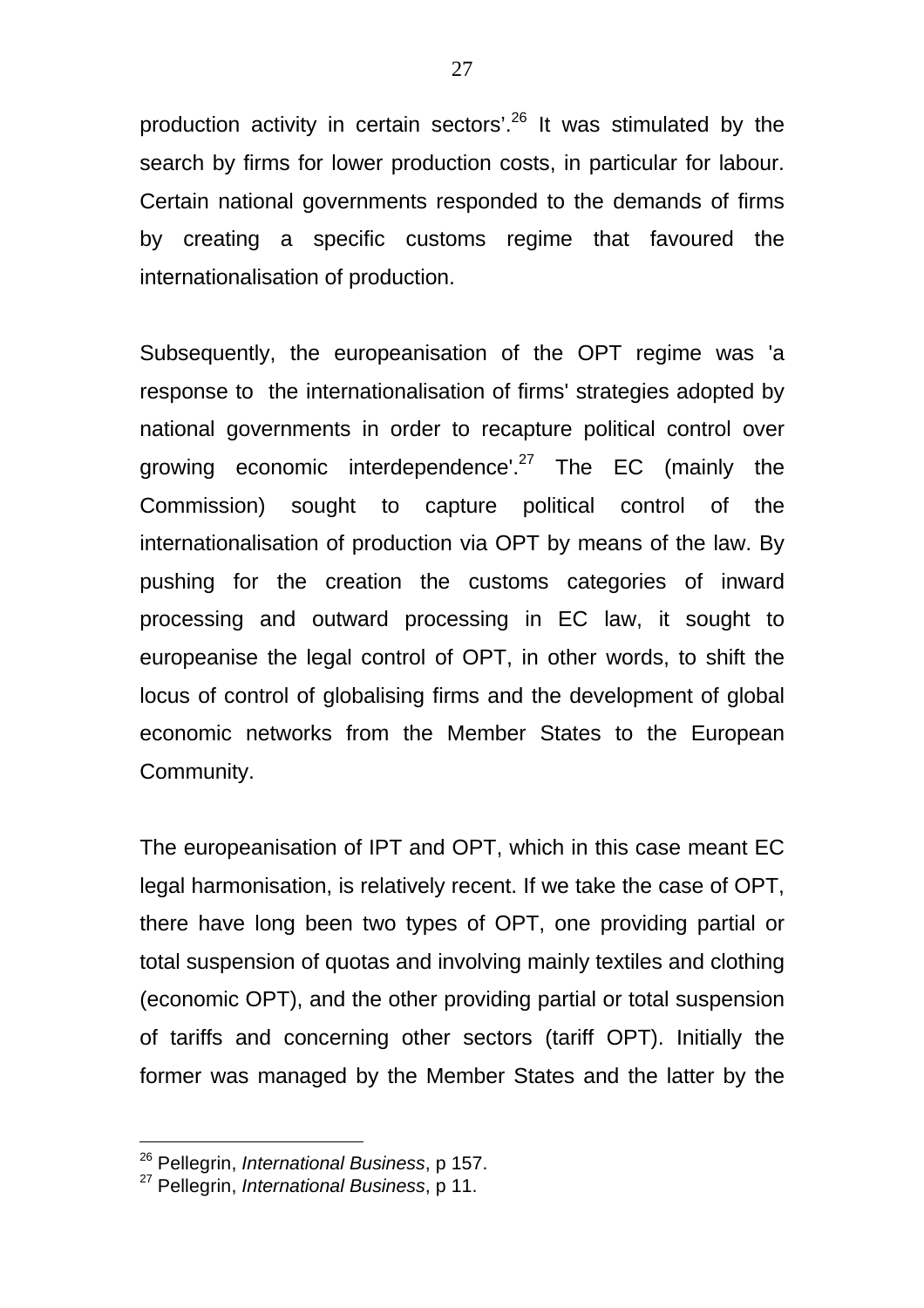Community. A 1975 EC directive $^{28}$  applied to both. The first Community regulation on OPT<sup>29</sup> applied only to tariff OPT, and the more controversial economic OPT was first regulated by the Community only in 1982.<sup>30</sup> The latter and a subsequent 1994 regulation, which is currently in force, were both attempts to harmonise the national OPT regimes. Today, in addition, IPT and OPT are exempted from quotas, for example for imports into the EU of textiles from China.<sup>31</sup>

As institutional strategy and economic policy, however, the europeanisation of law in these matters has not been straightforward or free from conflict. For the European institutions, as for certain national governments, the creation and control of these customs procedures was an institutional and organisational response to globalisation. The EU and the Member States (despite conflicts between Member States) were frequently competitors. Both sought to govern, through their respective laws, the global economic networks which were developing as part of (and indeed stimulated) the process of globalisation. Just as demands for these customs procedures were a response, mainly by large firms, to economic globalisation in the face of trade barriers, so the law establishing and regulating these procedures represented attempts by different, and often competing, systems of governance to

 $^{28}$  Council Directive 76/119, OJ 30.1.76 L24/1.

<sup>29</sup> Council Regulation 2473/86, OJ 2.8.86 L212/1.

<sup>30</sup> Council Regulation 636/82, OJ 20.3.82 L76/1.

<sup>&</sup>lt;sup>31</sup> See Agreement on trade in textile products covered by the MFA Agreement, arts. 4(1), 4(4), OJ 31.12.88 L380/2 (MFA textiles); Agreement on trade in textile products not covered by the MFA bilateral agreement, arts. 4(1), 4(4), OJ 6.5.95 L104/2 (non-MFA textiles, especially silk and linen). See further Snyder, *International Trade*, pp 417-419, 596-599.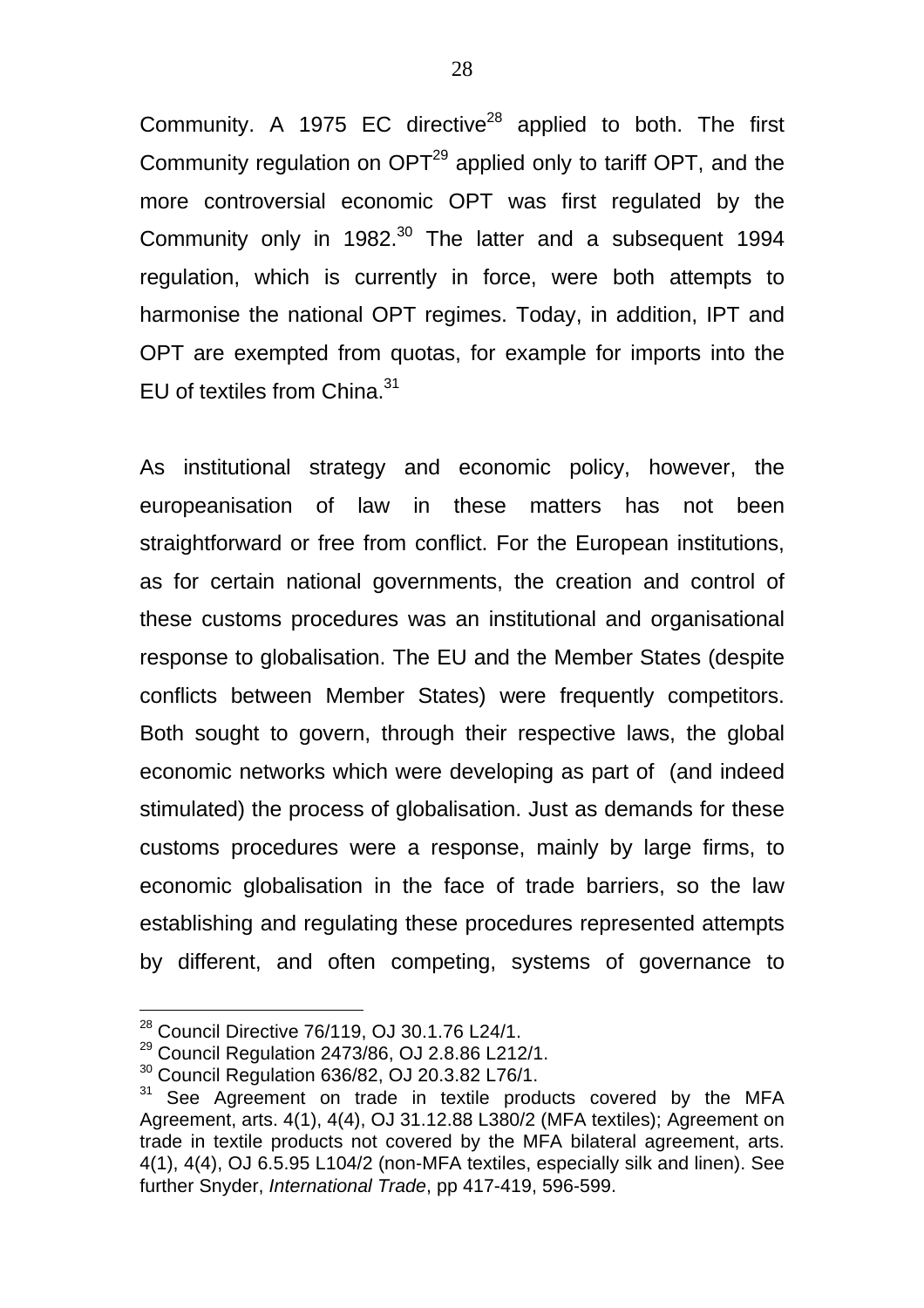regulate the economic relations and capture the political benefits of globalisation. $32$ 

Furthermore, the political attempts to govern these economic aspects of globalisation through law has involved conflicts both between the EC and the Member States as a group and among the Member States themselves. Both the demand for and the use of these customs procedures has varied among firms and thus from one Member State to another. These factors played a fundamental role in shaping conflicts regarding the creation of these customs procedures, first by national law, and then by EC legislation. The conflicts regarding EC law concerned not only the details of legislation, but also the very process of the europeanisation of this body of law, which harmonised, often transformed, and always replaced the previous national legislation.

It is not surprising, therefore, that the europeanisation of law concerning inward processing and outward processing has not been entirely successful, at least if the main criterion for judging success is the degree of effective control over global economic networks. Member States, largely at the instigation of firms, were able, as Pellegrin shows, to negotiate the bits and pieces of EC OPT legislation so as largely to preserve the interests of these firms. The process of europeanisation in the sense of the harmonisation of national legislation thus was uneven, and the governance of OPT was not very effectively centralised.<sup>33</sup> As this example suggests, the europeanisation of law is rarely

<sup>32</sup> See also Pellegrin, *International Business*, *passim*.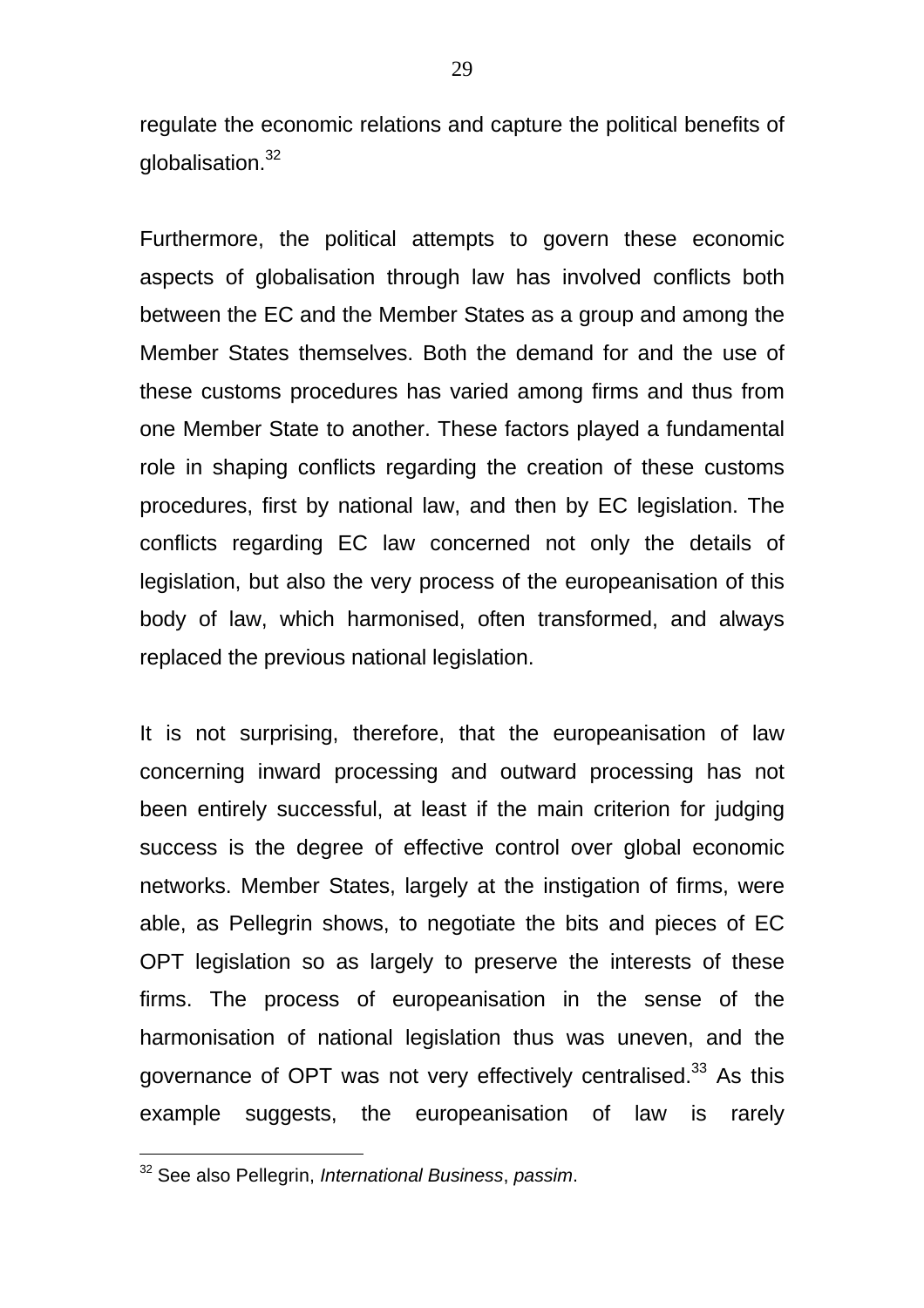straightforward, and it is also not always entirely successful, whether measured in terms of centralisation or or harmonisation.

In addition, the contribution of IPT and OPT to the process of europeanisation in ways other than the elaboration of legislation has also been uneven. The basic assumption, as Pellegrin emphasises with regard to OPT between the EU and the CEECs, was that territory, political competence, governance, and economic activity were congruent. EC OPT law thus represented 'an attempt to transpose the national model of market management at the Community level'.<sup>34</sup> In fact, however, the contribution of OPT to regional integration has varied a great deal, not only according to sector but also according to the production network involved.<sup>35</sup>

The governance of globalisation in this instance tends to refract in a complex way the internal EU constitution. The EC law on inward processing and outward processing mirrors to some extent the division of power between the Member States and the EC. Rarely, however, does law reflect politics directly. In this instance EC law was a product of a specific process of europeanisation, occurring over a period of time and involving particular interests and specific relations between firms, states, and EC institutions. The governance through law of globalisation in this sense shifted in form from the Member States to the Community. But many of the pre-existing conflicts remained, and were represented and even crystallised in the details of the legislation. The different interests of

<sup>33</sup> Pellegrin, *International Business, passim.*

<sup>34</sup> Pellegrin, *International Business*, p 8.

<sup>35</sup> See also Zysman and Schwartz (eds), *Enlarging Europe*.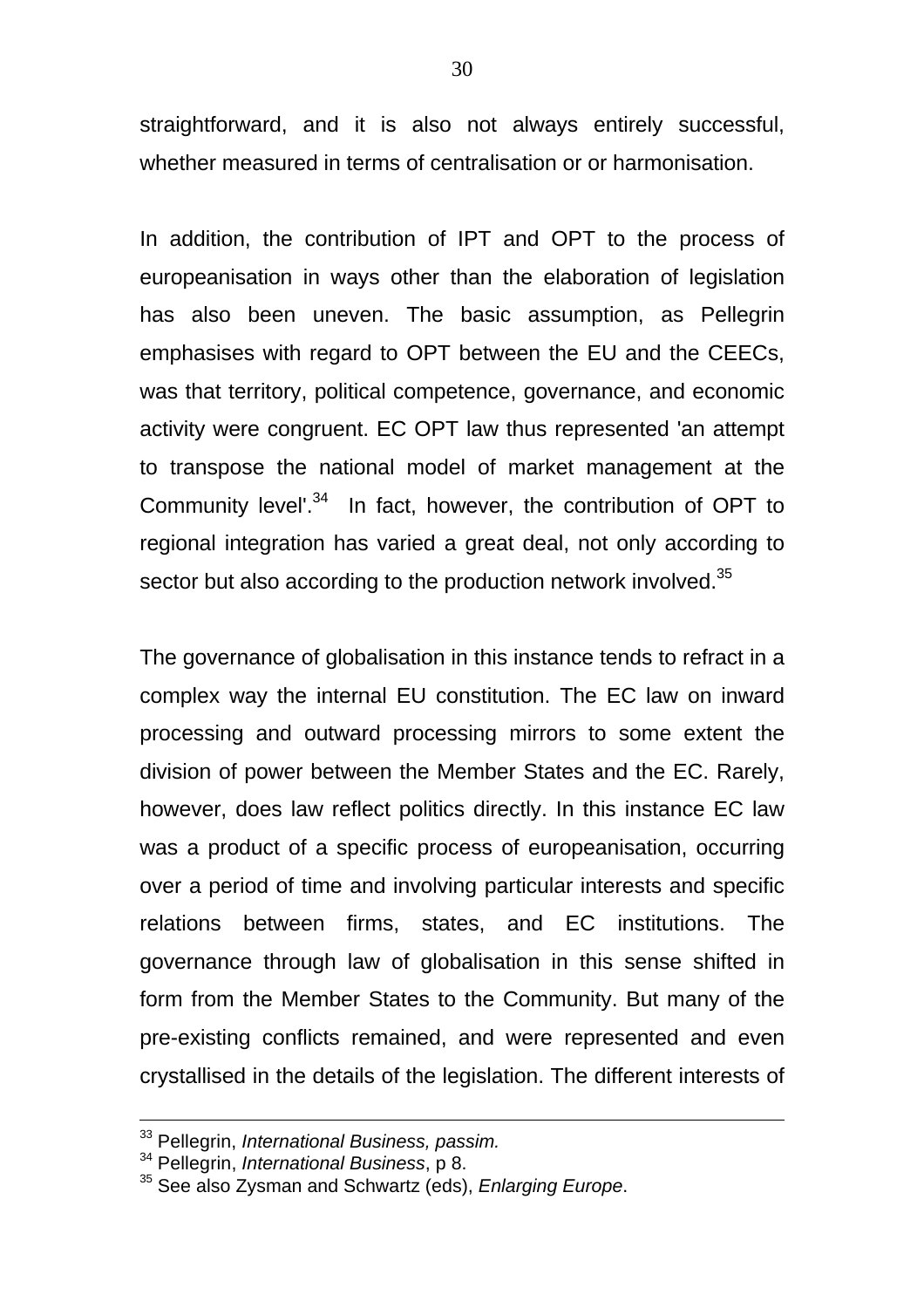the Member States, and in turn those of the firms which they represented to some extent in the legislative process, have been articulated in terms of Community law. They were partly preserved in the substance, though not in the form, of Community law.<sup>36</sup>

One may also hypothesise that europeanisation of IPT and OPT law, in the sense of a shift in the locus of decision-making and lawmaking, tended to strengthen the ties between each Member State and the firms based, or located principally, within its territory. Such ties may have been more loose, and subject to other pressures, when the applicable law was national law. It is likely that the process and the results of the europeanisation of IPT and OPT law sharped conflicts of interest between Member States.

#### **4. Inward Processing and Outward Processing in EU Law**

The fragmentation of production, the dispersion of production facilities, worldwide sourcing, and intra-firm trade thus have developed in a symbiotic relationship with certain legal categories and concepts. IPT and OPT are intimately linked to the EC customs procedures of inward processing and outward processing The same terms (IPT and OPT), or virtually the same terms (inward professing traffic [IPT] and outward processing traffic [OPT]; inward processing procedure and outward processing procedure), refer at one and the same time to economic relationships and to the legal

<sup>36</sup> For a similar example, see Francis Snyder, *New Directions in European Community Law* (Weidenfeld & Nicolson, London, 1990), pp.146-176, especially 171.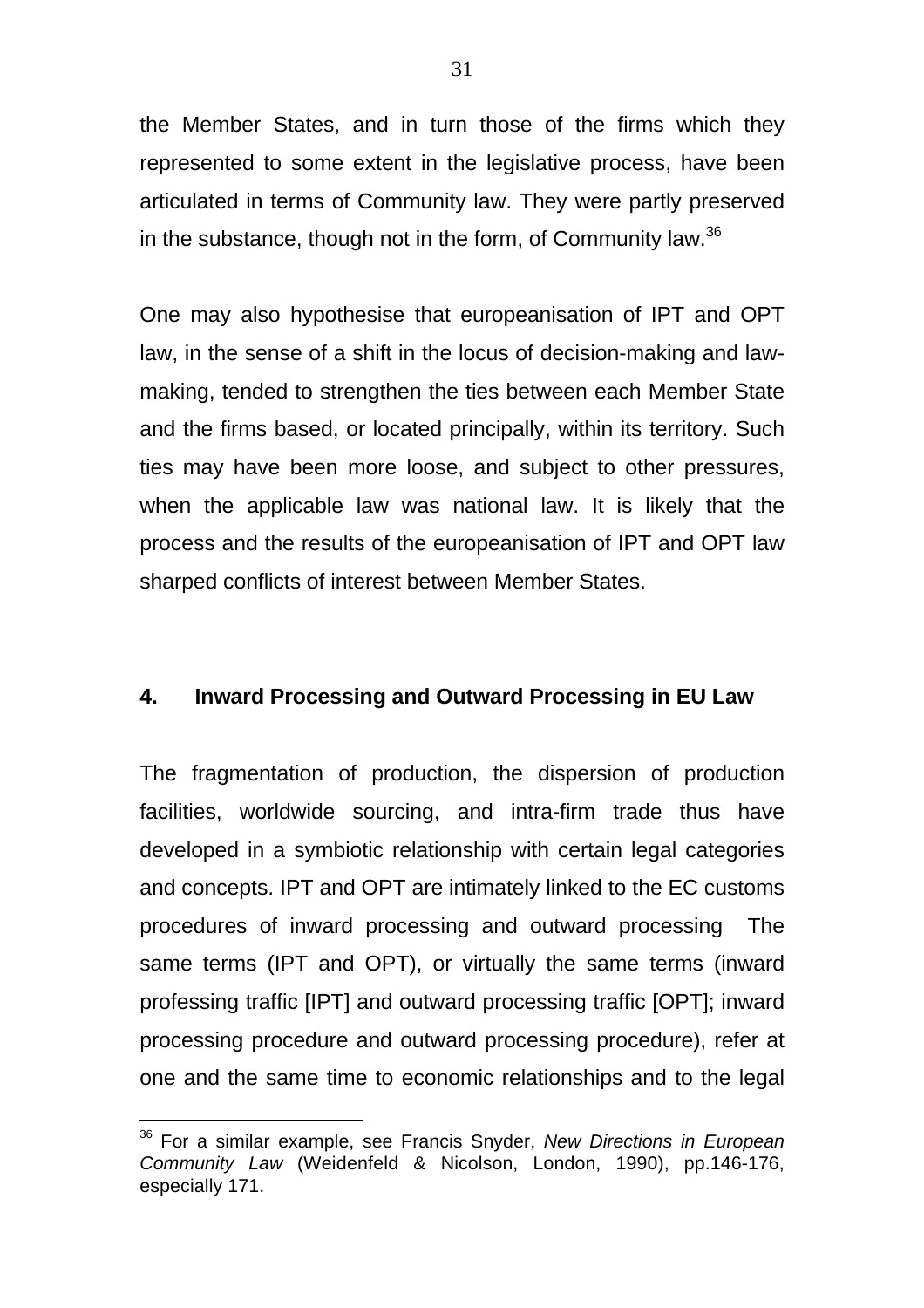labels, pigeonholes or customs devices which facilitate their creation and maintenance. This economic dimension of globalisation and these legal categories of customs law are symbiotic: each owes its existence to some extent to the other, and each feeds on and thrives to some extent because of the other. This section and the following two sections of the paper consider inward processing and outward processing from the standpoint of EC law.

In terms of current EC law, $37$  inward processing is the system whereby imported goods may be processed in the EC customs territory without giving rise to liability for payment of customs duties, or other commercial policy measures, if the goods are intended for export outside the customs territory of the Community in the form of compensating products.<sup>38</sup> Use of the procedure is subject to certain conditions, which in principle are designed to ensure that IPT does not harm unduly the interests of EU-based producers. This arrangement is designed to promote exports from EU firms and foster the international division of labour, but without adversely affecting the essential interests of Community producers.<sup>39</sup>

<sup>37</sup> For further detail, see Snyder, *International Trade*, Chapter 5.

<sup>38</sup> Council Regulation 2913/92, Art 114(1), O.J. 19.10.92 L302/1). As to the processing operations allowed under the inward processing procedure, see *ibid*, Article 114 (2)(c). The implementing Commission Regulation (EEC) 2454/93, OJ 11.10.93 L253/1, defines the main compensating products in Article 549(a) and the secondary compensating products in Art. 549(b). Losses and operators are defined in Arts. 549(c) and 549(e), respectively, of this Commission Regulation. The following discussion presents only a skeleton outline of inward processing.

<sup>39</sup> See Case 260/78, *Maggi GmbH v Hauptzollamt Munster*, [1979] ECR 2693.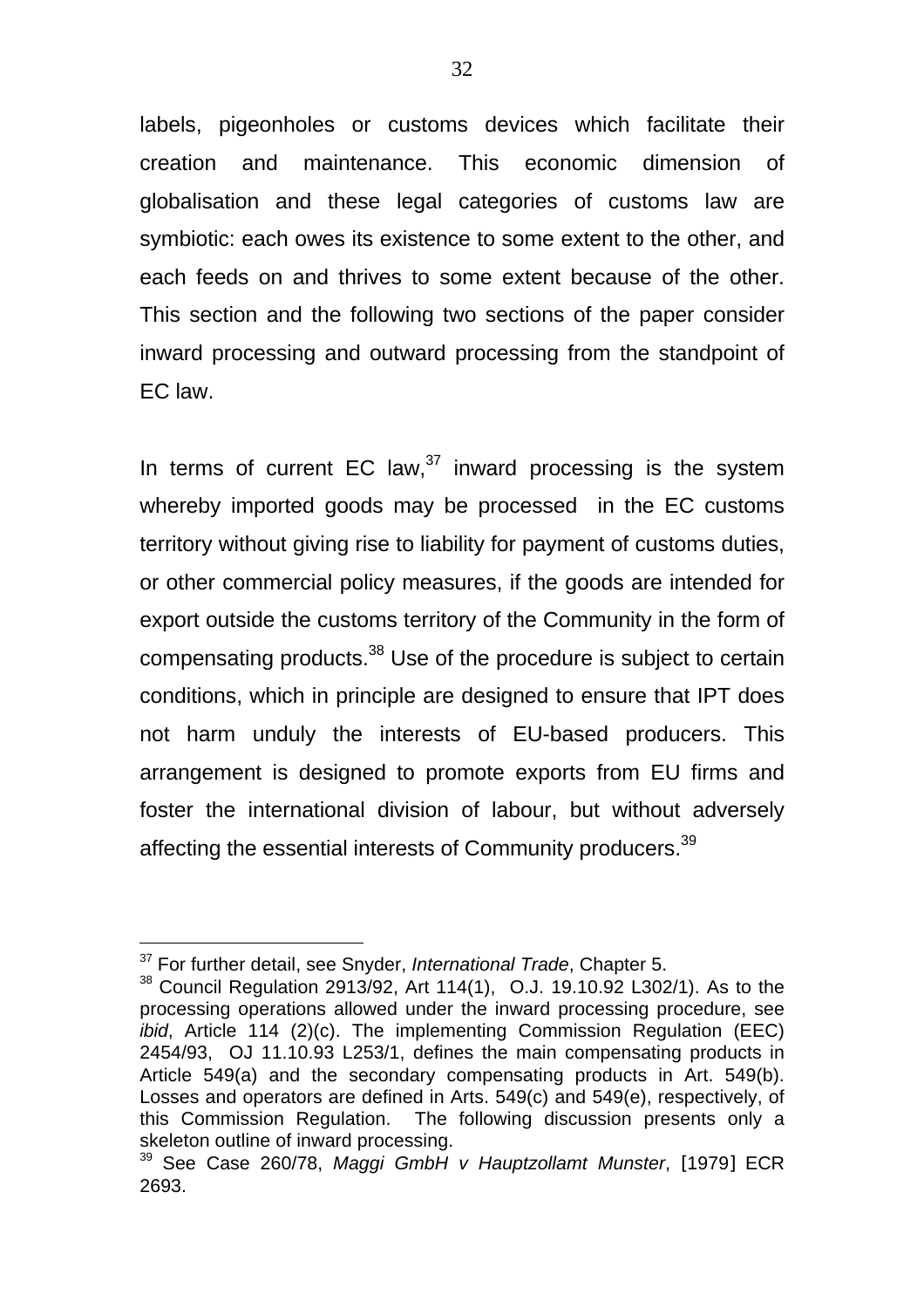There are two basic procedures. Under the suspension system, non-EU goods intended for re-export from the EU in the form of compensating products may be imported duty-free: customs duties are suspended. Use of this system can be authorised only if the applicant actually intends to re-export the main compensating products from the EU customs territory. Under the drawback system, normal customs duties are paid but then the exporter can request their repayment or remission if the imported products are re-exported in the form of compensating products. Authorisation to use the drawback system is granted only where opportunities exist for export of the main compensating products from the EU customs territory. Export duties may be exempted under the suspension system but not under the drawback system.

The basic theme of inward processing is also subject to four more complex variations. The first variation concerns processing operations outside the Community customs territory. Imported goods in their unaltered state, or their compensating goods, can be exported temporarily for the purpose of further processing outside the customs territory of the Community. $40$  This is possible only, however, after the customs authorities grant authorisation in accordance with the rules provided for outward processing.<sup>41</sup> Under the drawback system, the temporary exportation of compensating products will not be considered as exportation for the purposes of repayment or remission of the import duties initially paid except

<sup>40</sup> Council Regulation 2913/92, Art 123, O.J. 19.10.92 L302/1.

<sup>41</sup> *Ibid* Art 86; see also *ibid* Art 123. As to outward processing, see below.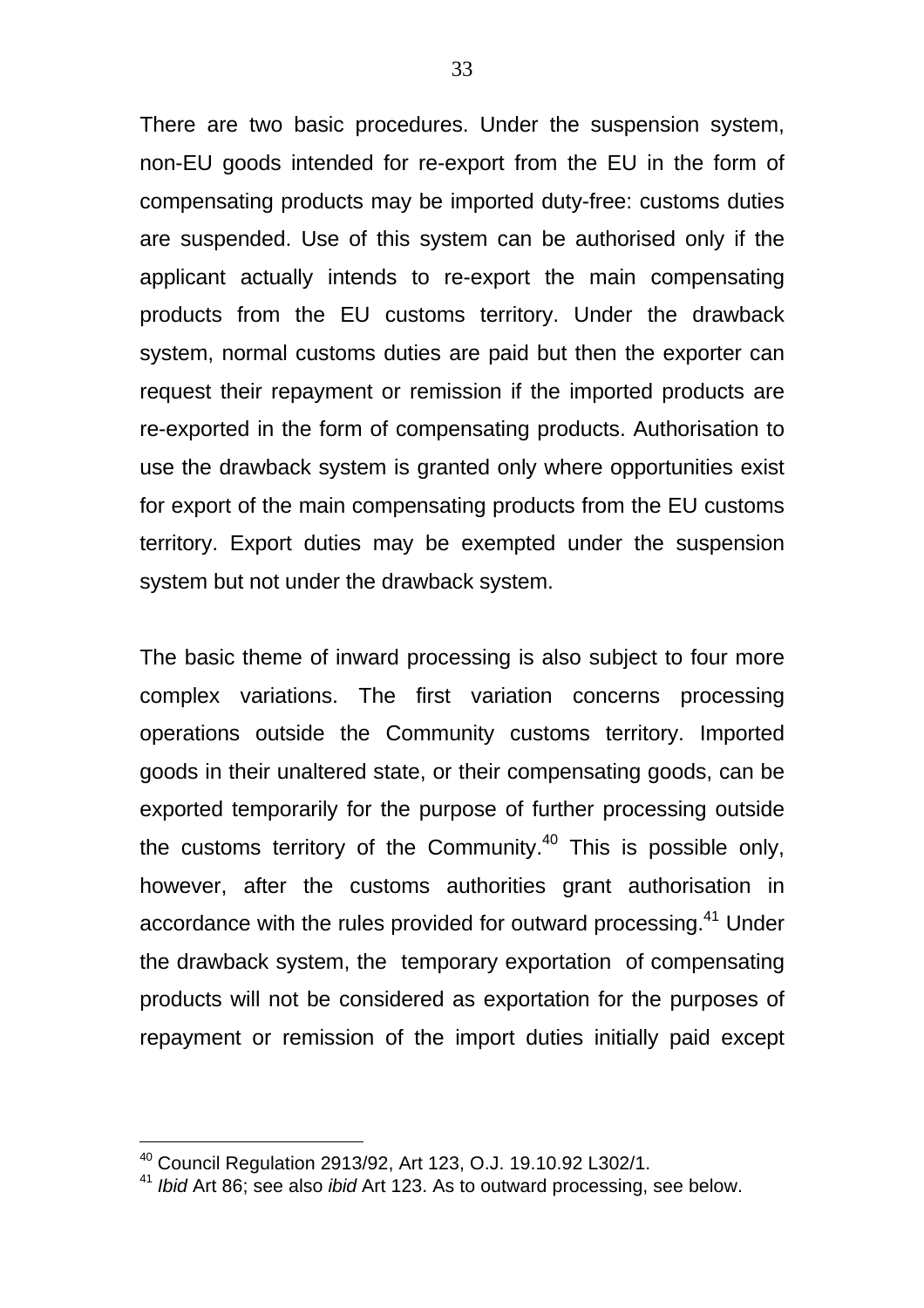where the products are not reimported into the Community within the period prescribed. $42$ 

The second variation is equivalent compensation. Under special conditions, the compensating products intended to be exported may be obtained from equivalent Community goods instead of import goods.<sup>43</sup> As an exception to the general rules on inward processing, this is interpreted restrictively.<sup>44</sup> The equivalent goods must be of the same quality, have the same technical characteristics as the import goods and fall within the same eightdigit subheading of the combined nomenclature code.<sup>45</sup> Exceptionally, however, equivalent goods may be at a more advanced stage of manufacture than the import goods, provided that the essential part of the processing to which the equivalent goods are subject is carried out in the undertaking of the holder of the authorisation or in the undertaking where the operation is being carried out on its behalf.<sup>46</sup>

<sup>42</sup> *Ibid* Art 127.

<sup>43</sup> Council Regulation (EC) 2913/92, Art 115(1)(a), O.J. 19.10.92 L302/1 . See also *ibid* Art 114(2)(e).

<sup>44</sup>Case C-103/96, *Directeur Général des Douanes et Droits Indirects v Eridiania Beghin-Say SA,* [1997] ECR I-1453.

 $45$  Council Regulation 2913/92, Art 115(2), OJ 19.10.92 L302/1. See also Commission Regulation 2454/93, Art 569(1), O.J. 11.10.93 L335/1, as amended by Commission Regulation 3665/93, O.J. 31.12.93, L 335/1, which adds the requirement that the goods must fall within the same eight-digit subheading of the combined nomenclature. This requirement was upheld by the Court of Justice in Case C-103/96, Directeur Général des Douanes et Droits Indirects v Eridiania Beghin-Say SA, [1997] ECR I-1453. Special provisions laid out in Annex 78 may apply to goods included in this Annex: see Commission Regulation 2454/93, Art 569(2), O.J. 11.10.93 L253/1.

<sup>46</sup> Council Regulation 2913/92, Art 115(2), O.J. 19.10.92 L302/1. See also Commission Regulation 2454/93, Art 570(1), O.J. 11.10.93 L335/1.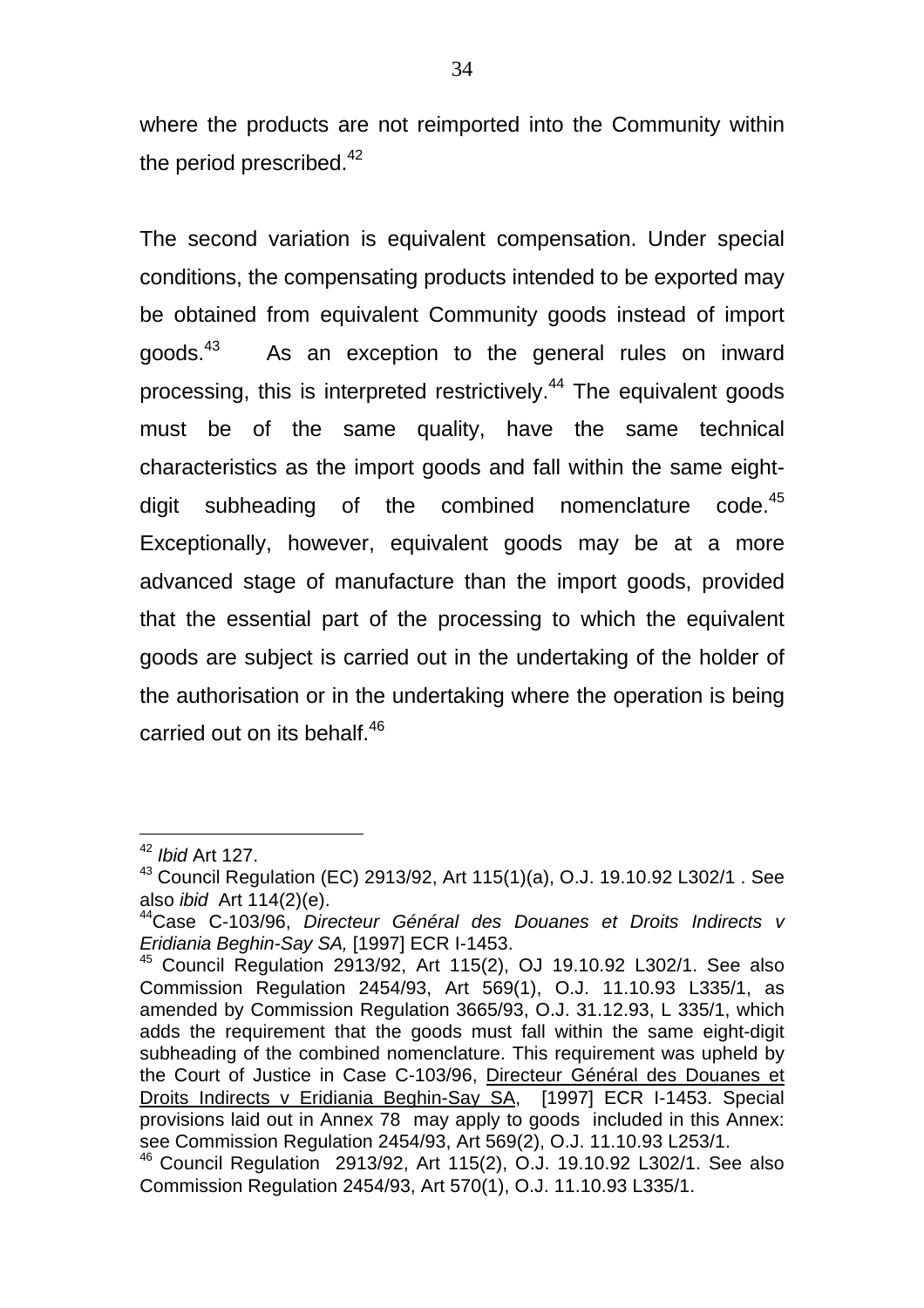The third variation is prior exportation. The Customs Code allows compensating goods to be exported from the Community before the importation of the import goods. $47$  This is not possible however under the drawback system,<sup>48</sup> nor for authorisations to be issued on the basis of certain economic conditions.<sup>49</sup>

The fourth variation is triangular traffic. As part of the prior exportation system the customs authorities may allow the triangular traffic system.<sup>50</sup> This system allows the import goods to be entered for the inward processing procedure in the Community at a customs office other than the one at which the prior exportation of the compensating products took place.<sup>51</sup>

 $47$  Council Regulation 2913/92, Art 115(1)(b), O.J. 19.10.92 L302/1. The customs authorities shall indicate the period within which the non-Community goods must be declared for the procedure taking account of the time required for the procurement and transport to the Community of the import goods. See *ibid* Art 118(3); see also Commission Regulation 2454/93, Art 561(1), O.J. 11.10.93 L253/1.As a general rule this period must not exceed six months, but it may be extended if the holder of the authorisation submits a reasoned request, provided that the total period does not exceed twelve months. See *ibid* Art 561(2). Special rules apply to specific products, such as goods subject to a price regulating mechanism (Art 561(2)) and raw sugar (Art 561(2)).

<sup>48</sup> *Ibid* Art 126.

 $49$ Commission Regulation 2454/93, Art 572(1), OJ 11.10.93 L253/1, as amended by Commission Regulation 3665/93, O.J. 31.12.93, L 335/1. As to the economic conditions which do not allow for the possibility of prior exportation under the suspension system, see Commission Regulation 2454/93, Art 552, OJ 11.10.93 L253/1, as amended.

<sup>50</sup> Commission Regulation 2454/93, Art 600, OJ 11.10.93 L253/1. Triangular traffic system is only possible as part of the prior exportation system.

<sup>51</sup> *Ibid*, Art 549(i). As to the details of the triangular traffic system, see *ibid*, Art 575(3); see also *ibid* Article 601, as amended by Commission Regulation 3665/93, O.J. 31.12.93, L 335/1. See also Commission Regulation 2454/93, Arts 602-605, OJ 11.10.93 L253/1. Art 603 has been amended by Commission Regulation (EC) No 2193/94, O.J. 9.9.94 L235/6.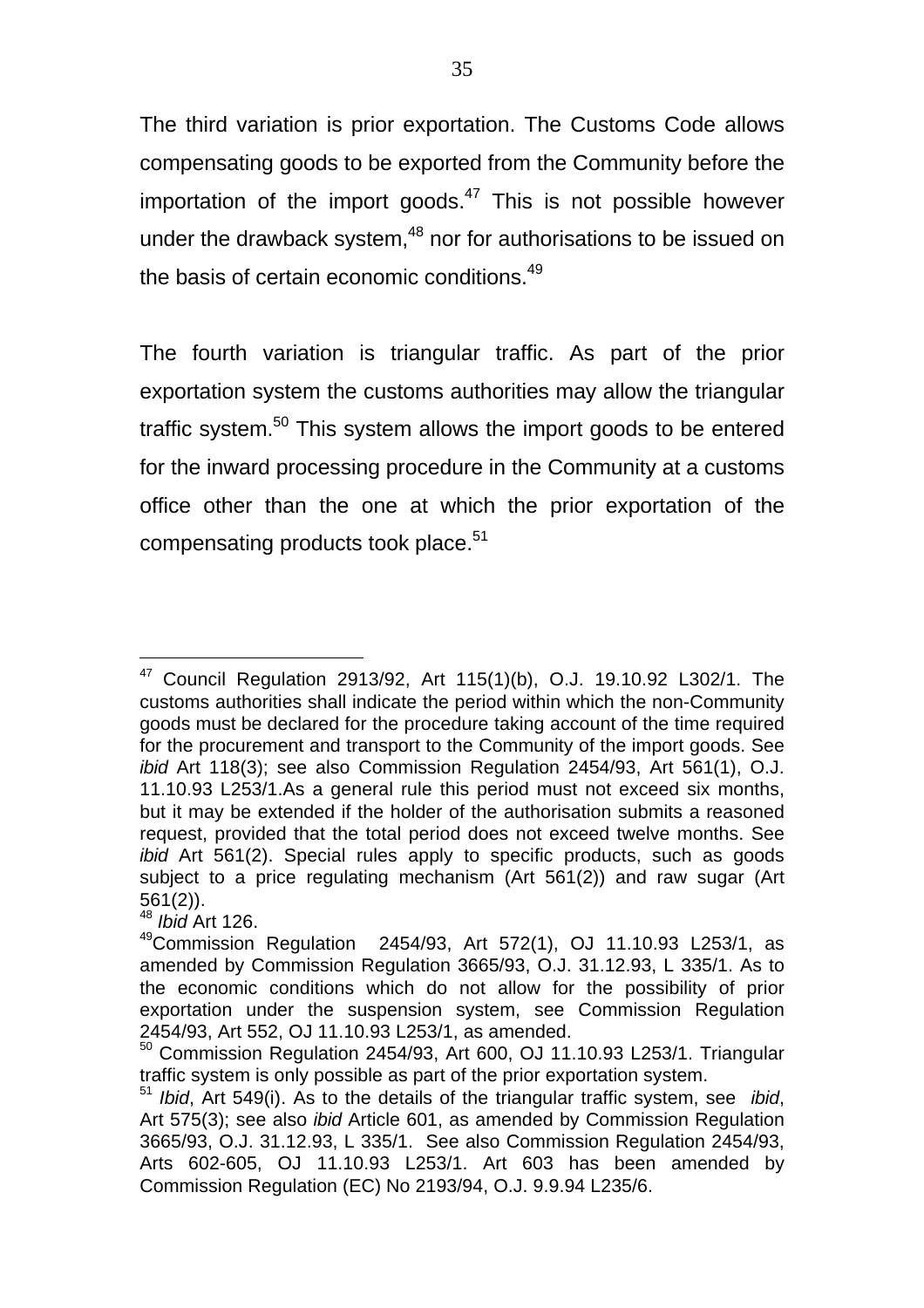Outward processing, as defined in EC law, is the system whereby Community goods may be exported temporarily from the customs territory of the Community in order to undergo processing operations and the compensating products resulting from those operations be released for free circulation with total or partial relief from import duties and non-tariff common commercial policy measures.<sup>52</sup> The purpose of this mechanism is to avoid the levying of customs duty on goods exported from the Commmunity for processing.<sup>53</sup> This procedure may apply to all Community goods other than those whose export gives rise to repayment or remission of import duties, or which prior to export were released for free circulation with total relief from import duties by virtue of end use, for as long as the conditions from granting such relief continue to apply, or whose export gives rise to the granting of export refunds or in respect of which a financial advantage other than such refunds

 $52$  Article 145(1) Council Regulation (EC) 2913/92, O. J. 19.10.92 L302/1; See also Article 160 *Ibid*. See also Case 49/82 *Commission of the European Communities v. Kingdom of the Netherlands* [1983] ECR 1195. As to the specific conditions for the application of economic outward processing arrangements to textiles and clothing listed in Chapters 50 to 63 of the Combined Nomenclature and resulting from outward processing operations, see Council Regulation (EC) No 3036/94, O.J. 15.12. 94 L322/1. See also Council Regulation (EC) No 1385/94, O.J. 18.6.94 L152/4 (opening and providing for the administration of Community tariff quotas for frozen hake fillets and for processing work in respect of certain textile products under Community outward processing arrangements). Allowed processing operations under the outward processing procedure are: a) the working of goods, including erecting or assembling them or fitting them to other goods; b) the processing of goods; 3) the repair of goods, including restoring them and putting them in order. See Article 145(3)(b) Council Regulation 2913/92, OJ 19.10.92 L302/1; see also Article 114(2)(c) *Ibid*.

<sup>53</sup> See Case C-16/91, *Wacker Werke GmbH & Co. KG v. Hauptzollamt Munchen-West,* [1992] ECR I-6821.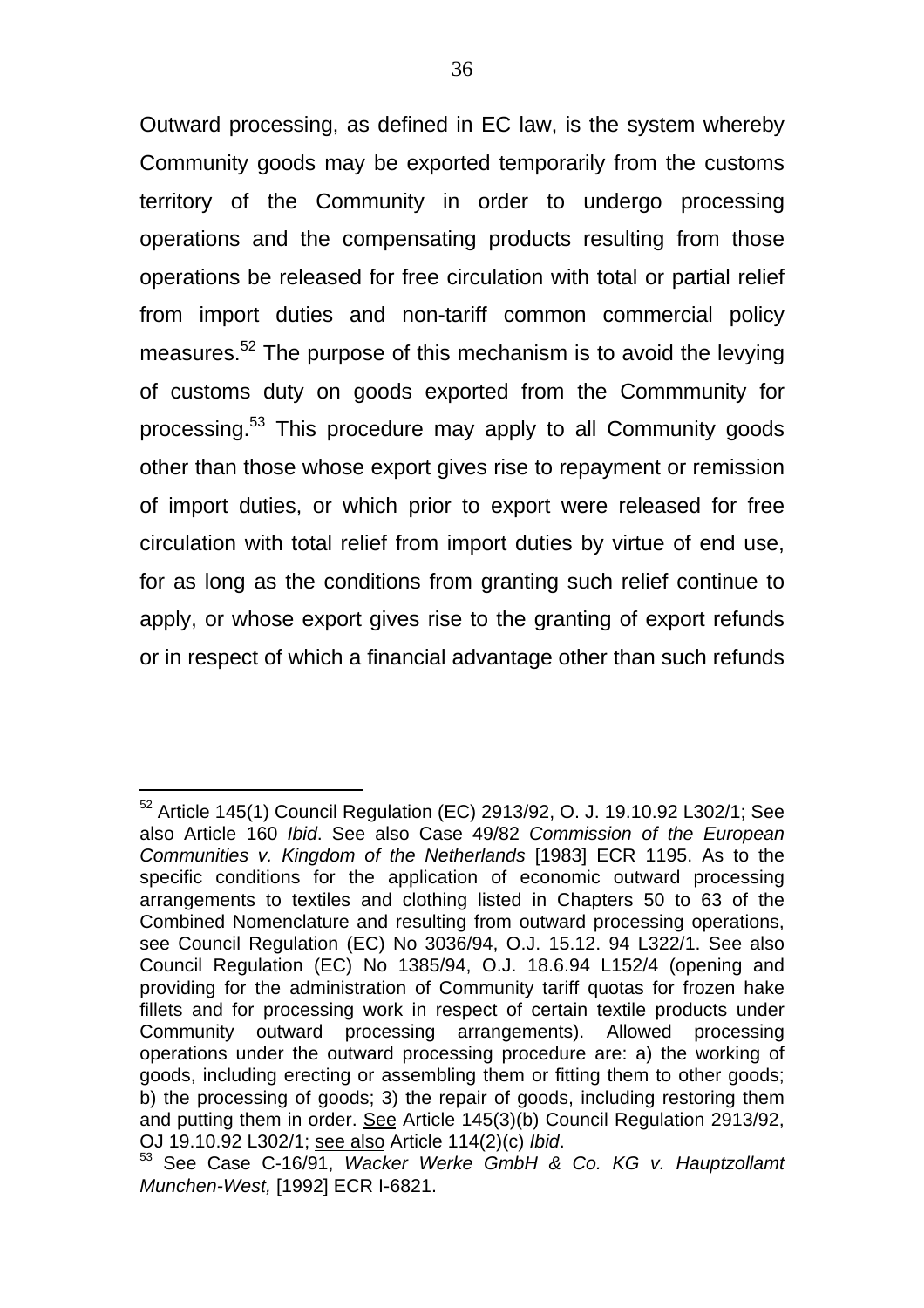is granted under the common agricultural policy by virtue of the export of the said goods.<sup>54</sup>

The EC inward processing arrangements (and, one assumes, outward processing arrangements) are themselves subject to international agreements, such as the International Dairy Agreement, concluded by the Community as part of the GATT.<sup>55</sup>

Both inward processing and outward processing are also governed by the International Convention on the Simplification and Harmonization of Customs Procedures, signed at Kyoto on 18 May 1973.<sup>56</sup> The Convention entered into force for the EC on 26 September 1974. Annex E.6 of the Convention concerns temporary admission for inward processing. It entered into force on 6 December 1977, and, subject to certain reservations, it entered into force for the EEC on the same date. Annex E.8 deals with temporary exportation for outward processing. It entered into force for the EEC, with certain reservations, on 20 April 1978. It may be noted that China is a signatory to the International Convention on

<sup>&</sup>lt;sup>54</sup> Article 146 Council Regulation 2913/92, OJ 19.10.92 L302/1.

<sup>&</sup>lt;sup>55</sup> Products brought into the Community under the inward processing arrangement are considered to be imported and exported for the purposes of the International Dairy Agreement (IDA) or any international trade agreement. Consequently, Community legislation does not allow authorisations for products for inward processing at a value below the minimum prices set by the IDA: see Case C-61/94 *Commission of the European Communities v Federal Republic of Germany*, [1996] ECR I-3989, paragraphs 22-27.

<sup>&</sup>lt;sup>56</sup> See World Customs Organization, Handbook: International Convention on the Simplification and Harmonization of Customs Procedures (Kyoto, 18 May 1973), 1<sup>st</sup> edition October 1975, Amending Supplement No. 13, January 1993 available on the internet at the website <http://www.wcoomd.org/frmpublic.htm>.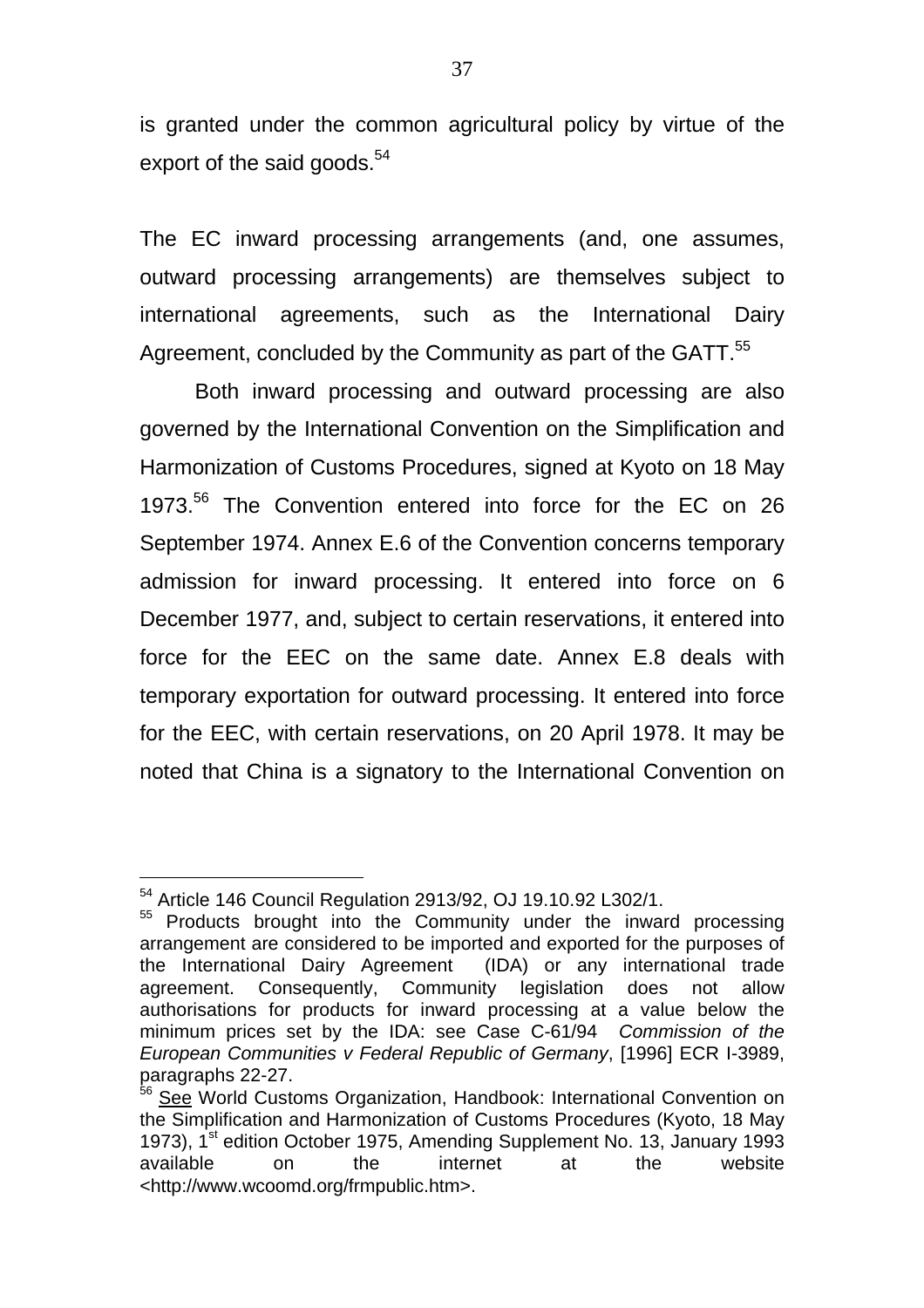the Simplification and Harmonization of Customs Procedures signed at Kyoto, but has not yet accepted the Annexes.<sup>57</sup>

### **5. IPT and OPT in the European Court of Justice**

Global economic networks do not correspond in their geographical reach to national or EC political and legal boundaries. Partly as a result, they tend to generate disputes which sometimes take the form of very complex litigation. Before examining some such antidumping cases, however, this section focuses on a selection of relatively simple cases before the European Court of Justice (ECJ). They provide a useful introduction to IPT/OPT disputes, because they suggest what types of disputes arise, illustrate the basic legal concepts, and show how the ECJ has dealt, explicitly or implicitly, with global economic networks.

In Case 49/82 *Commission v Netherlands,<sup>58</sup>* the Commission brought an Article 169 action against the Netherlands for authorising the packing in small packages of butter imported from third countries and stored in customs warehouses. It argued, in essence, that this kind of packing was not the simple operation of a 'usual form of handling' as required for the use of the customs warehousing procedure. The customs warehousing procedure provides for the storage in a customs warehouse in the EU of

 $57$  The Convention entered into force for China on 9 August 1988. China has accepted only Annex E.3 concerning customs warehouses and Annex F.5 concerning urgent consignments.

<sup>&</sup>lt;sup>58</sup> [1983] ECR 1195.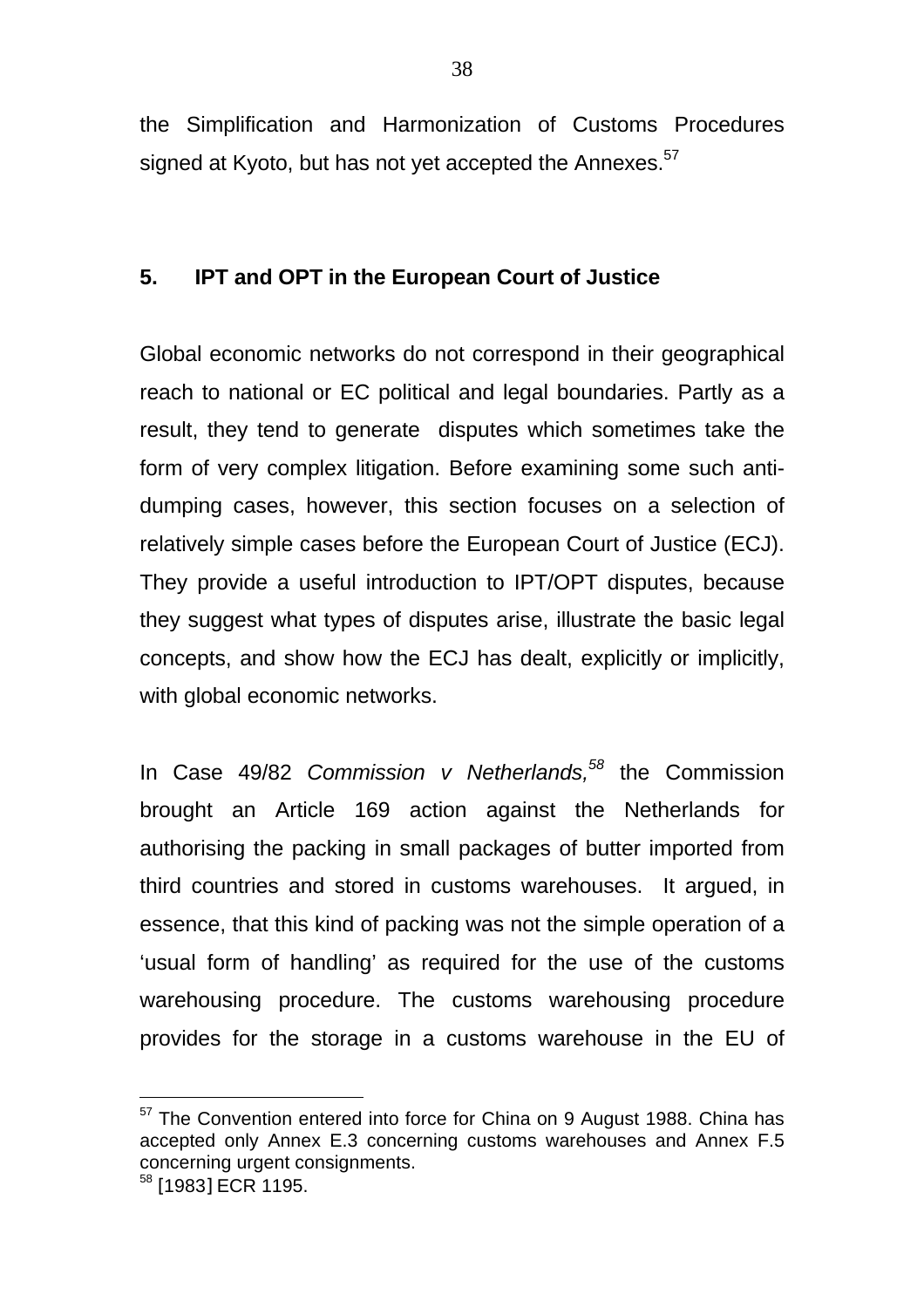goods, either from the EU or from a third country, free of customs duty. The Commission considered that the operation in this case called instead for the use of the inward processing procedure. Goods imported under the inward processing procedure were reserved solely for export, were subject to more stringent controls to protect Community producers, and had to comply with more formal requirements. In addition, during the period in question the use of the inward processing procedure had been temporarily suspended in order to encourage EC processors of butter for export to use surplus EC butter rather than third country butter. Even in normal circumstances, therefore, customs warehousing would have given the importer or processor greater commercial freedom of choice and would have been lower in cost. But in the specific circumstances of the case, the authorisation by the Netherlands of the customs warehousing procedure also enabled Dutch processing enterprises to avoid an agricultural levy payable on the release for consumption of butter imported from third countries.

Detailed harmonised rules concerning inward processing were then not yet in force in the Community, and the Netherlands had in fact followed its previous national practice. Advocate-General Slynn pointed out, however, that

'[t]he dividing line [between customs warehousing and inward processing] is not entirely clear. None the less it seems to me that where the goods are shown to have been brought into the Community with the intention that they may be processed, and then re-exported, rather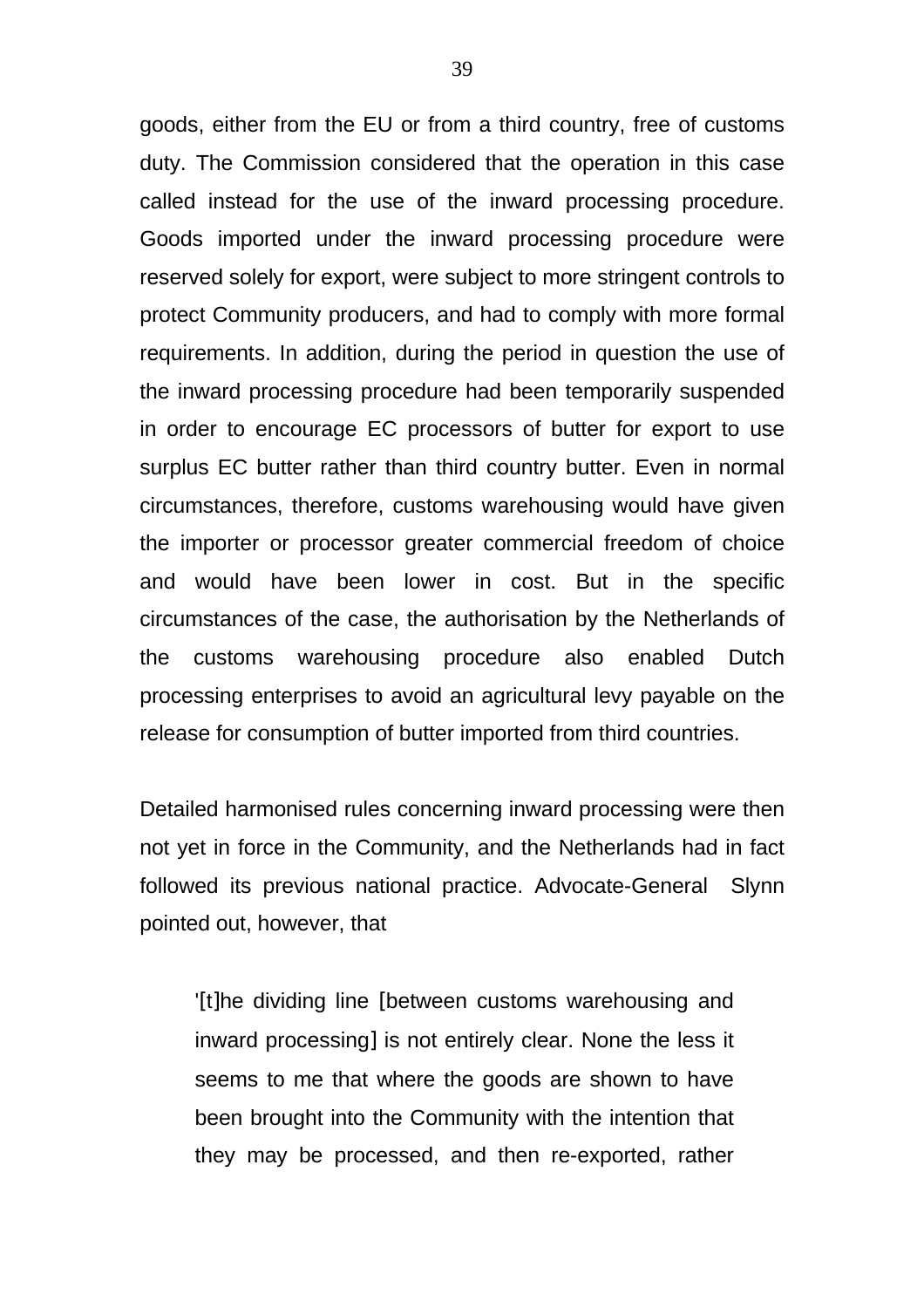than for the essential purpose of storage with incidental handling, they ought to be dealt with under the inward processing system'.<sup>59</sup>

He also identified a need for harmonisation because of the existence of different national provisions as to what operations were regarded as inward processing or as customs warehousing.<sup>60</sup>

The European Court of Justice, following its Advocate-General, held that the operation in question did not come within the scope of the customs warehousing procedure and was therefore covered by the inward processing procedure, as defined in Article 2 of Council Directive 69/73 on the harmonisation of provisions laid down by law, regulation or administrative action in respect of inward processing.<sup>61</sup> The judgment implicitly affirmed the power of the ECJ to decide on the classification of such import transactions. Harmonisation by the judiciary could substitute at least provisionally for harmonisation by the legislator. Such judicial empowerment itself was part of the europeanisation of law, in both the institutional and normative terms. In its judgment the ECJ also re-affirmed the pre-eminence of EC law, which was then being elaborated. Diverse national practices could not be allowed to undermine common EC policies, such as the Common Agricultural Policy, or impede the eventual development of harmonised EC customs law. In normative terms, the case also clarified the distinction between customs warehousing and inward processing. Customs warehousing could

<sup>59</sup> [1983] ECR 1195 at 1213.

<sup>&</sup>lt;sup>60</sup> [1983] ECR 1195 at 1212.

 $61$  OJ Eng. Spec.Ed. 1969, (I), p 75.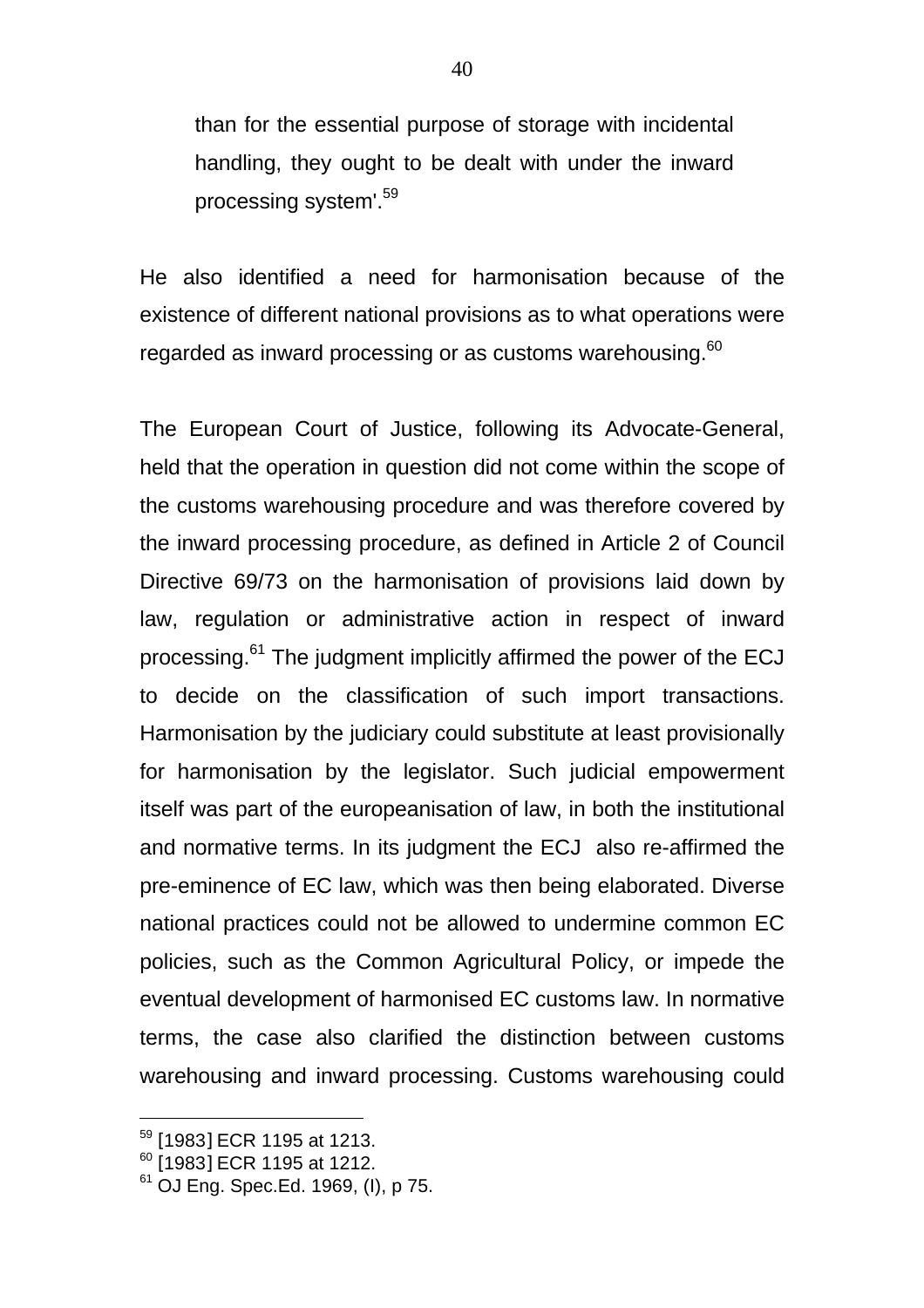be used only for very simple procedures, whereas certain types of packaging, as well as more complex procedures, required the use of inward processing.

Seen from a broader perspective, the case demonstrated that the boundary between inward processsing and customs warehousing would in the last instance be policed, if necessary, by the ECJ. Patrolling this boundary represented a way of managing the complex relationship between globalisation and europeanisation. In the specific circumstances of the case, the ECJ gave priority to protecting the EC's financial interests and EC producers; these may be some meanings of europeanisation, though certainly not the only ones. At the same time, it urged the EC legislator, that is, the Member States, to adopt harmonised rules to manage on a more coherent, less *ad hoc* and more long-term basis the problematic relationship between europeanisation and globalisation: in other words, to adopt a europeanised solution to certain problems posed by economic globalisation.

Outward processing has been the subject of several ECJ judgments. Most involve German companies, which should not be surprising in view of the early internationalisation of German firms and the importance of OPT between Germany and central and eastern European countries. An early case was Case 118/79 *Gebrueder Knauf Westdeutsche Gipswerke v Haupzollamt Hamburg-Jonas.*<sup>62</sup> It concerned exports of maize starch authorised under German OPT legislation, and reimported into the EC as

<sup>&</sup>lt;sup>62</sup> [1980] ECR 1183.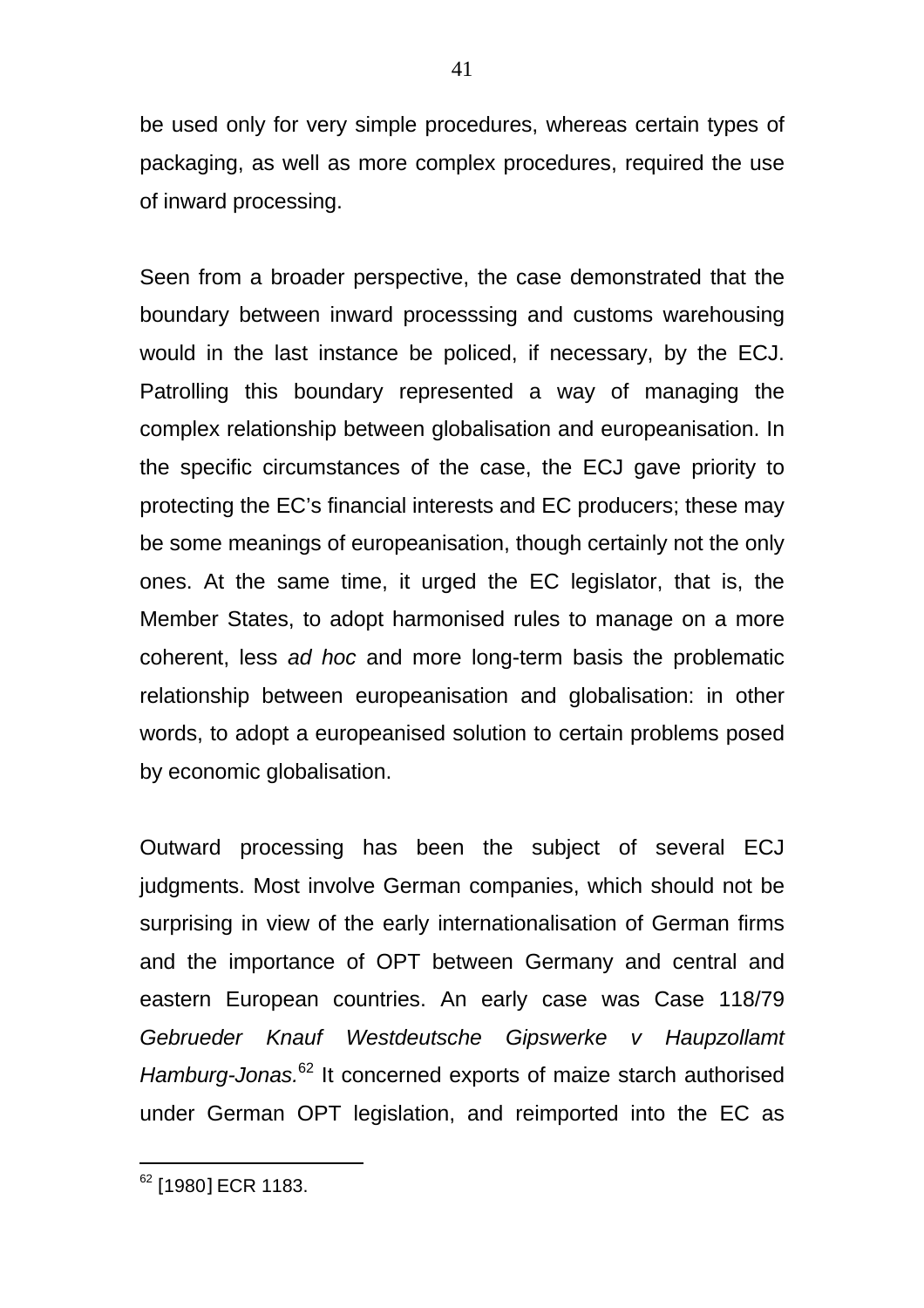compensating products manufactured from that starch and intended for the building sector. At the time there was no EC OPT legislation. For this reason, OPT was not subject to permanent customs supervision. In other words, there was no system of Community control ensuring the re-importation of the products exported under national outward processing arrangements. As pointed out by the Commission in the case, OPT was attractive for EC enterprises because of the lower production costs of third country undertakings<sup>63</sup> but in the absence of EC control of reimports, this could result in disturbance of the markets of third countries and also led to shortages on EC markets.

The Court of Justice was asked to interpret the concept of 'export' within the meaning of Article 7(2) of Regulation (EEC) 1132/74 on production refunds in the cereals and rice sectors. $64$  It held that this concept must be interpreted to mean that any levy which may be introduced in pursuance of that provision must also be imposed on the exportation of the products in question when they are exported under outward processing arrangements and later re-imported as compensating products. In other words, products exported for OPT under national law remained subject to export levies imposed by Community law.

As a result of this judgment, not only did EC law complement national law; the footprint of EC law left its mark on national law. Even in the absence of EC OPT legislation, Member States'

<sup>&</sup>lt;sup>63</sup> [1980] ECR 1183 at 1187.<br><sup>64</sup> <u>See</u> Council Regulation 1132/74, OJ 10.5.74 L128/24.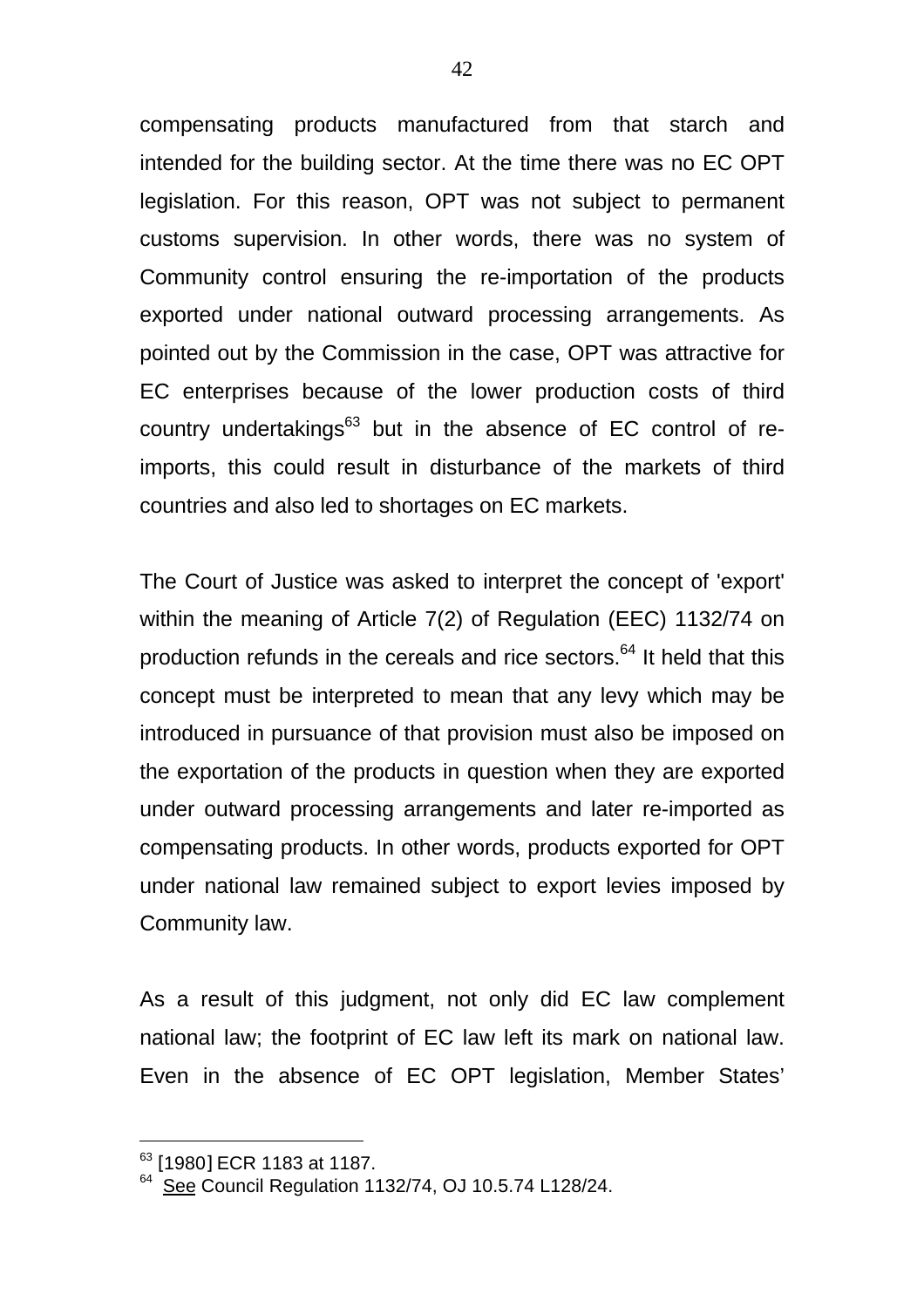attempts to control and capture the fruits of economic globalisation could not escape the financial consequences of europeanisation, even though europeanisation had occurred in other spheres and not yet with regard to OPT. In this case, EC export levies served as an *ex ante* substitute for the *ex post* controls which would have been available under EC OPT legislation. The case illustrates the overlap and conflict of different national and EC legislation in the period before the europeanisation of the outward processing procedure. The ECJ was the arbiter of competition between the EC and the Member States about who should govern economic globalisation and to what extent.

A second OPT case was Case C-292/91 *Gebrueder Weis GmbH v Hauptzolllamt Wuerzburg.*<sup>65</sup> It concerned the post-clearance recovery of customs duties on import. Fabrics originating *inter alia* in Portugal had been sent to Yugoslavia for the production of men's outer garments and then returned to the Community. Article 15 of the 1980 EEC-Yugoslavia Cooperation Agreement<sup>66</sup> provided *inter alia* that industrial products originating in Yugoslavia '...shall be imported into the Community free of quantitative restrictions and measures having equivalent effect, and of customs duties and charges having equivalent effect'. Article 30 of the Agreement provided that 'products originating in the Community' are to be considered 'products originating in Yugoslavia' on condition that they have undergone in Yugoslavia working or processing which is not 'insufficient' within the meaning of Article 3(3) of Protocol 3 of

<sup>&</sup>lt;sup>65</sup> [1993] ECR I-2219.

<sup>&</sup>lt;sup>66</sup> OJ 14.2.83 1983 L41/2.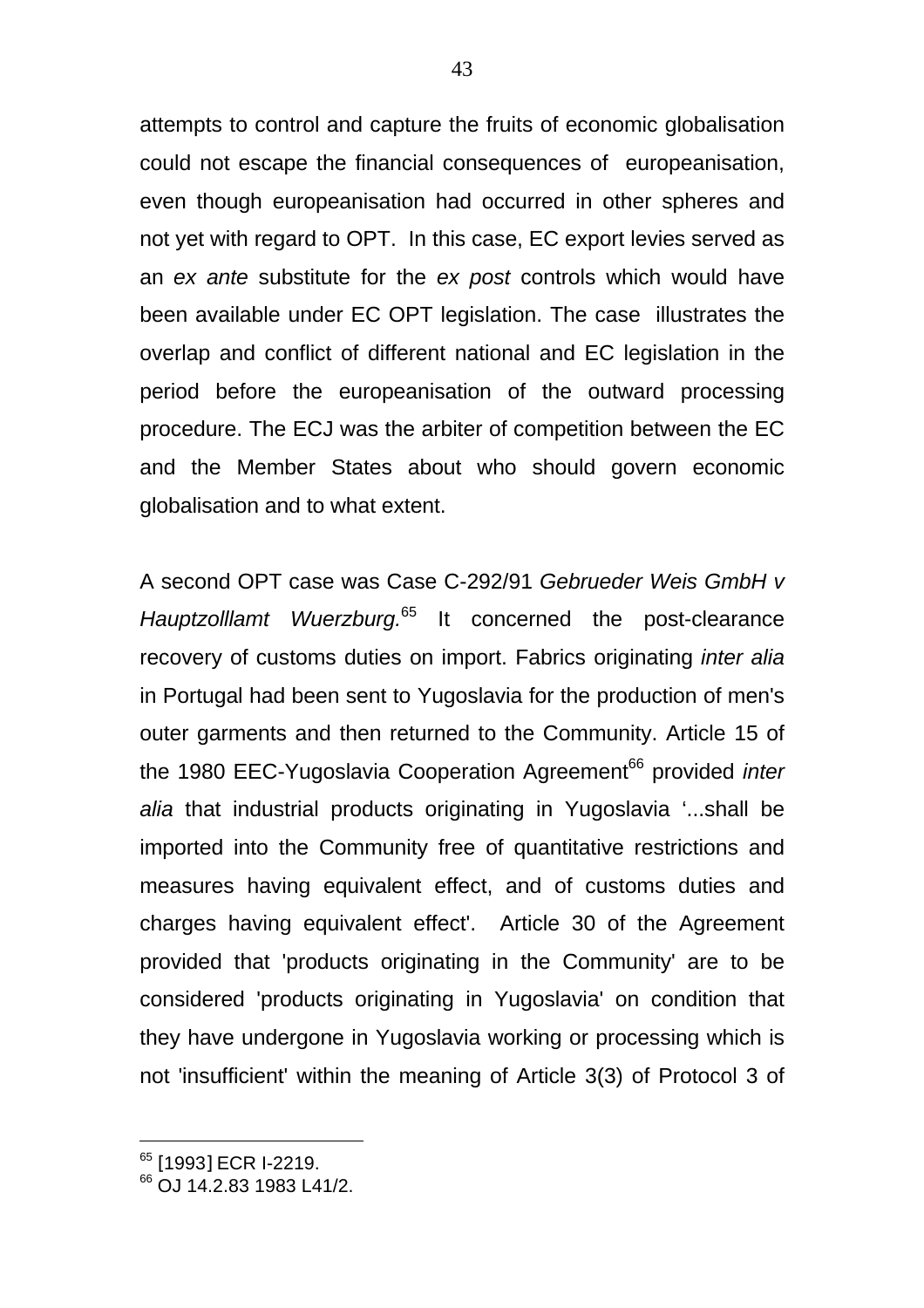the Agreement. The defendant customs authority decided to levy customs duties on the ground that, in the context of the transitional scheme applicable to products originating in Portugal, according to which goods traded between Portugal and the other Member States were subject to residual customs duties, the fabrics in question were not to be regarded as 'originating in the Community'.

The Court of Justice held, however, that such customs duties were not recoverable where the importer had observed all the applicable provisions as regards the customs declaration and where any error as regards the categorisation as Community goods or not of goods originating in Portugal would have been far from detectable from a mere reading of the provisions in force by a normally experienced trader. In other words, the ECJ reaffirmed its institutional interpretative role, it applied a test of reasonableness, and in economic terms it gave the trader the benefit of the doubt. The ECJ favoured the market by allowing traders in these circumstances to rely on their business experience. *Lex mercatoria* prevailed, and money accrued neither to the EC as own resources, nor to the national customs administration which would otherwise have received 10% of the duties to cover the cost of collection. The judgment also favoured economic globalisation by lowering the operating costs of transnational economic networks and OPT.

Case C-16/91 *Wacker Werke GmbH & Co KG v Hauptzollamtt Muenchen-West<sup>67</sup>* exemplified the connection between inward processing and outward processing and the potential for abuse of

<sup>&</sup>lt;sup>67</sup> [1992] ECR I-6821.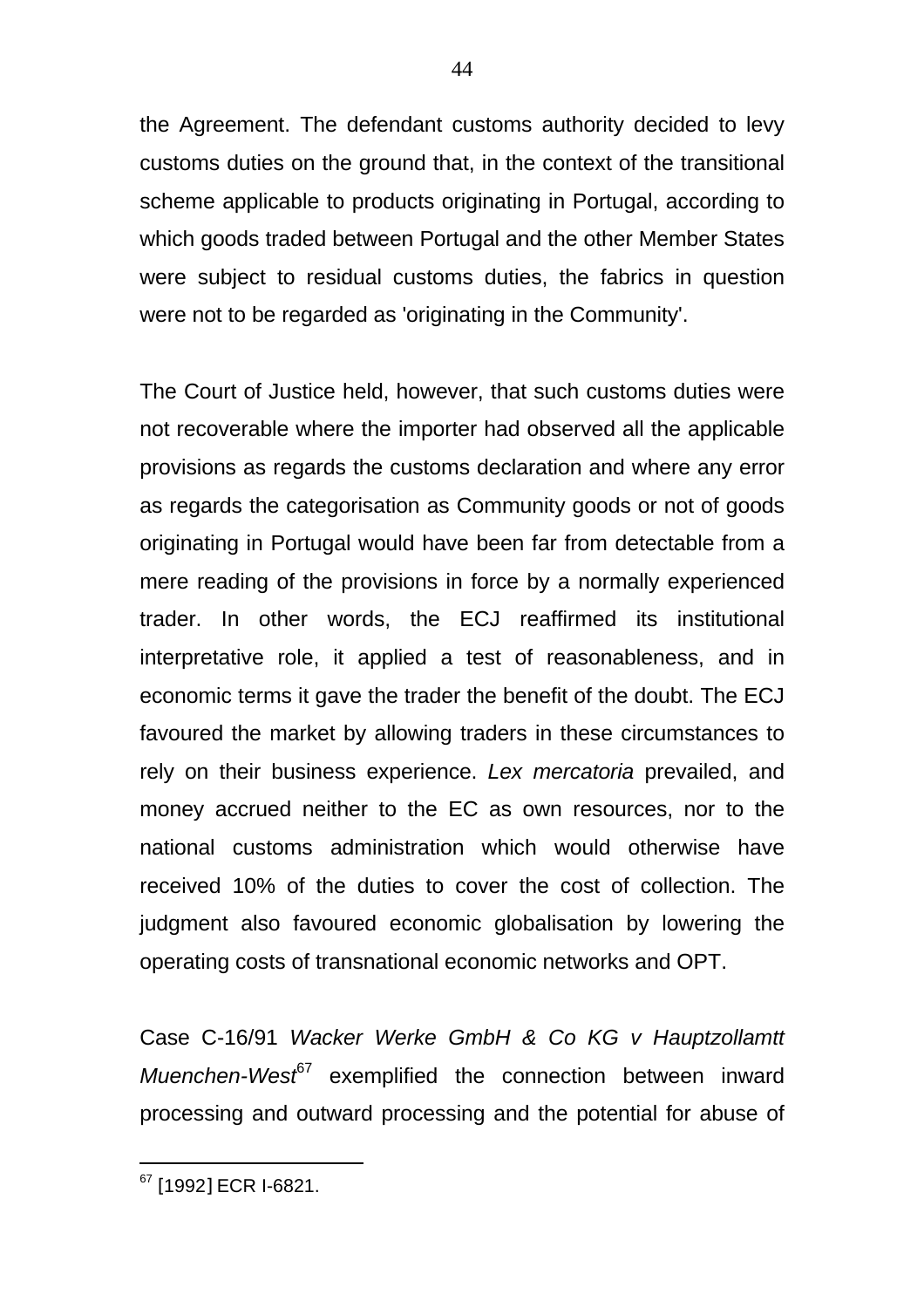the system. The case was an Article 177 reference for a preliminary ruling on the interpretation of Council Regulation 2473/86 on outward processing relief arrangements and the standard exchange system.<sup>68</sup> The proceedings concerned the value for customs purposes of certain products imported by the applicant Wacker Werke between 1986 and 1988. Wacker Werke had purchased the products from Wacker Corporation, established in the USA, with which it had financial links.

Wacker Werke manufactured petrol engines and purchased diesel engines from other undertakings in Germany. It then sold these two types of engine to Wacker Corporation. The engines were exported as temporary export goods under an authorisation issued on the basis of the regulation on outward processing. When Wacker Werke sold the engines to Wacker Corporation, it added, by way of general expenses and profit margin, 25% of the cost of manufacturing its petrol engines and 5% to the purchase price of the diesel engines it purchased from other German undertakings. Wacker Corporation incorporated these engines into vibration plates, vibro-compacters and hydaulic pumps. It then sold these products, partly on the American and European markets directly, and partly to Wacker Werke, which reimported them into the Community as compensating products under the outward processing arrangements. Wacker Werke bought these compensating products from Wacker Corporation at the prices shown in the latter's price list for the American markets less a reduction of 45%.

 $68$  Council Regulation 2473/86, OJ 2.8.86 L212/1.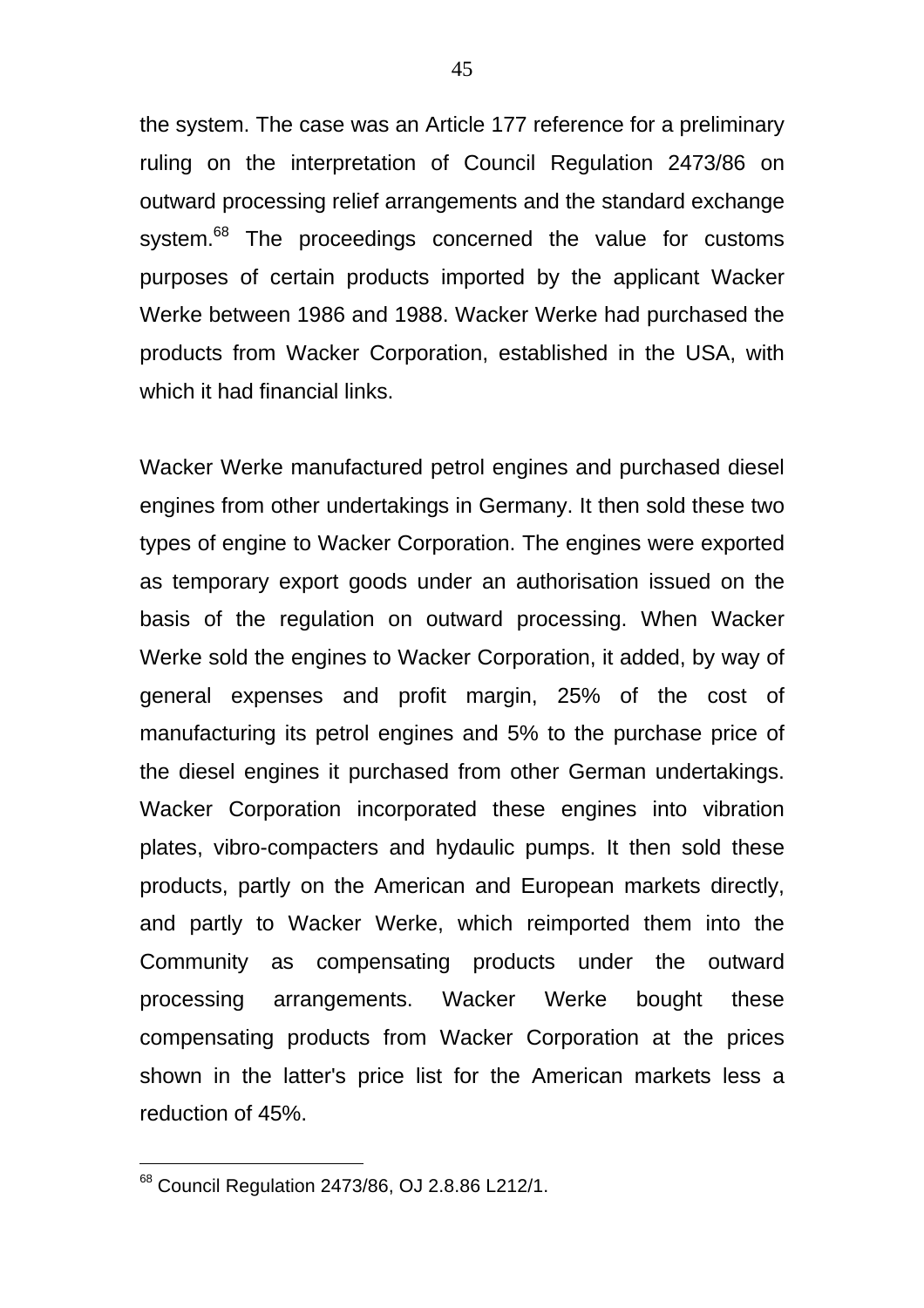The dispute between Wacker Werke and the German customs authority concerned the valuation of the temporary export goods. The OPT regulation allowed compensating products in an OPT transaction to benefit on their release from free circulation in the EC from partial or total relief from customs duties. Relief was to be calculated by deducting from the amount of import duties applicable to the compensating products [here, vibration plates, vibrocompacters and hydaulic pumps] the amount of import duties that would have been applicable to the temporary export goods [petrol and diesel engines] if they were imported into the Community from the country in which they underwent the processing operation or last such operation.

The essential issue was whether the 25% and 5% 'uplift' or supplements added by the applicant should be taken into account. The German national court, which referred the case to the ECJ, stated that there was no evidence that the prices charged by Wacker Werke for the temporary export goods, or those charged by Wacker Corporation for the compensating products, were influenced by the links between the two companies.<sup>69</sup> However, the German Government argued that 'all these factors [regarding pricing] suggest a deliberate intention to set as high a value as possible for the temporary export goods in order to keep the

<sup>&</sup>lt;sup>69</sup> [1992] ECR I-6821 at I-6839 (para 6).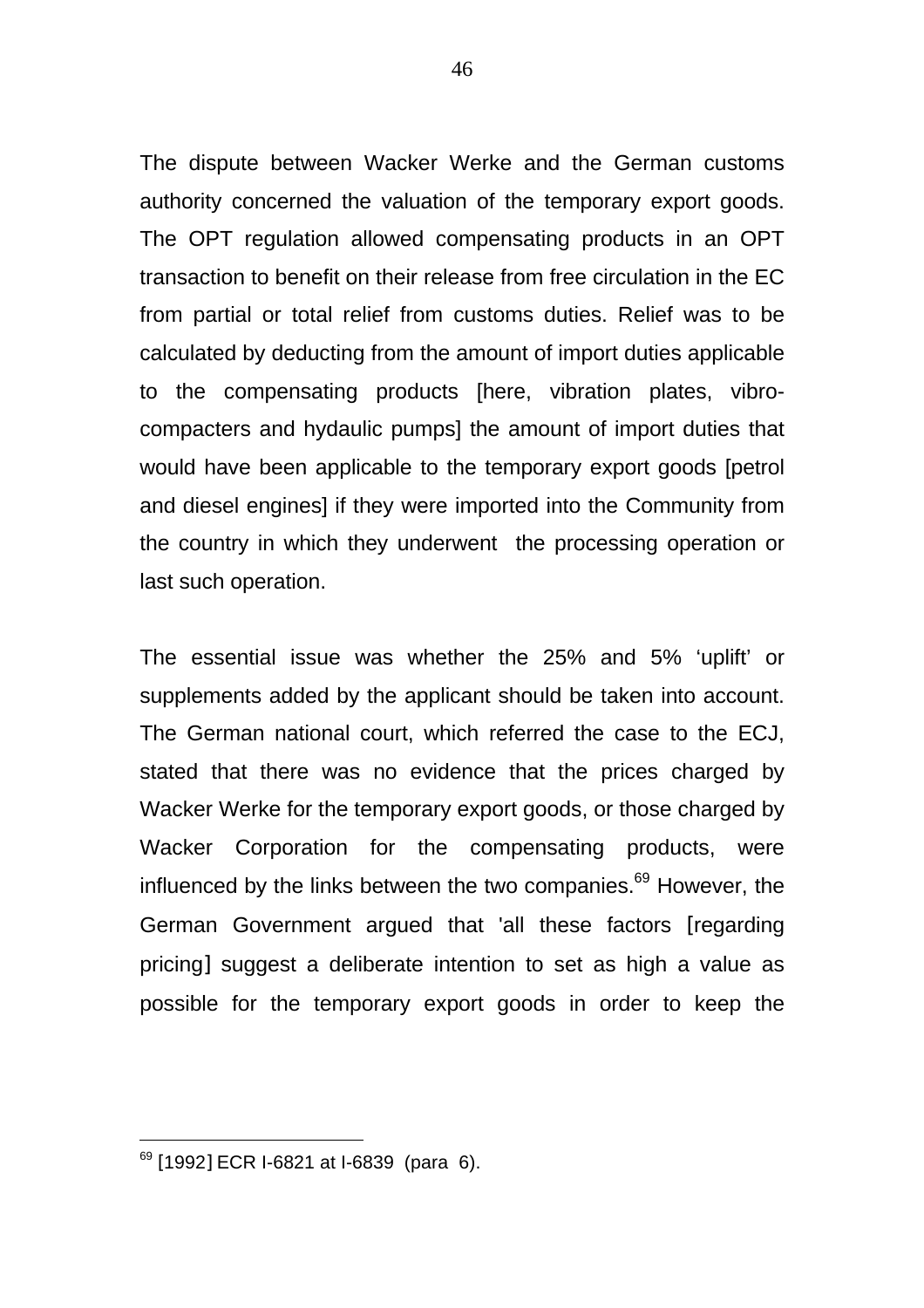differential duty payable at a moderate level'. $70$  The essential problem, in its view, was the evasion of duty by transfer pricing. $71$ 

The European Court of Justice held in this case, known as *Wacker Werke I*, that the value of the temporary export goods corresponded to the difference between the customs value of the compensating products and the processing costs determined by reasonable means, such as taking account of the transaction value of the goods in question. As in Case 118/79 *Gipswerke* case, it adopted a reasonableness test, gave the benefit of doubt to the company, and respected the decision of the market. In other words, the applicant company won. The judgment also facilitated OPT by lowering its costs and encouraged the use of the outward processing procedure as part of the calculations of a translatlantic economic network. Following the ECJ ruling, the Finanzgericht upheld Wacker Werke's application.

The German customs authority appealed the judgment. It argued that the judgment conferred unjustified customs advantages on the trader. The case was then again referred for a preliminary ruling to the ECJ as Case C-142/96 *Hauptzollamt Muenchen v Wacker* Werke GmbH & Co KG [Wacker Werke II].<sup>72</sup> The European Court of Justice, once again following Advocate-General Tesauro held that reference to the transaction value of the temporary import

 $70$  See the Report for the Hearing, [1992] ECR I-6821 at I-6829.

 $71$  As to transfer pricing as a regulatory issue, see Sol Picciotto, Transfer Pricing and the Antinomies of Corporate Regulation', in Joseph McCahery, Sol Picciotto, and Colin Scott (eds), *Corporate Control and Accountability: Changing Structures and the Dynamics of Regulation* (Clarendon Press, Oxford, 1993), pp 375-405.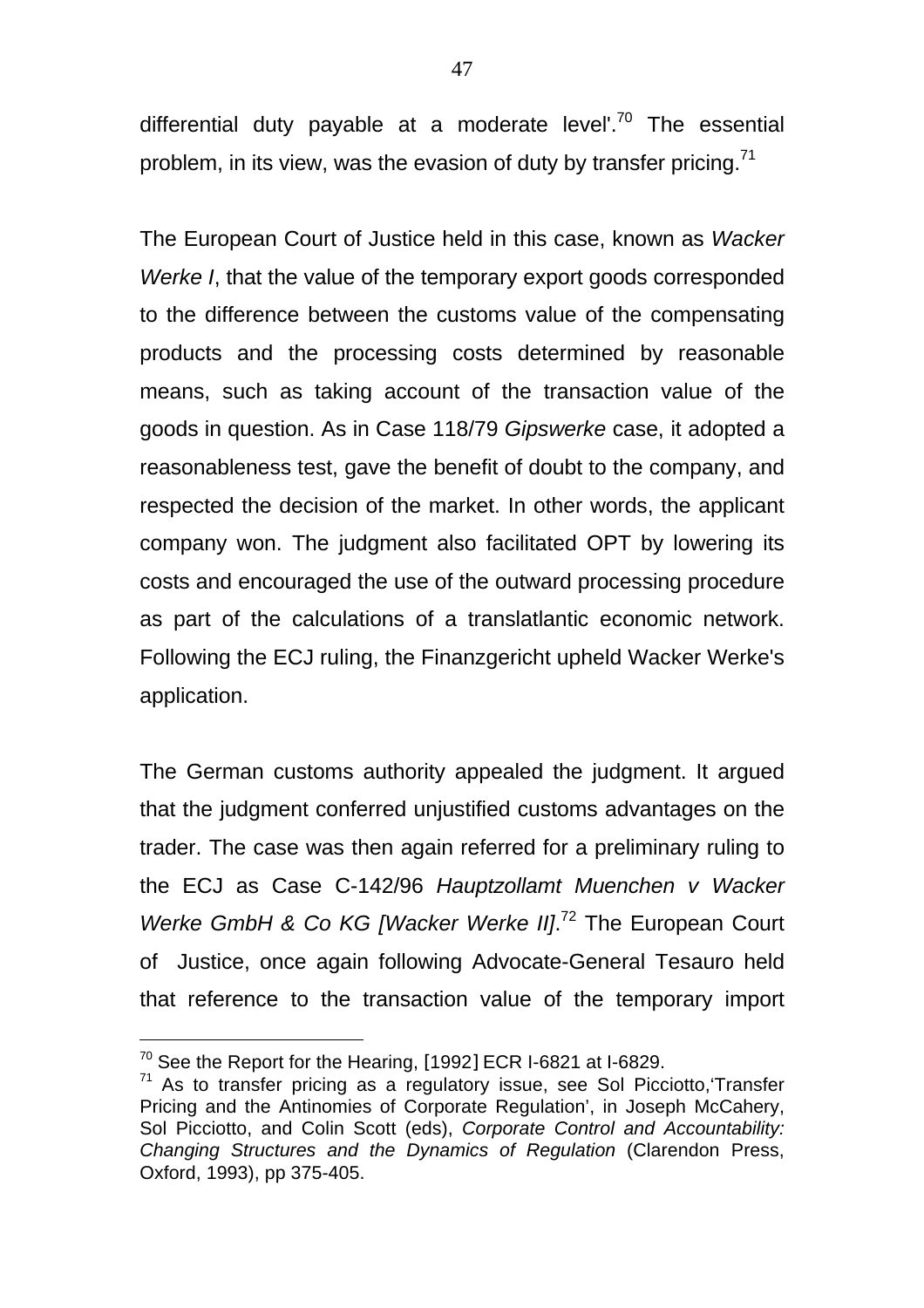goods was a reasonable means of determining processing costs. In determining the transaction value, reference could be made to the purchase price, inclusive of uplifts, even if this resulted in a higher rate of duty for the unprocessed goods than for the compensating products.<sup>73</sup>

With regard to the possibility of transfer pricing, the ECJ stated that the possibility of 'tariff anomalies', and the consequent financial advantages for traders, were risks that were inherent in the outward processing procedure. These risks were outweighed, however, by the benefits of OPT. The ECJ held that the merits or demerits of individual cases had to be accepted, provided that there was no evidence to indicate the inter-firm prices were influenced by their business links, or even by the fact that the 'inter-firm' prices were even 'intra-firm' in the sense of belonging to a single, tightly knit global economic network.<sup>74</sup> Such an approach might seem to give more weight to legal form than to economic reality in the sense of the practical operation of economic networks. But the ECJ judgment also entailed that the existence of transfer pricing among related enterprises was a question of fact to be decided by the national court. National judges therefore have the task of evaluating and supervising the financial arrangements of firms which litigate before them. Such a norm itself, though perhaps continuing previous national practices, is a form of europeanisation: it represents a jurisdiction marker between different courts that is laid down by the ECJ. In the absence of any such finding, the ECJ

<sup>&</sup>lt;sup>72</sup> [1997] ECR I-4649.

 $73$  [1997] ECR I-4649 at 4668 [paragraph 22].

<sup>74</sup> [1997] ECR I-4969 at 4649 [paragraph 21].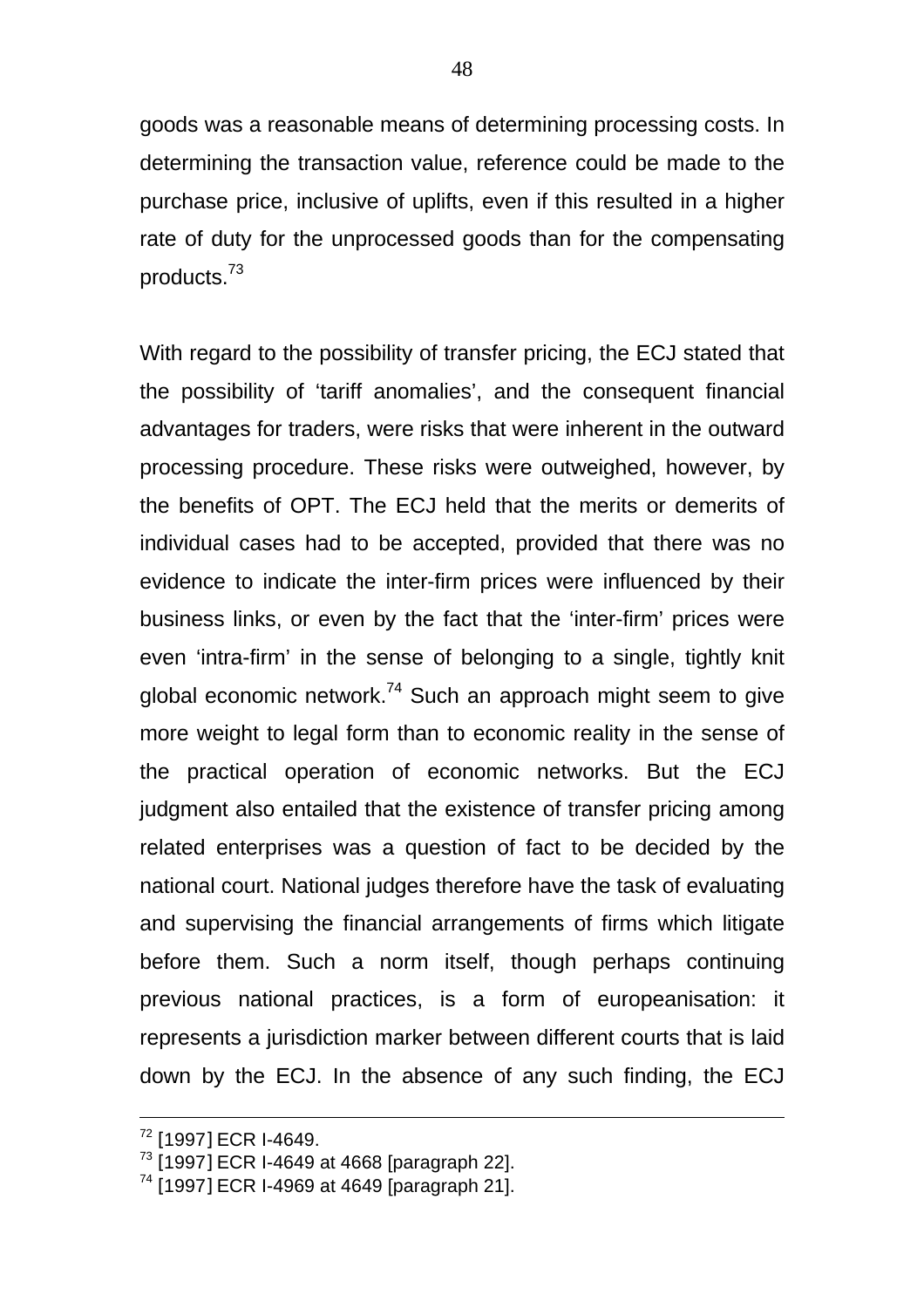judgment also signalled a policy preference for encouraging OPT and creating economic incentives for the development of global economic networks.

Another case involving IPT and OPT was Case C-103/96 *Eridania Beghin-Say*. <sup>75</sup> The ECJ was asked to give a preliminary ruling on the validity of a regulation that made recourse to inward processing arrangements with

equivalent compensation subject to the condition that the equivalent goods must fall within the same subheading of the Common Customs Tariff as the

imported goods. The basic issue was the compatibility of the regulation with the basic EC law principles of legitimate expectations and legal certainty. The ECJ concluded that, in the circumstances of the case, a trader could not have any legitimate expectation other than being able to have recourse to equivalent compensation where the goods concerned fall within the same subheading under the nomenclature in force at the material time. This was because the availability of equivalent compensation depended on a criterion forming part of another set of rules, namely the tariff classification of specific goods, which were liable to vary as a result of periodic changes. The possibility of such changes was foreseeable This fact barred the creation of a legitimate expectation with regard to the inward processing procedure.

The case illustrates the interconnection and hierarchy between different sets of customs rules. The ECJ subordinated those

<sup>&</sup>lt;sup>75</sup> [1997] ECR I-1453.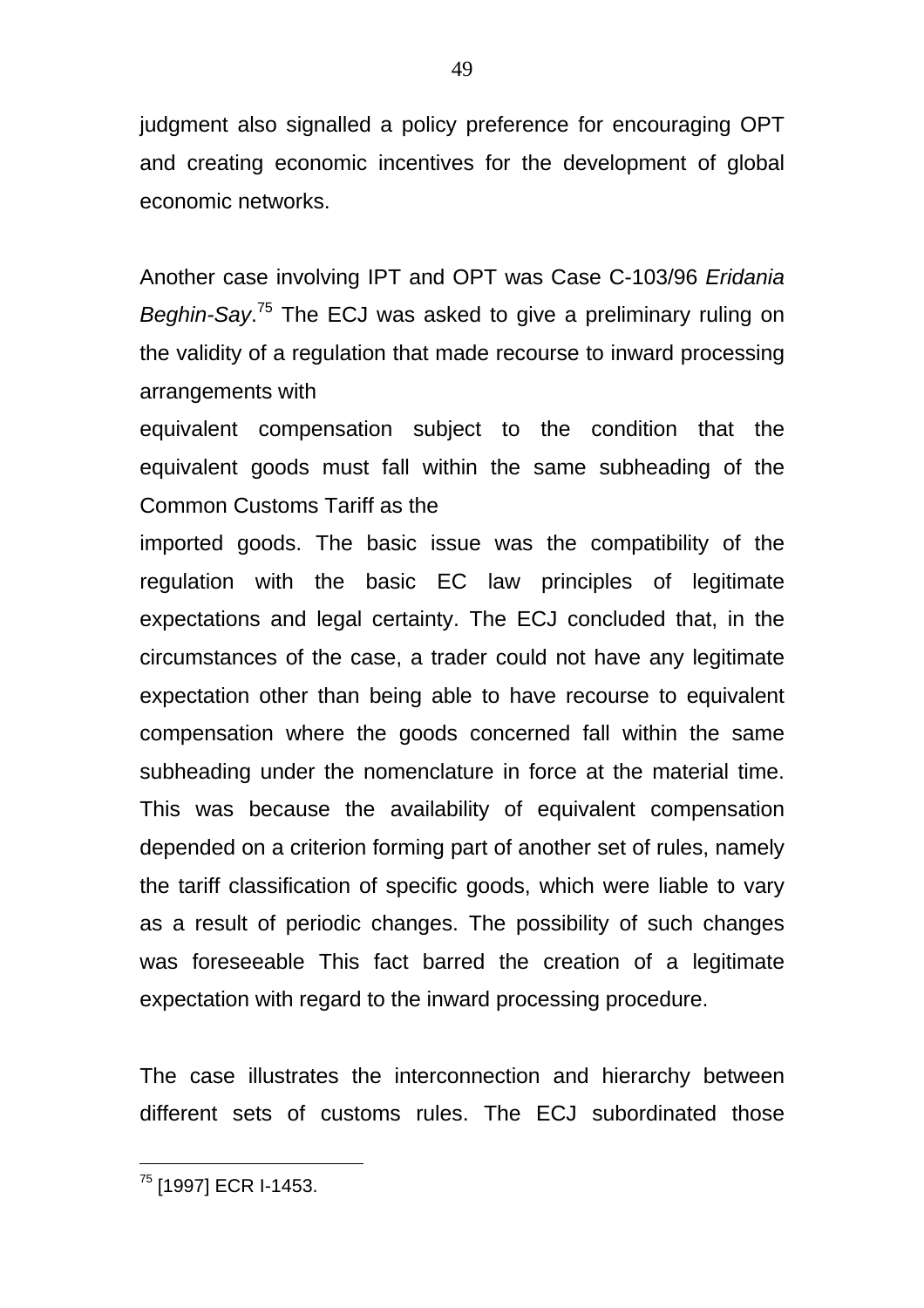concerning inward processing to those concerning tariff classification; classification, valuation, and origin, which constitute the basic skeleton of all EU customs law.<sup>76</sup> The inward processing procedure makes sense only within this normative framework. Its existence, as already noted, is due precisely to such normative trade barriers, whether in the EU or elsewhere. In more general terms, the ECJ judgment reaffirmed the primacy of europeanisation over globalisation. In so far as inward processing may be seen to represent globalisation, the ECJ considered that, for EU-based traders, it could only take place within the normative framework of EC law. Globalisation, in other words, was subject to European integration.

### **6. IPT, OPT and Anti-Dumping**

The interrelationship between IPT, OPT, and anti-dumping involves more complicated disputes and exemplifies the increasingly complex - and increasingly problematic - relationship between globalisation and europeanisation. IPT and OPT is frequently involved in EC anti-dumping investigations and litigation concerning global economic networks. It may in fact be suggested that the development of global economic networks is an important factor in recent changes in EU anti-dumping law and practice, $77$  though this hypothesis remains to be tested.<sup>78</sup> Here it is not possible to present a full picture of the intersection of IPT, OPT, and anti-dumping; a thorough substantive analysis must wait until later. The following

<sup>76</sup> See further Snyder, *International Trade*, Part I.

<sup>77</sup> See further Snyder, *International Trade,* Chapter 13, 'Dumping and Subsidies'.

 $78$  These recent changes are among the main themes in my current research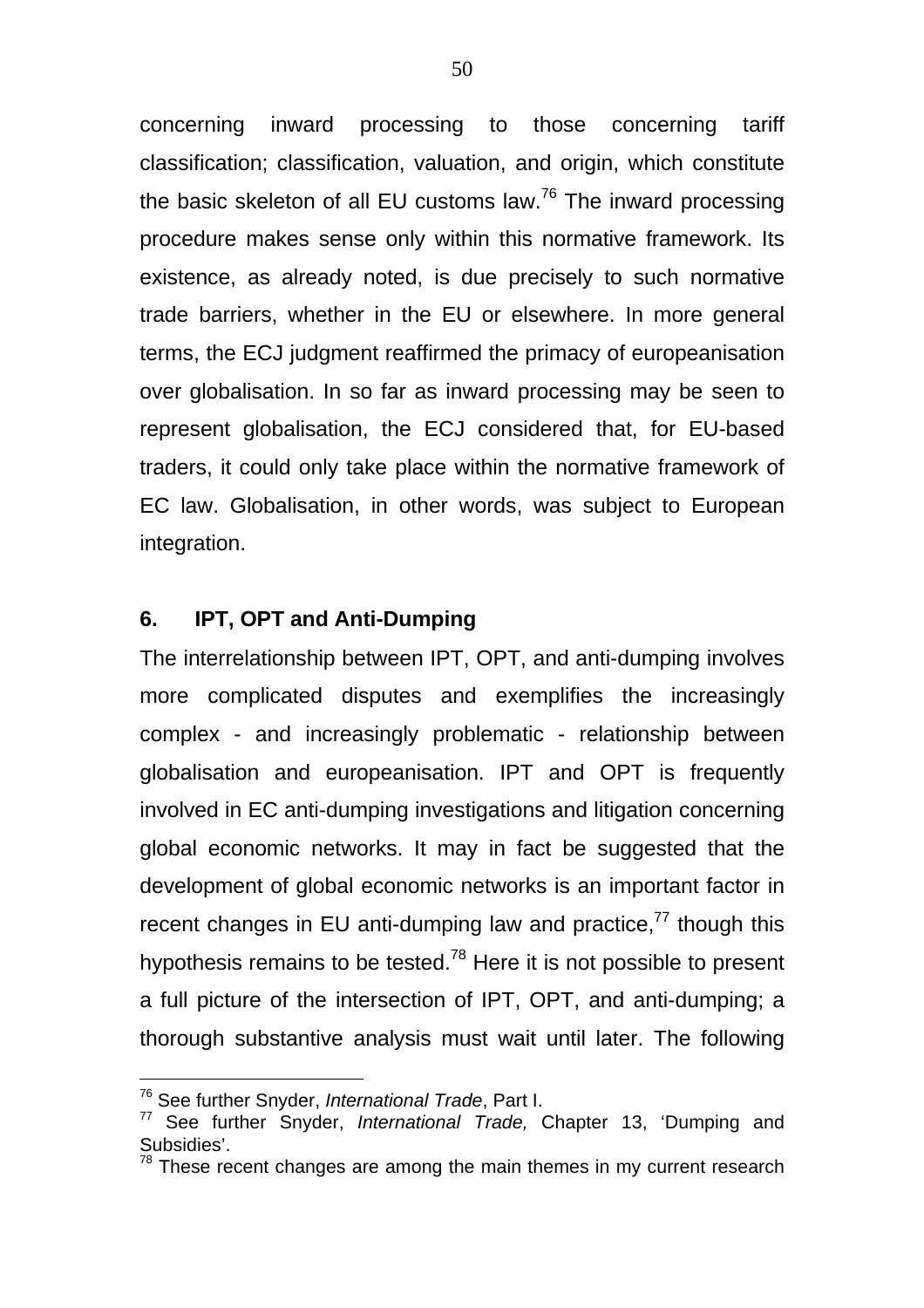paragraphs are intended simply to indicate some of the different scenarios that have arisen in practice.

In many anti-dumping cases, downstream EU users of the allegedly dumped imports argue that the imposition of anti-dumping duties will threaten their exports from the EU to third countries so should not be imposed. They appeal in this way not only to commercial rationality but also to virtually patriotic (in a double sense) notions of enhancing EC trade, or at least not damaging the EC balance of payments. Such arguments, however, are rarely successful. Instead, anti-dumping duties are imposed, and the downstream users are required to source materials to produce their exports by using the more restricted inward processing procedure.

The *Extramet* saga concerned imports of calcium metal from China and the then Soviet Union. In January 1988 the Chambre Syndicale de l'Electrométallurgie et de l'Electrochimie made a complaint on behalf of the sole Community producer, namely Péchiney Electrométallurgie, which accounted for the entire EC calcium metal production. Extramet Industrie was the main EC importer. Its activity consisted partly in granulating calcium metal. It accounted for between 62% and 97% of aggregate imports of calcium metal from China and Russia into the EC. The Chinese exporter was the China Nuclear Energy Industry Corporation (CNEIC), the trading arm of the sole producer of calcium metal in China, China National Nuclear Corporation (CNNC). Extramet argued that it had no source of supply other than China and Russia, because the sole EC

on EU anti-dumping actions regarding China.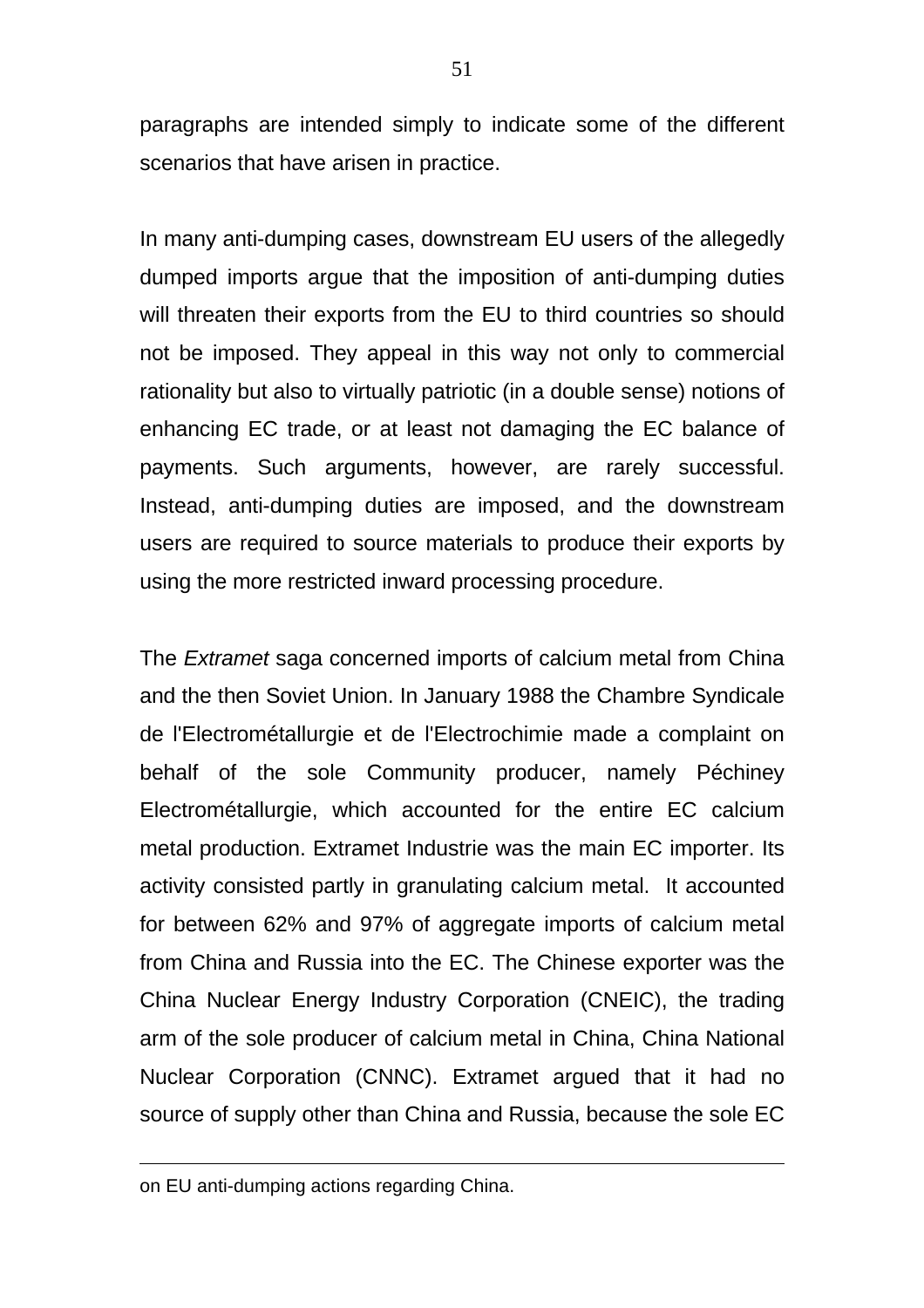manufacturer either had high prices or refused to supply.

The Commission investigation led eventually to the imposition of definitive anti-dumping duties.<sup>79</sup> Extramet's application of interim measures was dismissed.<sup>80</sup> However, its action for annulment was declared admissible,<sup>81</sup> and subsequently the ECJ declared the antidumping measure void.<sup>82</sup> Subsequent complaints led to a new investigation. This resulted in turn in the imposition of a new provisional anti-dumping duty<sup>83</sup> and then a new definitive antidumping duty.<sup>84</sup> Once again Extramet, now trading as Industries des Poudres Sphériques (IPS) brought an application for interim measures. As before, the action was unsuccessful.<sup>85</sup>

In evaluating the results of its investigation, the Commission assessed the possible impact of eventual measures on primary users. They included processors such as IPS, and user industries, such as the lead and ferro-alloy industry and the steel industry. The latter argued that the imposition of anti-dumping duties would disrupt their exports. However, the Commission concluded, *inter alia*, that for their sales of processed calcium metal outside the EC, these firms could continue to derive their inputs from Russia or

<sup>79</sup> *Calcium Metal Originating in the People's Republic of China and the Soviet Union*, OJ 20.9.89 L271/1 (definitive).

<sup>80</sup> Case C-358/89R *Extramet Industrie v Council* [1990] ECR I-431.

<sup>81</sup> Case C-358/89 *Extramet Industrie v Council* [1991] ECR 2501.

<sup>82</sup> Case C-358/89 *Extramet Industrie v Council* [1992] ECR I-3813.

<sup>83</sup> Calcium Metal Originating in the People's Republic of China and Russia, OJ 23.4.94 L104/5 (provisional).

<sup>84</sup> *Calcium Metal Originating in the People's Republic of China and Russia,* OJ 21.10.94 L270/27 (definitive).

<sup>85</sup> Case T-2/95R *Industrie des Poudres spheriques v Council of the European Union* [1995] ECR II-485; see also Case T-2/95 *Industrie des Poudres*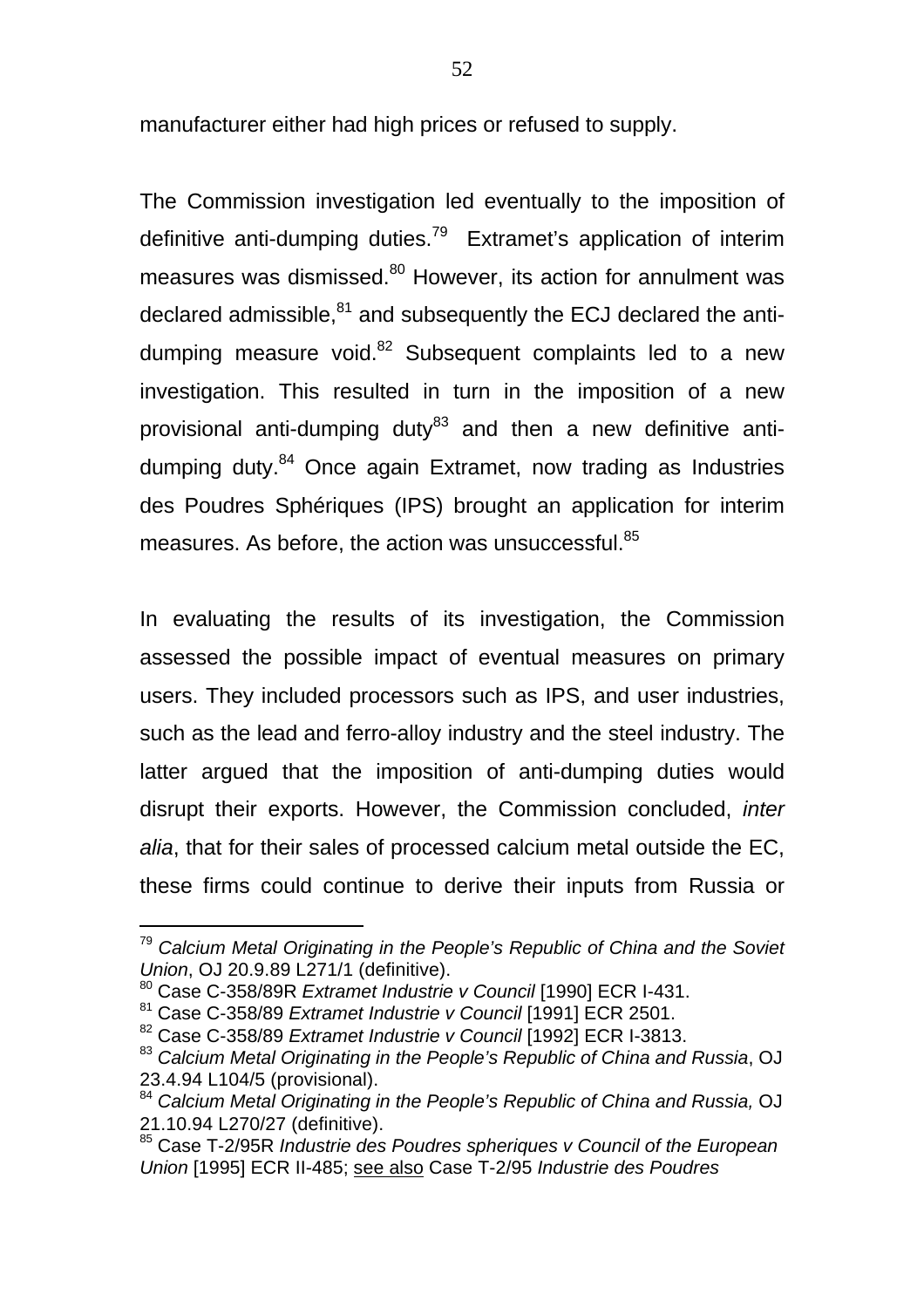China under the inward processing arrangements without paying any duty.

Similarly, when IPS applied for interim measures, the Council argued that, if interim measures were adopted, they should be conditional, *inter alia*, on the establishment of a mechanism to prevent IPS from reselling the goods imported from China and Russia without processing in the EU. This was intended to ensure that, if IPS were granted interim measures in respect of antidumping, it did not also circumvent the restrictions on IPT which were intended to protect EU producers. This demand raises several larger issues which, for reasons of space, can only be mooted here. For example, what is the relationship between IPT and antidumping? What are their respective roles in the international division of labour and the restructuring of industry? To what extent are domestic EU producers protected by anti-dumping measures if their competitors have recourse to IPT? Are anti-dumping measures and IPT to some extent contradictory? What contribution, if any, does each make to the building of the EU in the age of globalisation? In this case, the ECJ dismissed the IPS application.

A second example concerns imports of silicon metal from China.<sup>86</sup> China was by far the world's biggest supplier of silicon metal. The main EU users of the imports were producers of aluminium. In 1995 the Comité de Liaison des Industries de Ferro-Alliages (CLIFA) lodged a request for a review on behalf of four Community

*spheriques v Council of the European Union* [1998] ECR II-3939. <sup>86</sup> *Silicon Metal Originating in the People's Republic of China*, O.J. 28.7.90 L198/57 (definitive).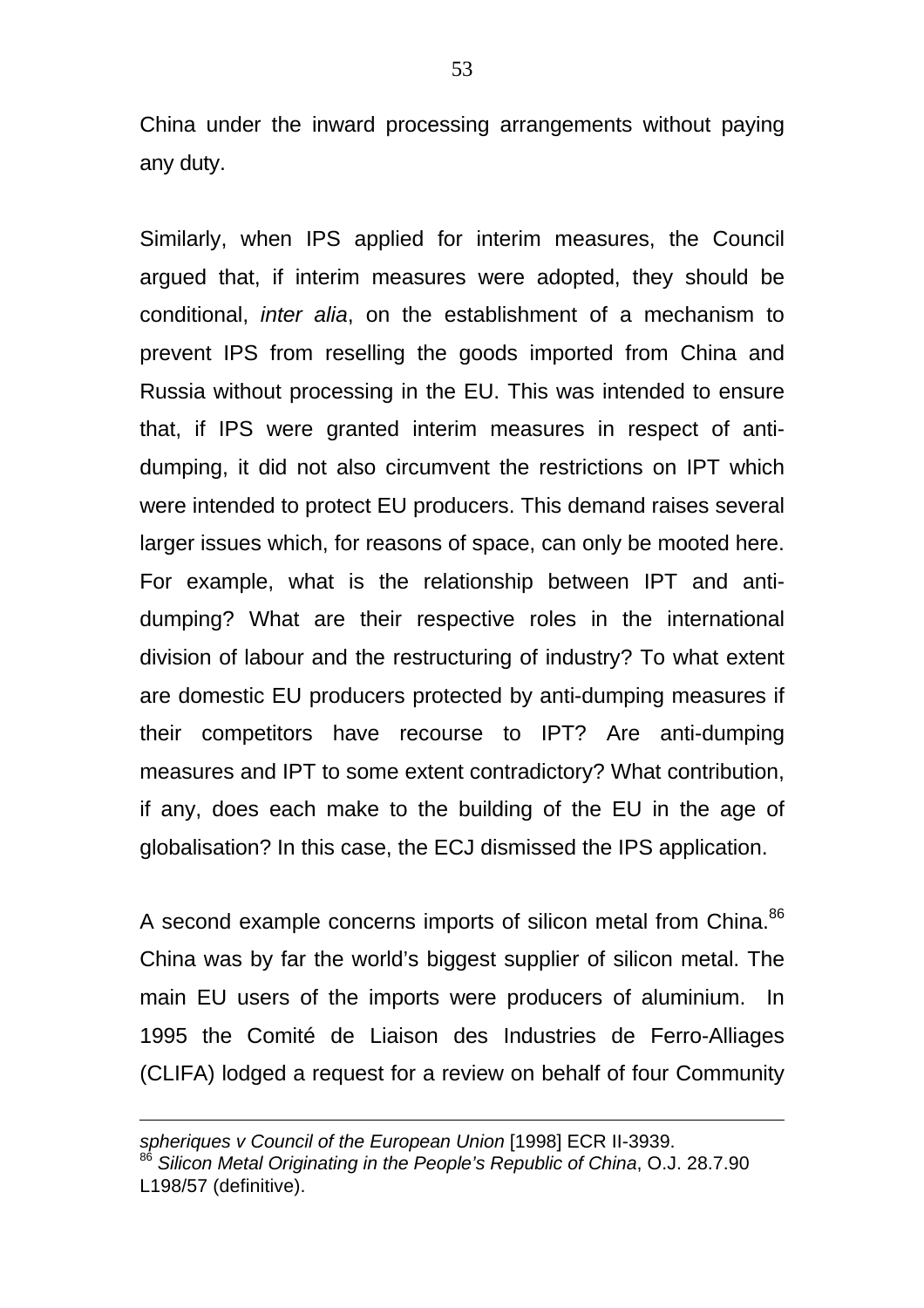producers, which allegedly represented a major proportion of the total EU silicon metal production. The Commission then initiated an expiry review of the anti-dumping measures that were then in place on silicon metal from China. Five Chinese exporters replied to the questionnaire sent as part of the Commission investigation. All were represented by the China Chamber of Commerce for Import and Export of Metals, Minerals & Chemicals (CCCMC). During the investigation it emerged that some of the main Community importers might be related to the exporters, as part of Statecontrolled 'Minemetals` import and export network.

In the past more than two-thirds of China's silicon metal exports had usually gone to Japan. As Japanese and other Asian markets became saturated, Chinese production declined. With the lapse of the EC and USA anti-dumping measures then in force, or at least so EC producers argued in this case, Chinese producers could regain the previous high level of production and increase exports to the EU. On the contrary, a UK aluminium producers association argued that anti-dumping measures would damage the international competitive position of EC products. The Commission accepted the former argument. It dismissed the latter on the ground that silicon metal used for the production in the EU of aluminium for export could enter the EU without duty under the inward processing procedure. In 1997 the Council imposed a definitive anti-dumping duty.<sup>87</sup>

<sup>87</sup> *Silicon Metal Originating in the People's Republic of China*, OJ 16.12.97 L345/1 (definitive)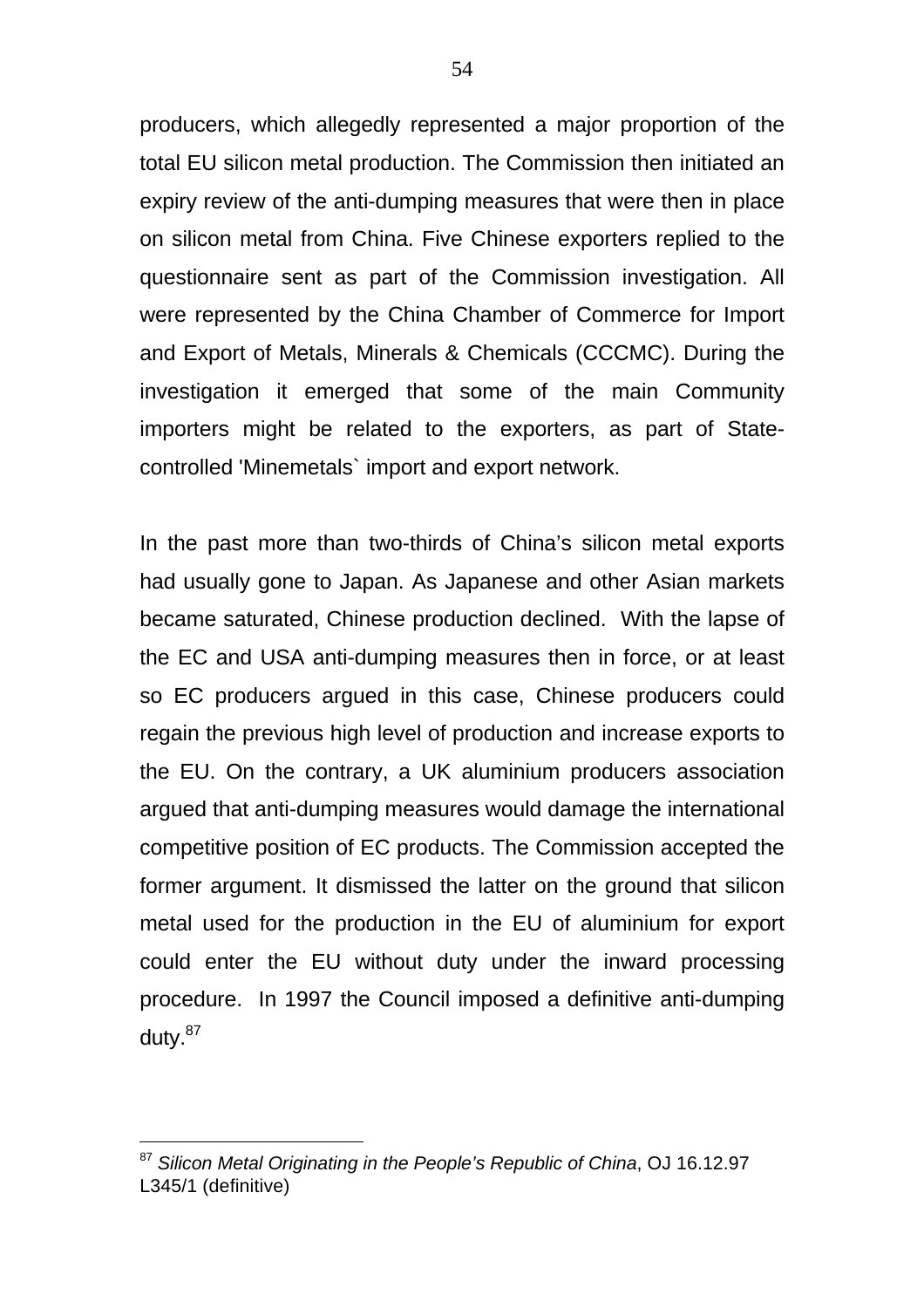A third example concerns ferro-silico-manganese (FeSiMn) from China. FeSiMn is used in the steel industry for deoxidization and as an alloy. It is mainly produced from manganese ore and silicon, which are mixed together and brought to fusion temperatures in a furnace. The main downstream user is the steel industry. The original complaint, which also concerned other importing countries, came from EuroAlliages, the association representing the Community producers of ferro-silico-manganese; the latter were located in Belgium, France, Spain, and Italy. On the other side, the Commission received comments from two user associations and one user.

The users stated that the imposition of an anti-dumping duty would cause a significant increase in the cost of production of steel products. They also argued that it could also endanger the competitiveness of the EC stainless steel industry on the world market. However, the Commission concluded that FeSiMn needed for the production of exports could enter the EU under the inward processing regime without any duty; one user was in fact using this regime to import FeSiMn from South Africa. The Council in 1998 imposed a definitive anti-dumping duty on imports of Chinese FeSiMn<sup>88</sup>

The EU institutions were concerned here to maintain the integrity both of anti-dumping measures to protect certain EU producers and of inward processing as a separate but restricted channel for imports for processing for export by other EU producers. The case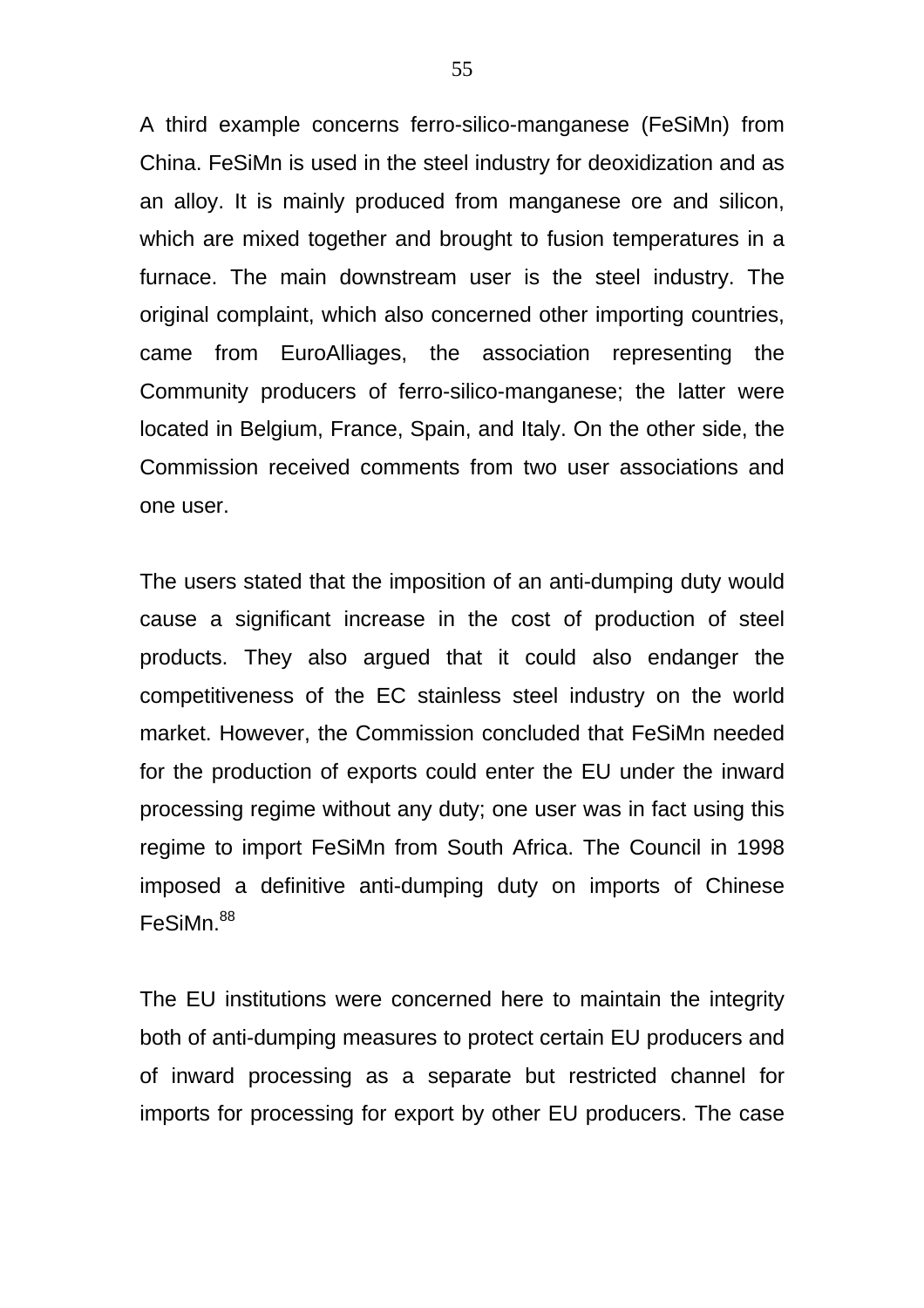illustrates, thus, the potentially contradictory roles of anti-dumping and the inward processing procedure. It also exemplifies the different roles assumed by each procedure concerning the role of the EU in global economic networks. The assumption underlying regular imports and anti-dumping measures is that the EU is the final destination of the products. Under IPT, however, the EU serves as simply a node in a global economic network or as a processing site.

To what extent are these different assumptions compatible, at least to the extent to which the firms using each import channel compete? The issue arose with regard to handbags from China. Large European firms control the major designs and thus access to the market. Subcontractors do the work of producing handbags, which is labour-intensive. Chinese and EU producers tend to compete for the contracts. In China handbags are produced under Chinese inward processing arrangements, and thus under outward processing arrangements as seen from the EU. These IPT/OPT arrangements involve global economic networks; large EU firms may establish a Hong Kong subsidiary, which rents factory space and hires workers for production in China. In the EU handbags are produced mainly by SMEs, especially from the southern Member States. Chinese producers dominate the EU market for plastic handbags. The fiercest competition thus concerns contracts for the production of leather handbags.

<sup>88</sup> *Ferro-Silico-Manganese Originating in the People's Republic of China, Ukraine, Brazil, South Africa and Russia*, OJ 3.3.98 L62/1 (defintive).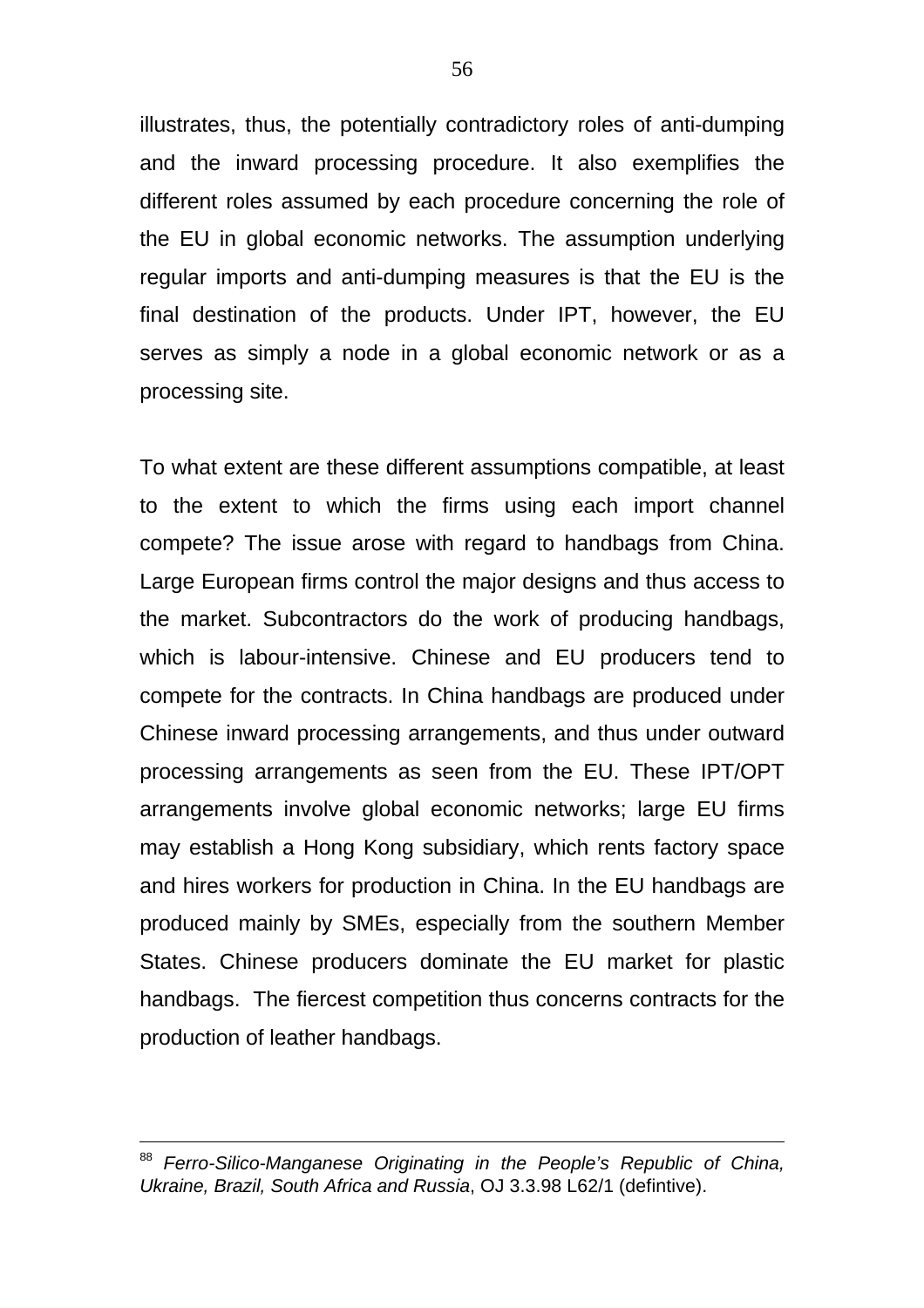In 1997 the Commission imposed a provisional anti-dumping duty on plastic and leather handbags from China.<sup>89</sup> Indonesia was chosen as an analogue country. In calculating normal value, the Commission considered that, with regard to raw materials, there were no significant differences between Indonesian producers and the Chinese producers that co-operated in the investigation. Both obtained most of their raw material on the international market under inward processing arrangements. The Commission also considered that the imposition of anti-dumping duties would not harm the exports of handbags by EU firms to China, since such exports were minimal due to the high Chinese customs duties. It should be noted, however, that global economic networks operated mainly outside this channel of trade and instead through OPT and IPT arrangements, in both the EU and China.

The Commission investigation revealed that a number of EC manufacturers had already moved part of their production to China. These manufacturers, which did not cooperate in the investigation, argued that the imposition of anti-dumping measures would reduce employment in their EC factories. Such measures would make it impossible to cross-subsidise the manufacture of low- volume, high-priced handbags in the EC with high-volume, low-priced imports of handbags from China. Some producers, mainly in Germany and the UK, were in fact able to maintain a small EC production by achieving higher profit margins on handbags imported from China. The Commission pointed out that, even if anti-dumping duties were imposed, these firms would still be able to

<sup>89</sup> *Certain Handbags Originating in the People's Republic of China*, OJ 4.2.97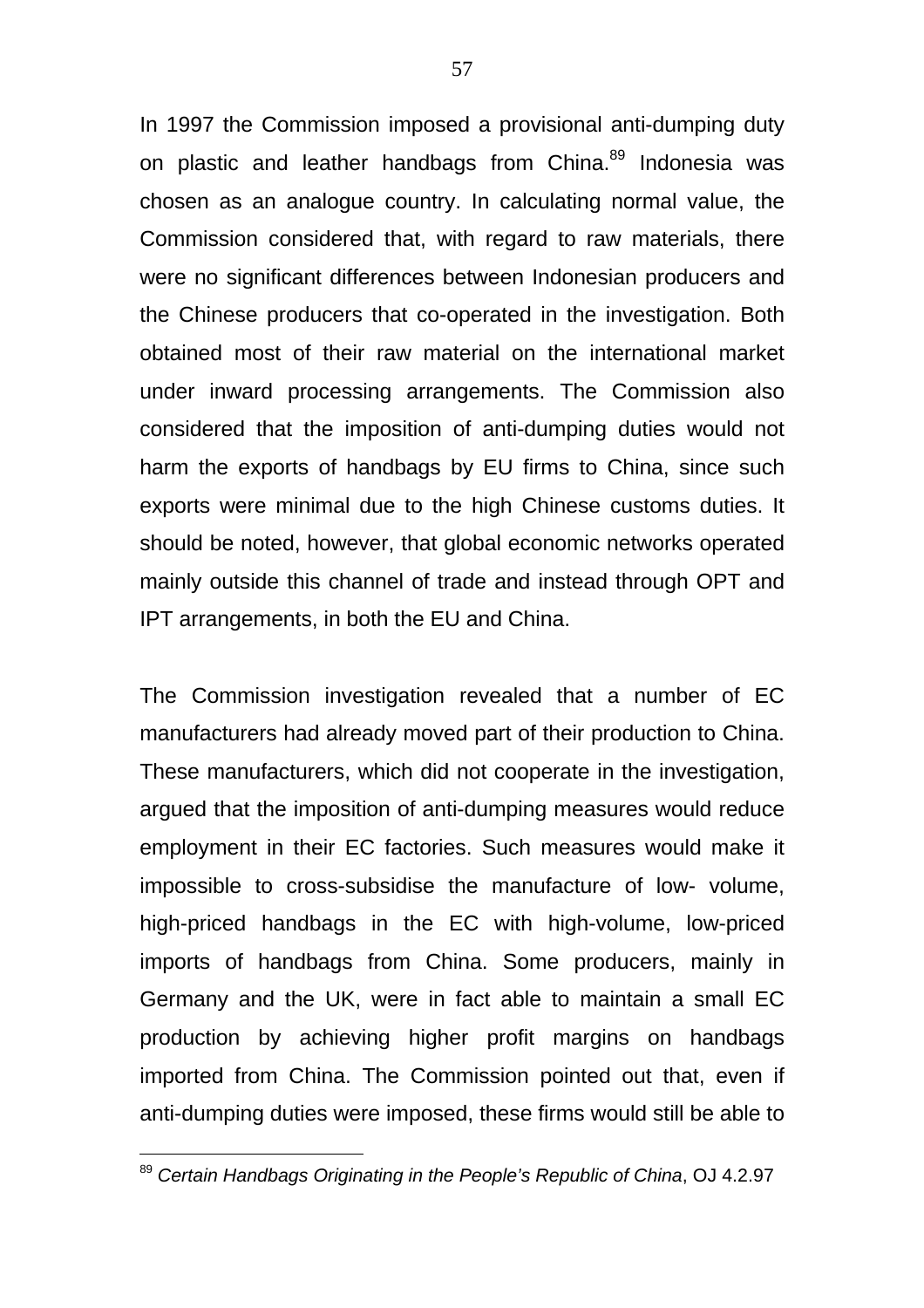source handbags from China. The Commission also considered whether the imposition of anti-dumping duties would hinder EC exports of raw materials for handbags to be produced in China. It concluded, however, that the majority of Chinese manufacturers sourced the accessories in Asia, mostly in China itself, but also in Taiwan and Korea. It is worth noting that all of sampled EC producers visited by the Commission in the anti-dumping investigation purchased their raw materials and accessories from EC suppliers.

 In 1997 the Council imposed a definite anti-dumping duty on leather handbags alone. $90$  This was a compromise, especially between the northern and the southern Member States. Viewed in general terms, these two groups reflected the interests of global economic networks and EU SMEs, respectively. The Council compromise recognised the dominance of global economic networks, including Chinese producers, in the EU market for plastic handbags. It also served, at least provisionally, to protect the mainly SME EU producers of leather handbags. This EU institutional strategy aims to manage the conflicts and contradictions between globalisation and europeanisation by separating global and domestic markets, and trying to insulate each from the other, at least temporarily and so far as possible. Whether it is feasible, and for how long, remains to be seen.

L33/11 (provisional).

<sup>90</sup> *Certain Handbags Originating in the People's Republic of China*, OJ 1997 L208//31 (definitive).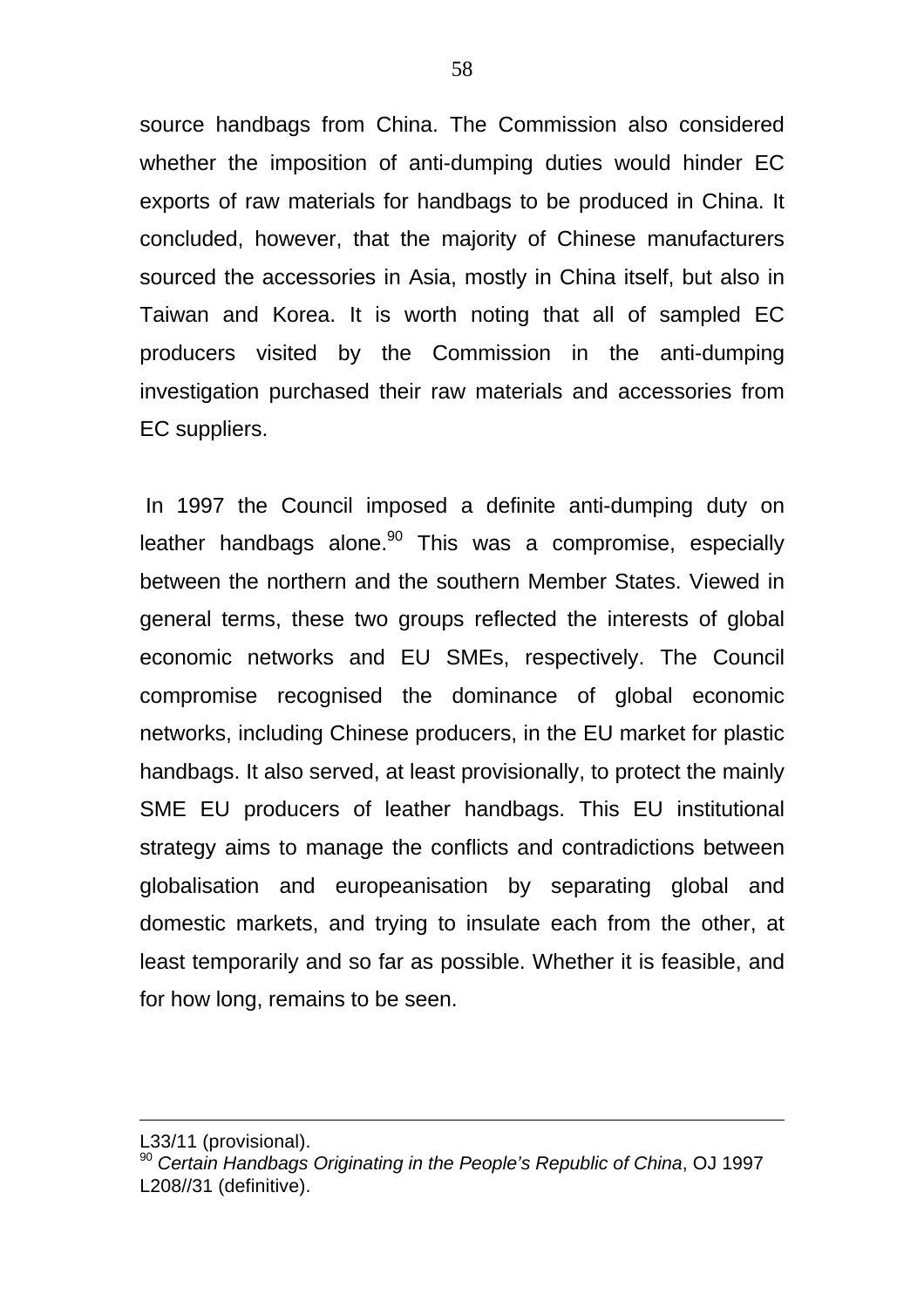#### **7. Conclusion**

 $\overline{a}$ 

Europeanisation and globalisation are both friends and rivals. EU law is an expression, a means, and an outcome of europeanisation. At the same time certain aspects of EU law, such as the inward processing and outward processing customs procedures, respond to and encourage the development of global economic networks, which are among the basic features of economic globalisation. EU law thus is an integral part of global economic networks. But these networks have contradictory effects on the EU and its Member States, tending both to strengthen and to fragment and partly restructure them as political organisations and polities. Europeanisation and globalisation thus are complementary, partly overlapping, mutually reinforcing, but also competing processes.

This paper has emphasised the symbiotic development of global economic networks and EU international trade and customs law. It has also pointed to some present or eventual contradictions between the two. But the implications of the argument are not limited to external relations or trade. The demand for the constitutionalisation of governance in the EU stems partly from the impact and implications of globalisation; this is exemplified by economic and monetary union.<sup>91</sup>. At the same time globalisation sustains and creates interests and relationships which undercut traditional constitutionalistion as a mode of EU governance. The

<sup>&</sup>lt;sup>91</sup> See Francis Snyder, 'EMU Revisited: Are We Making A Constitution? What Constitution are We Making?', in P. Craig and G. de Burca (eds), *The Evolution of EU Law* (Oxford University Press, Oxford, 1999), 471-477.